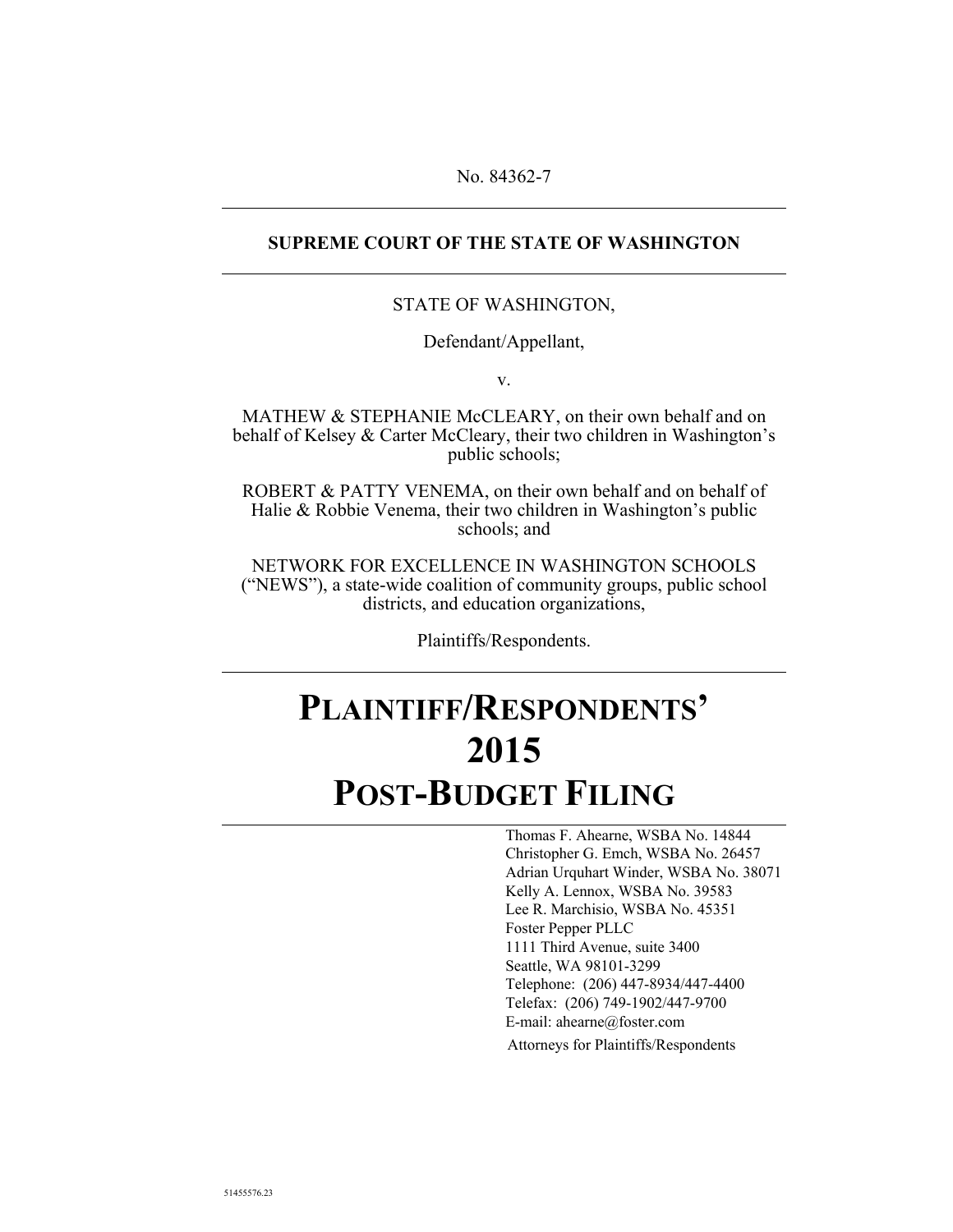## **TABLE OF CONTENTS**

|    |         |    |                                                                                                                                                                          | <u>Page</u> |
|----|---------|----|--------------------------------------------------------------------------------------------------------------------------------------------------------------------------|-------------|
|    |         |    |                                                                                                                                                                          |             |
| I. |         |    |                                                                                                                                                                          |             |
|    |         |    |                                                                                                                                                                          |             |
|    |         |    |                                                                                                                                                                          |             |
|    | $C_{-}$ |    |                                                                                                                                                                          |             |
|    |         |    |                                                                                                                                                                          |             |
|    |         |    | II. DID THE STATE MAKE THE COMPLIANCE PROGRESS<br>REQUIRED BY THIS COURT'S JULY 2012 ORDER? 15                                                                           |             |
|    |         |    | A. The Progress Required By This Court's July 2012 Order:<br>Steady, Real, And Measurable Progress Each Year To<br>Reach Full Compliance By The 2017-2018 School Year 15 |             |
|    |         |    | B. The State Did Not Make The Court-Ordered Progress In                                                                                                                  |             |
|    |         |    | C. The State's "Historic \$1.3 Billion Increase" Did Not Make                                                                                                            |             |
|    |         |    | 1. The State Made Only A Few Minor Funding Increases<br>Above Those Already In Statute When The State Was                                                                |             |
|    |         |    |                                                                                                                                                                          |             |
|    |         | 3. | The Commonly Cited \$1.3 Billion Isn't An "Increase".  19                                                                                                                |             |
|    |         | 4. | \$650 Million In First And Second Year Isn't Steady,<br>Real, And Measurable Progress To Be At                                                                           |             |
|    |         |    |                                                                                                                                                                          |             |
|    |         |    |                                                                                                                                                                          |             |
|    |         |    | III. DID THE STATE PRODUCE THE COMPLIANCE PLAN<br>REQUIRED BY THIS COURT'S JANUARY 2014 ORDER?22                                                                         |             |
|    |         |    | A. The Plan Required By This Court's January 2014 Order22                                                                                                                |             |
|    |         |    | B. Six Of The Basic Education Components Defined By The                                                                                                                  |             |
|    |         |    |                                                                                                                                                                          |             |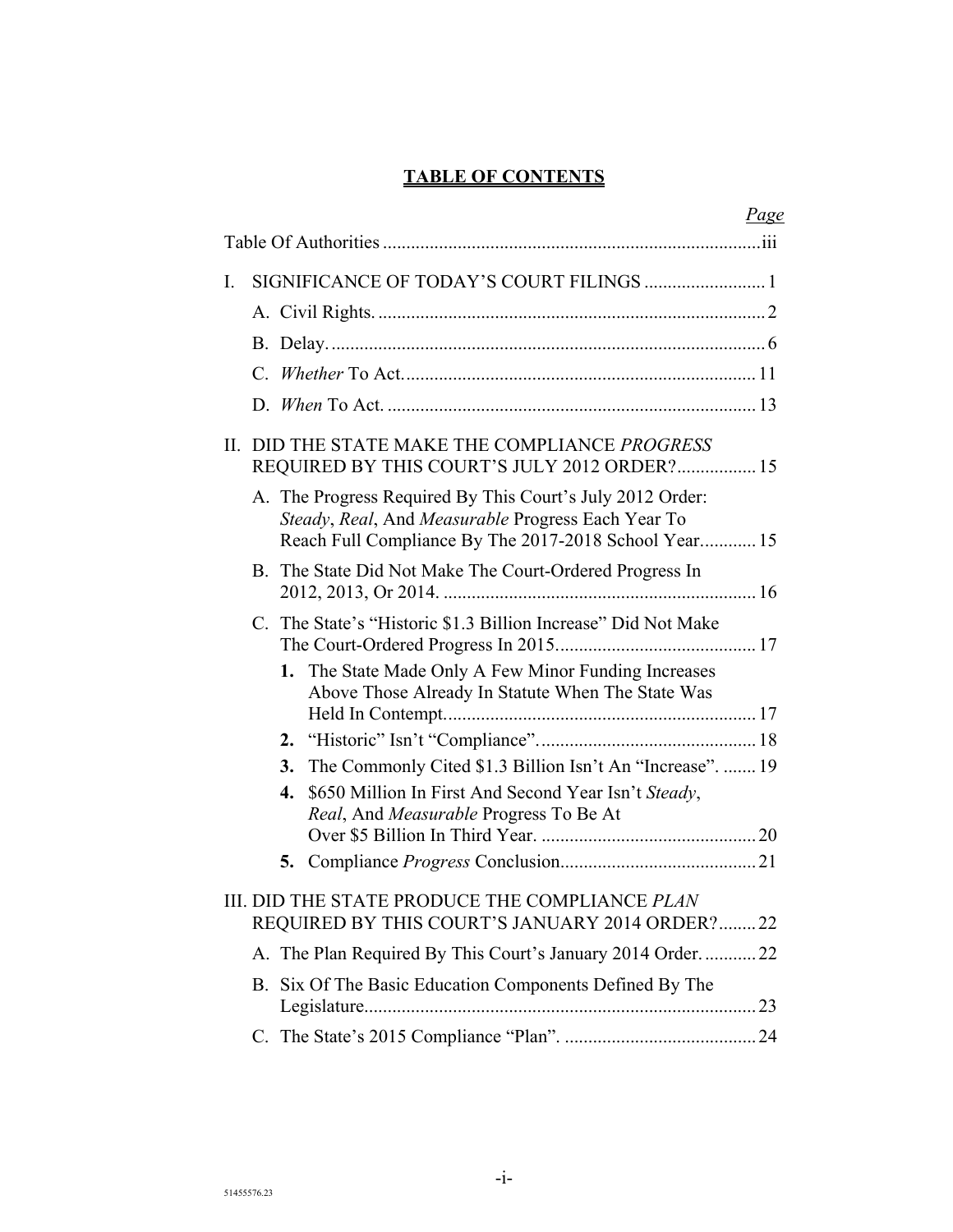## *Page*

|                | (ii) Inflation cost of living adjustments (COLAs).  28 |  |
|----------------|--------------------------------------------------------|--|
|                |                                                        |  |
|                |                                                        |  |
| 2.             |                                                        |  |
|                |                                                        |  |
|                |                                                        |  |
| 3.             |                                                        |  |
|                |                                                        |  |
|                |                                                        |  |
|                |                                                        |  |
|                |                                                        |  |
|                |                                                        |  |
|                |                                                        |  |
|                |                                                        |  |
|                |                                                        |  |
|                |                                                        |  |
| 5.             |                                                        |  |
|                |                                                        |  |
|                |                                                        |  |
| 6.             |                                                        |  |
|                |                                                        |  |
|                |                                                        |  |
| 7.             |                                                        |  |
|                | IV. CONTEMPT SANCTIONS OR OTHER REMEDIAL               |  |
|                |                                                        |  |
|                |                                                        |  |
| Appendices A-L |                                                        |  |
|                |                                                        |  |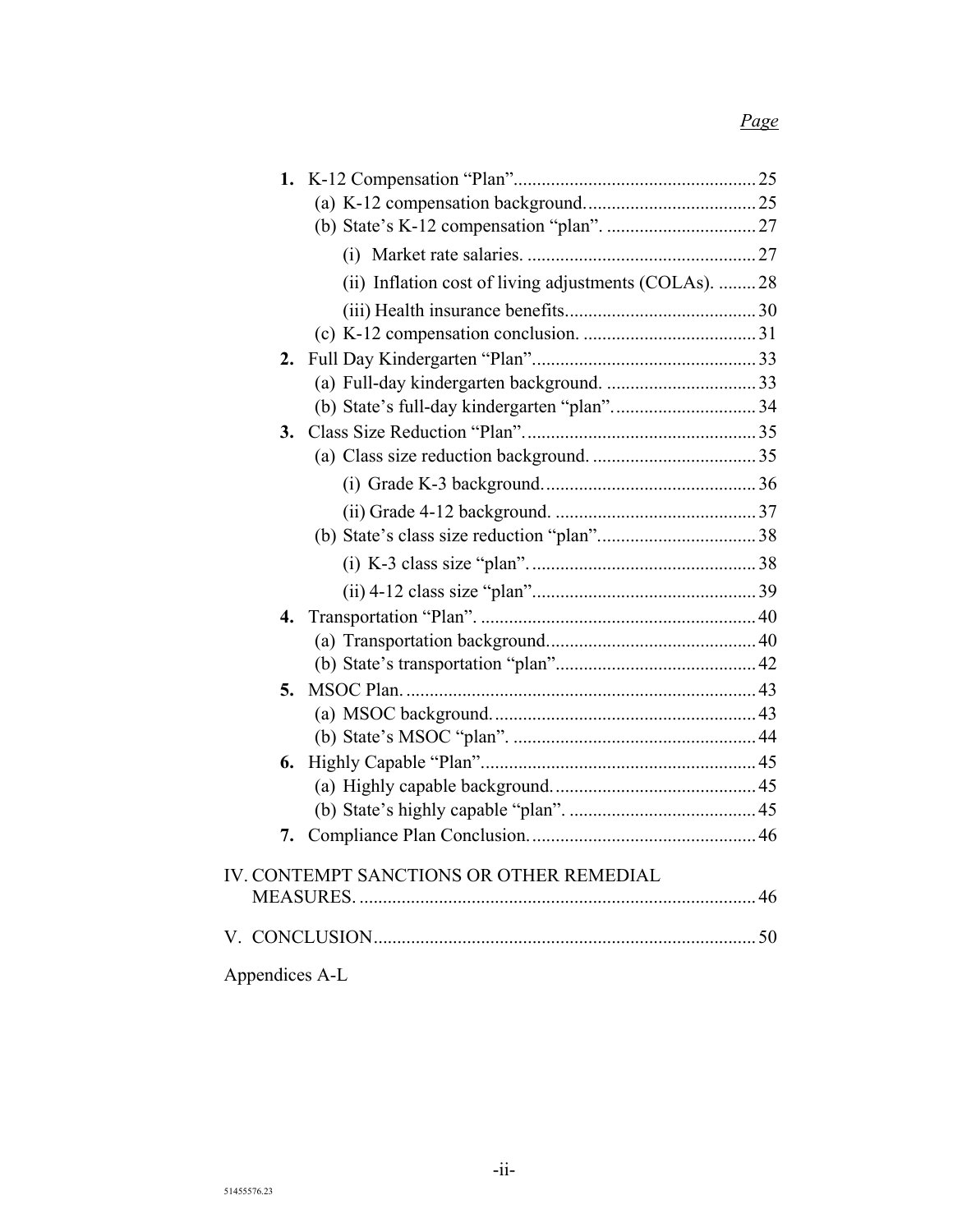## **TABLE OF AUTHORITIES**

## **WASHINGTON CONSTITUTION**

| <b>CASES</b>                                   |
|------------------------------------------------|
| Alexander v. Holmes County Board of Education, |
| Amalgamated Transit Union Local 587 v. State,  |
| Brown v. Board of Education of Topeka, Kansas, |
| McCleary v. State,                             |
| Seattle School District v. State,              |
| Thigpen v. Meyers,                             |
| STATUTES                                       |

## **INITIATIVES TO THE PEOPLE**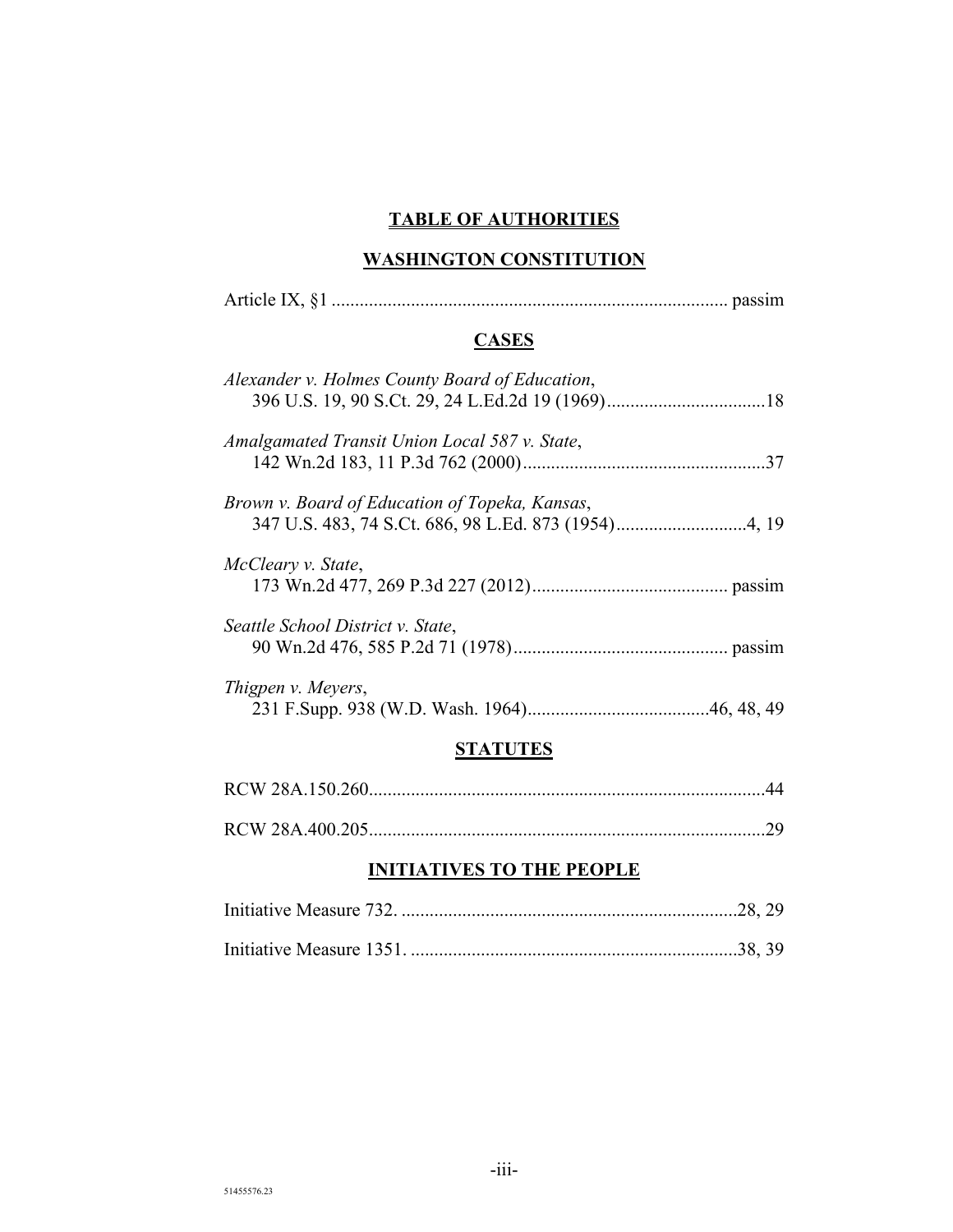### **I. SIGNIFICANCE OF TODAY'S COURT FILINGS**

The State assured this Court that 2015 was the year its legislature would make a "grand agreement" to enact the *progress* and *plan* mandated by the court orders in this case.

This Court trusted the State's assurance, and thus held contempt sanctions in abeyance to allow the State another opportunity to purge its contempt by fully complying with those court orders.

Although the State's legislature reports that "much has happened" in 2015, $^1$  none of that "much" included enactment of the court-ordered *plan*. Nor (with three minor exceptions), did it include enactment of legislation making additional *progress* beyond what was already in statute when the State was held in contempt. Instead, the "much" about which the State boasts was another year of talking while the State kept violating Washington children's constitutional rights.

Unfortunately, the significance of the court orders in this case seems to have been lost on many of our State's decision-makers.

 <sup>1</sup>  *2015 Report To The Washington State Supreme Court By The Joint Select Committee On Article IX Litigation, draft report approved by the Article IX Committee on Tuesday, July 21, 2015 (the legislature's "2015 Report"), at p.2. Plaintiffs are citing that Report on the assumption that the State Attorney General's filing today will be attaching that same Report.*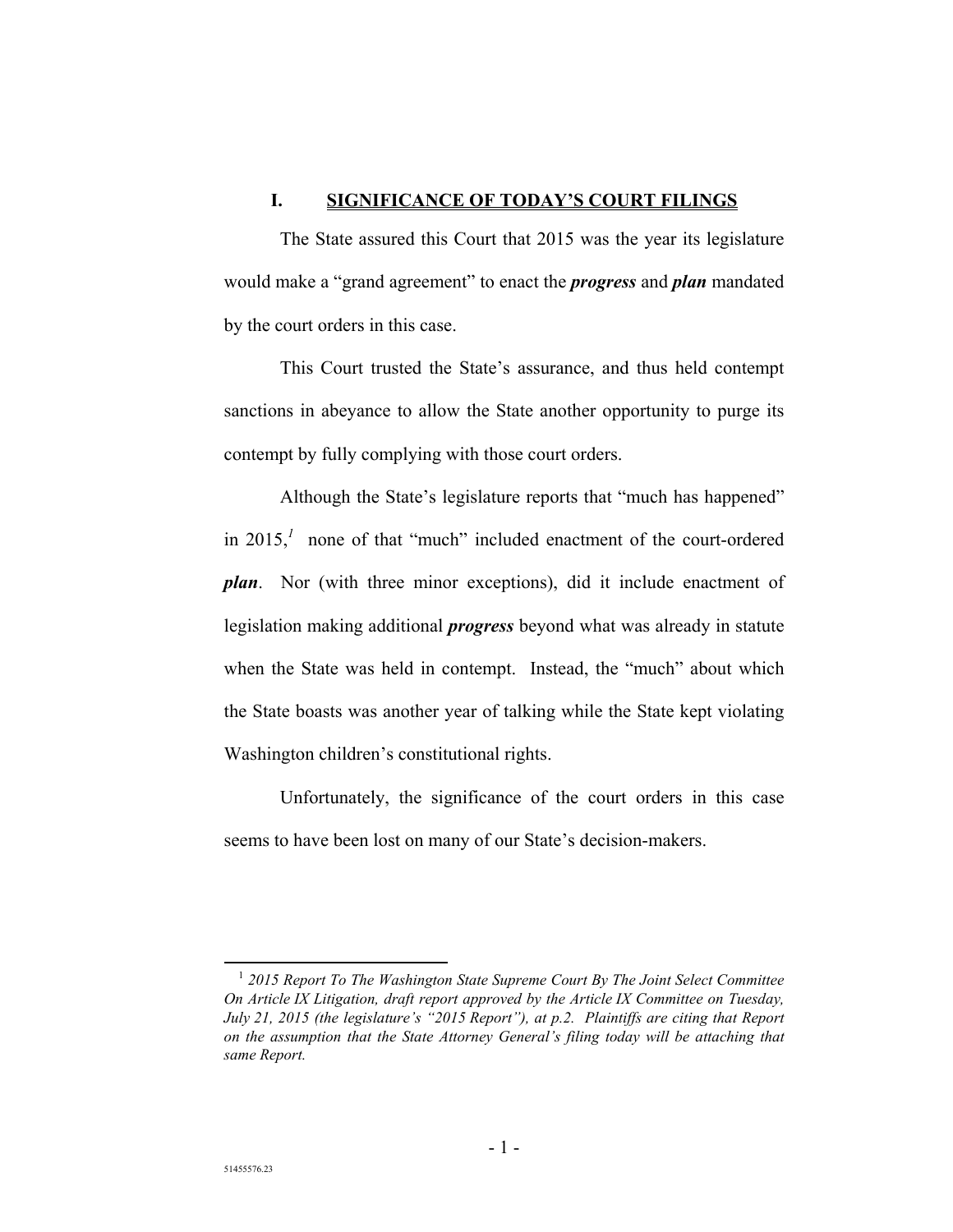## **A. Civil Rights.**

## *"the number one civil right of the 21st century"*

*Final Judgment's reference to education*<sup>2</sup>

This Court has unequivocally told every government official taking

the oath of office that:

Article IX, section 1 confers on children in Washington a positive constitutional right to an amply funded education,

and that the word "ample" in Article IX, section 1 means:

considerably more than just adequate.

*McCleary*, 173 Wn.2d at 483 (underline added), and at 484.

This case always was... still is... and will in Washington State history forever be... a civil rights case. Complete with judicial findings confirming the critical civil rights purpose of an amply funded public education in our State's democracy.*<sup>3</sup>*

The civil rights leaders who testified at trial confirmed this civil rights purpose.*<sup>4</sup>* As just one example, the testimony of El Centro de la Raza founder Roberto Maestas pointed out that – especially for the

<sup>&</sup>lt;sup>2</sup> February 2010 Final Judgment at ¶134 (CP 2898-2899) (noting that one thing even *"Newt Gingrich and civil rights advocate Al Sharpton" agree on is that "education ... is the number one civil right of the 21st century").* 

<sup>3</sup>  *February 2010 Final Judgment at ¶¶118-142 (CP 2866-2971).* 

<sup>4</sup>  *See, e.g., RP 2594:17-25, 2656:14-24, 2597:7-25 (Roberto Maestas, founder of El Centro de la Raza); RP 2497:23-2498:4, 2519:5-24 (James Kelly, Pres. and CEO of Urban League of Metropolitan Seattle); accord RP 1181:4-1182:4, 1201:1-1202:13 (Rep. Skip Priest); RP 4427:1-4428:10 (Sen. Fred Jarrett); Trial Designation of Dr. Frances Contreras testimony (State Commission on Hispanic Affairs) at 62:16-63:3, 93:13-21; RP 1585:1-20 (Dan Grimm, Chair of State's Joint Task Force on Basic Education Finance); Trial Designation of Sen. Rodney Tom testimony at 61:23-62:9.*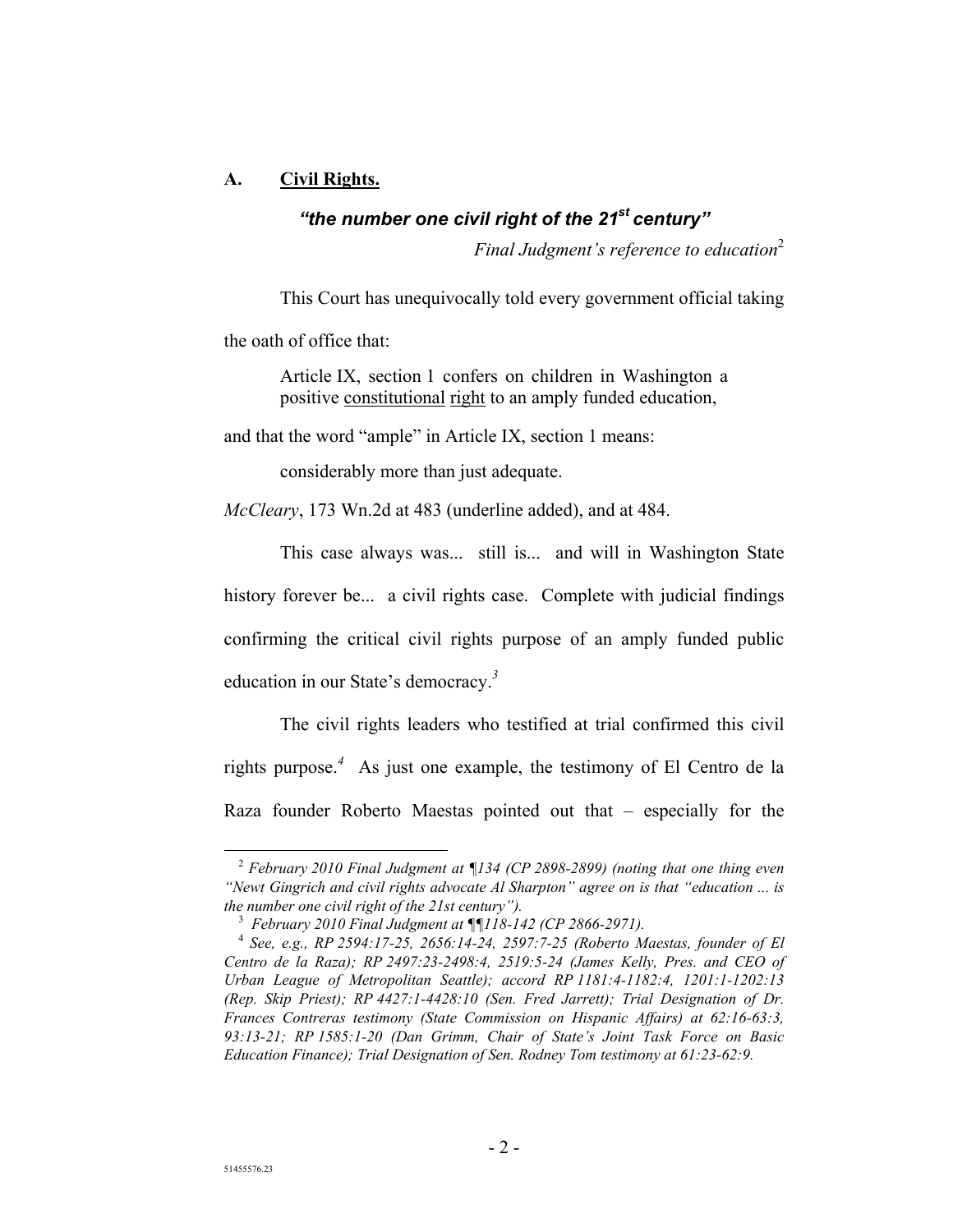minority and underprivileged kids he served – "the only way you can be free is to be fully educated."*<sup>5</sup>* This suit's civil rights core is precisely why plaintiff NETWORK FOR EXCELLENCE IN WASHINGTON SCHOOLS includes so many of our State's civil rights organizations, and why amicus parties have included civil rights advocates like the ACLU.*<sup>6</sup>*

The civil rights core of this case is why the Final Judgment acknowledged education as "the number one civil right of the 21<sup>st</sup> century", and found from the evidence at trial that public education

plays a critical civil rights role in promoting equality in our democracy. For example, amply provided, free public education operates as the great equalizer in our democracy, equipping citizens born into underprivileged segments of our society with the tools they need to compete on a level playing field with citizens born into wealth or privilege.

Final Judgment at ¶¶134 & 132.*<sup>7</sup>*

<sup>&</sup>lt;sup>5</sup> Expounding on the 19<sup>th</sup> century revolutionary José Martí's observation about *education being the prerequisite to freedom, and that "You need to have the fundamental skills to compete for a job, to contribute to society, and you have to know that the economics, political social processes, becoming involved in them to shape the future of the homeland of your community for your people and yourself." RP 2596:16-2598:2.* 

<sup>6</sup>  *The February 2010 Final Judgment describes the initial civil rights members of plaintiff Network for Excellence in Washington Schools ("NEWS") at CP 2866-2971, ¶¶24-27 & 31-33). The full current list of NEWS members is at http://waschoolexcellence.org/about/news-members/ ; see also the June 8, 2011 Amicus Curiae Brief Of The American Civil Liberties Union Of Washington in this case.* 

<sup>7</sup>  *See generally Final Judgment at ¶¶129-143 (CP 2897-2902); see also Final Judgment at p.1 n.1 (CP 2872) ("Only the educated are free", quoting Epictetus, Discourses, Bk. II, ch. 1) and at ¶119 (CP 2892-2893) (noting the State's straightforward admission in this case that "A healthy democracy depends on educated citizens"); McCleary, 173 Wn.2d at 500 (noting the conclusion of the State's in-depth Washington Learns study: "Education is the single most important investment we can make for the future of our children and our state") (internal quotation marks omitted); RP 5580:16- 18. (the trial court making this same point when noting with respect to the cost of*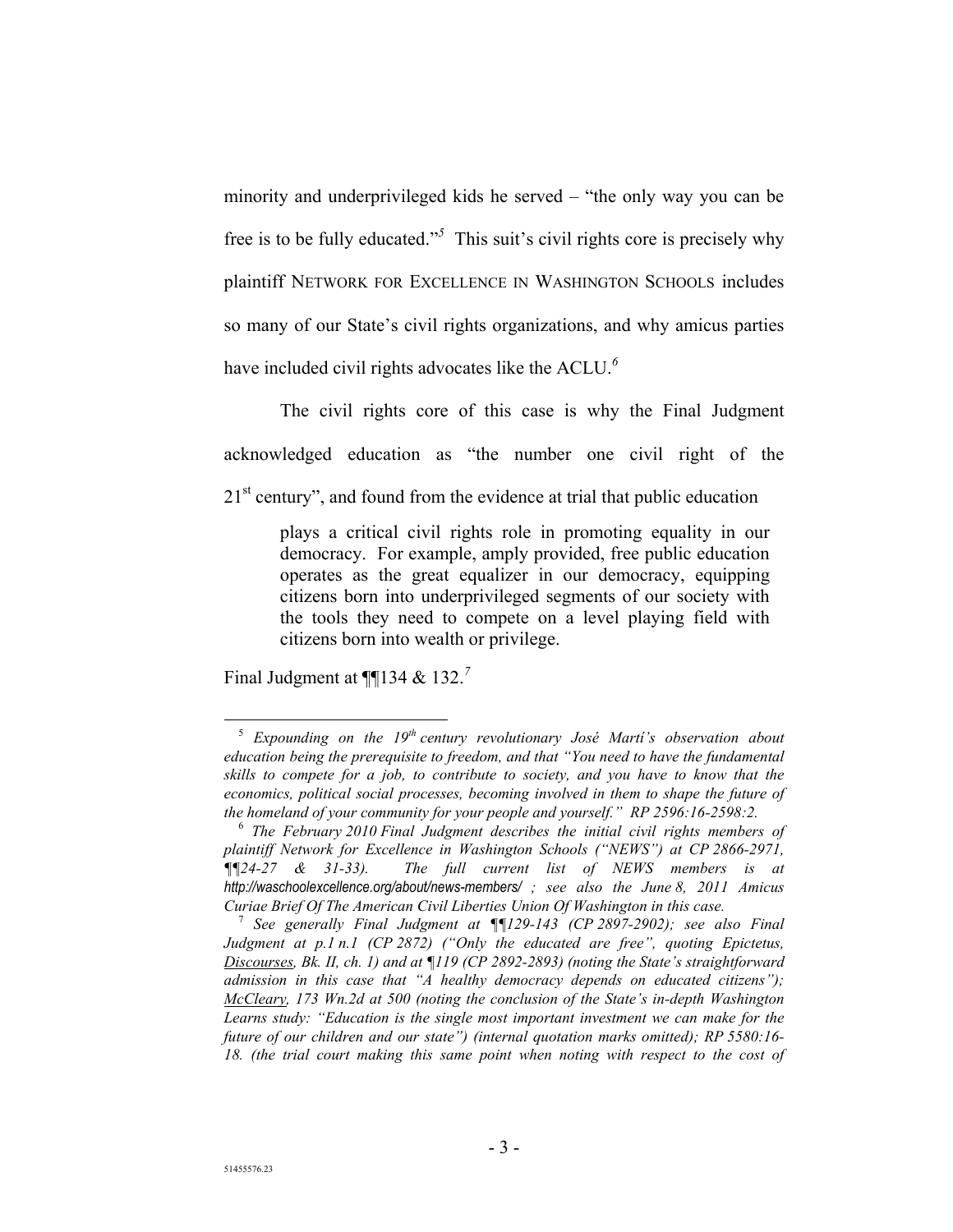The civil rights core of this case is also why the Final Judgment

quoted *Brown v. Board of Education* to reiterate that:

Today, education is perhaps the most important function of state and local governments. ... It is required in the performance of our most basic public responsibilities, even service in the armed forces. It is the very foundation of good citizenship. Today it is a principal instrument in awakening the child to cultural values, in preparing him for later professional training, and in helping him to adjust normally to his environment.

Final Judgment at ¶138 (CP 2899) (quoting *Brown v. Board of Education* 

*of Topeka, Kansas*, 347 U.S. 483, 493, 74 S.Ct. 686, 98 L.Ed. 873 (1954)).

And the importance of this civil right is why this Court emphasized

those same *Brown v. Board of Education* principles in its *Seattle School* 

*District* decision, holding

the State's constitutional duty goes beyond mere reading, writing and arithmetic. It also embraces broad educational opportunities needed in the contemporary setting to equip our children for their role as citizens and as potential competitors in today's market as well as in the market place of ideas. Education plays a critical role in a free society. It must prepare our children to participate intelligently and effectively in our open political system to ensure that system's survival. It must prepare them to exercise their First Amendment freedoms both as sources and receivers of information; and, it must prepare them to be able to inquire, to study, to evaluate and to gain maturity and understanding. The constitutional right to have the State "make ample provision for the education of all (resident) children" would be hollow indeed if the possessor of the right could not compete adequately in our open political system, in the labor market, or in the market place of ideas.

 $\overline{a}$ 

*complying with Article IX, §1: it may sound like a lot of money, but "you know the old adage: if you think education is expensive, try ignorance").*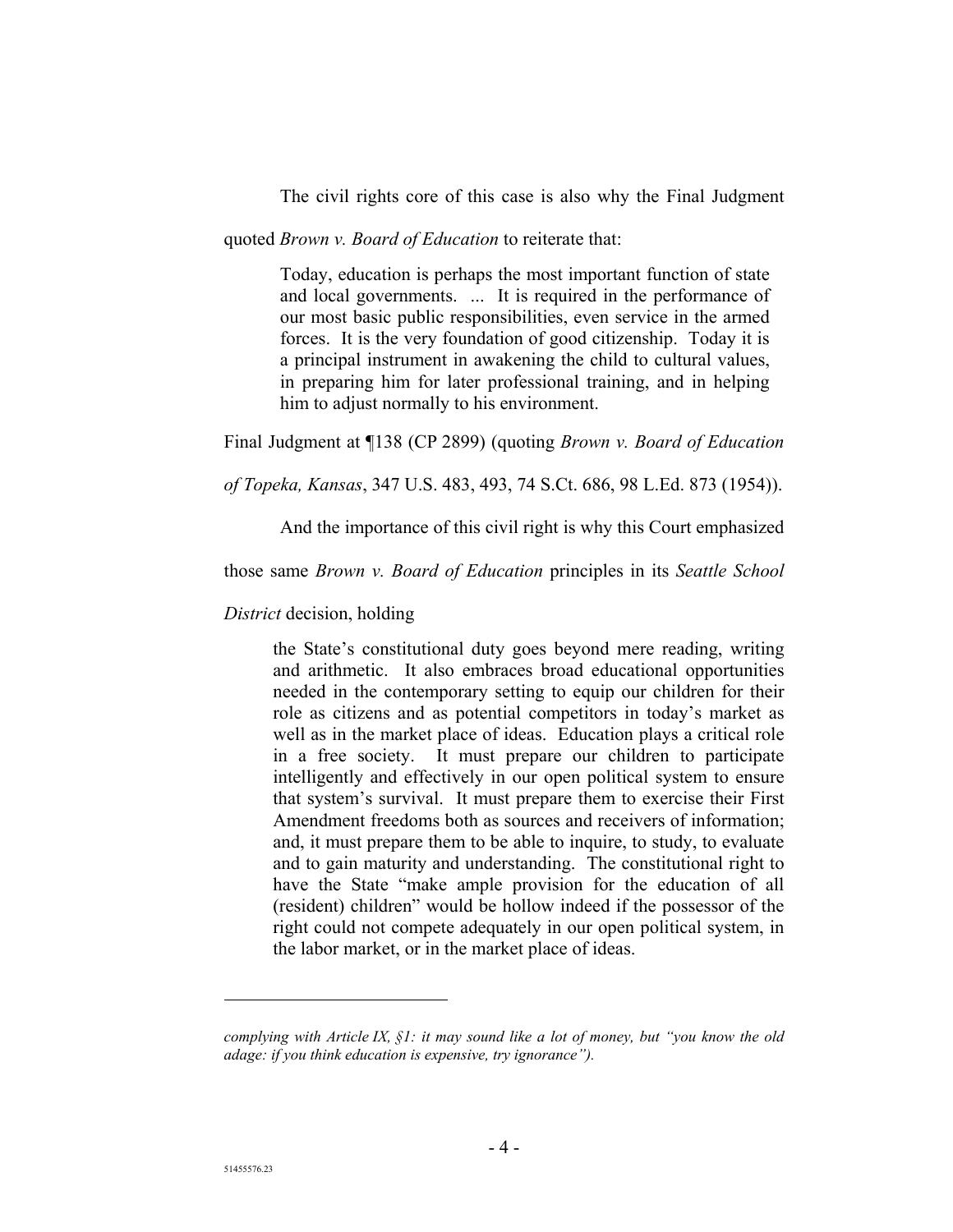Trial Exhibit 2 (*Seattle School District v. State*, 90 Wn.2d 476, 517-518, 585 P.2d 71 (1978)); accord, Final Judgment at ¶174 (CP 2910) (quoting same); *McCleary*, 173 Wn.2d at 516 (quoting same).

This Court has repeatedly reminded State officials that the education right conferred by Article IX, §1 is each Washington child's *paramount* right under our State Constitution.*<sup>8</sup>* It has unequivocally held that "Article IX, section 1 confers on children in Washington a positive constitutional right to an amply funded education", and clearly explained what being a "positive" constitutional right means: Unlike most other constitutional rights which are framed in a negative sense that restrict government action, a positive constitutional right requires government action. *McCleary*, 173 Wn.2d at 483 (underline added) & 518-519. In a positive rights case like this, the Court's role is not to decide whether the State has done too much – rather, it's to decide whether the State has done enough. *McCleary*, 173 Wn.2d at 519.

As Parts II & III of this filing will later confirm, however, the State did not do enough in 2015 to comply with the court orders in this case.

 <sup>8</sup>  *Seattle School District, 90 Wn.2d at 510-513; McCleary, 173 Wn.2d at 514-522.*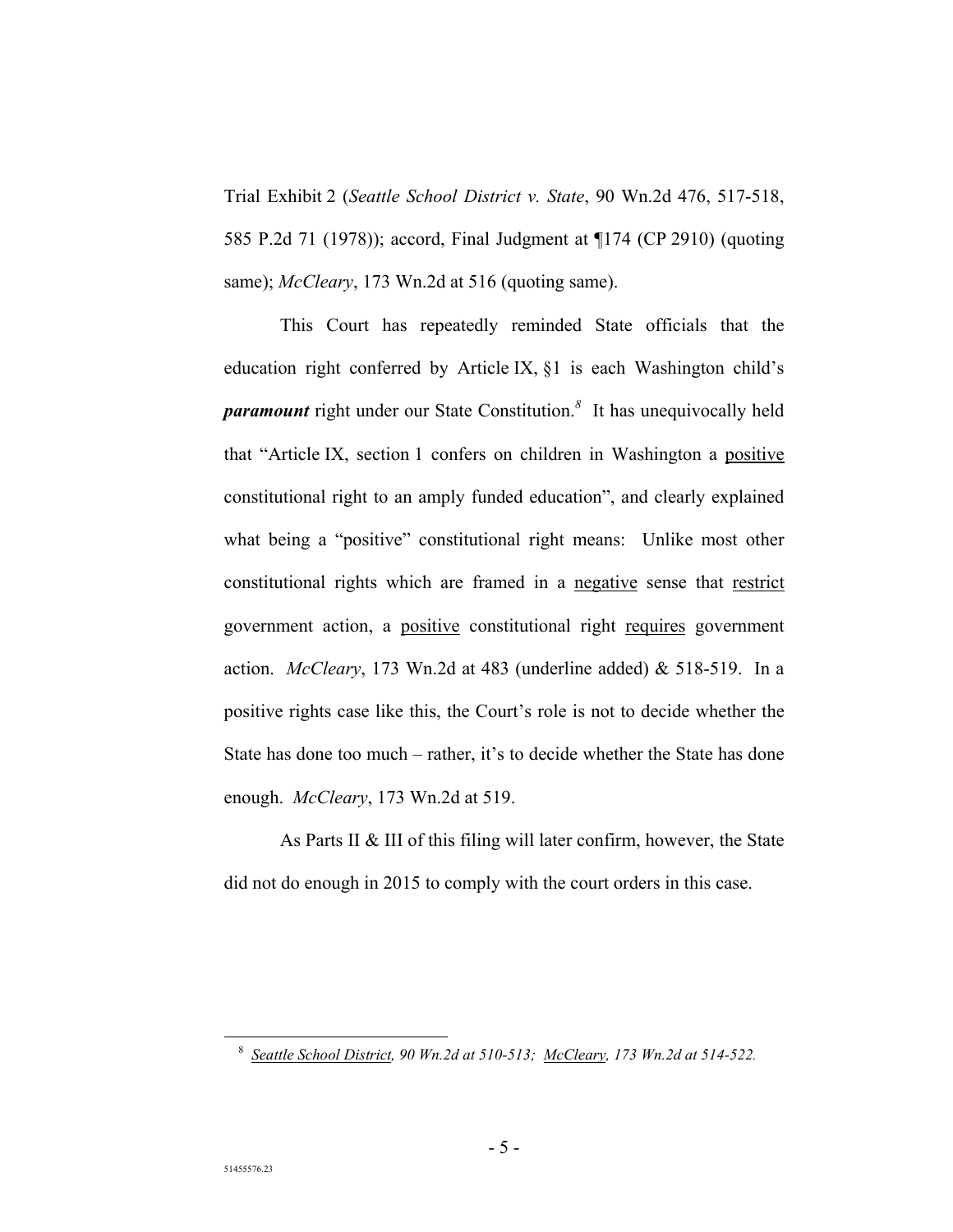## **B. Delay.**

*It's easy to talk about numbers. It's easy to talk about statistics. But when it comes right down to it, every [child] lost is something that is very real....* 

## *That's one of the great tragedies...of this long debate and delay.... We're not talking about numbers. We're talking about real-world kids.*

*September 2009 trial testimony of Representative Skip Priest (member of State's Washington Learns Commission and Basic Education Finance Task Force).*<sup>9</sup>

The record in this case confirms that the State has been knowingly

violating Washington children's constitutional rights for a long, long time:

- *September 1978: Seattle School District v. State*. This Court orders the State to comply with the ample funding mandate of Article IX, §1 by no later than July 1, 1981, and trusts the State to comply.*<sup>10</sup>* Plaintiff Stephanie McCleary is 13 years old.<sup>11</sup> Plaintiff Patty Venema is in high school.<sup>12</sup>
- *January 1979:* Gov. Dixy Lee Ray State of the State Address: "We have already delayed too long.... full funding of K-12 is mandated by the courts. We should do it now."*<sup>13</sup>*

<sup>&</sup>lt;sup>9</sup> RP 1168-1170; see also Plaintiffs' November 2010 Reply Brief at p.22.

<sup>10</sup> *Seattle School District v. State, 90 Wn.2d 476, 538, 585 P.2d 71 (1978); pages 517- 518 of this Court's decision was also this suit's Trial Exhibit 2.* 

<sup>11</sup> *Final Judgment at ¶16 (CP 2876).* 

<sup>12</sup> *Final Judgment at ¶20 (CP 2876).* 

<sup>&</sup>lt;sup>13</sup> Trial Exhibit 578, p. 141,  $2^{nd}$  &  $3^{rd}$  paras. (underline added).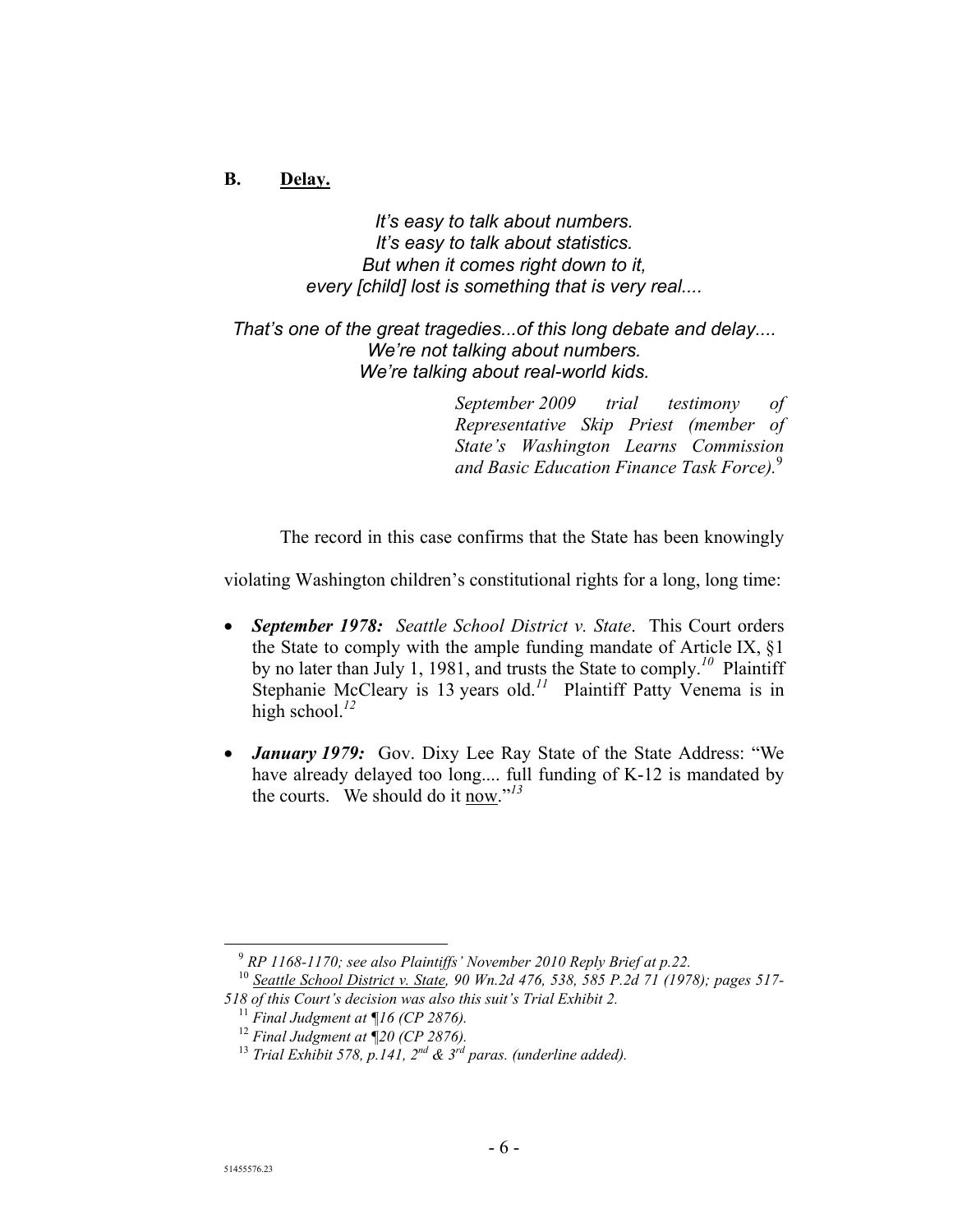- *January 1984:* Gov. John Spellman State of the State Address: "Education is the number-one business of this state government.... We must finish the work of meeting our mandate to provide fully for basic education....<sup>"14</sup>
- *January 1985:* State's The Paramount Duty report on the programs and increased investments needed for K-12 education under Article IX, §1.*<sup>15</sup>*
- *December 1992:* State's Putting Children First report by Governors' Council on Education Reform and Funding on the programs and increased funding needed for K-12 education under Article IX, §1.*<sup>16</sup>*
- *January 1998:* Gov. Gary Locke State of the State Address: "Last year's fourth-graders need help now – and so do this year's second, third and fourth-graders."*17*
- *November 2006:* State's Washington Learns report on the programs and significantly increased funding needed for K-12 education under Article IX, §1.*<sup>18</sup>*
- *November 2006:* Gov. Christine Gregoire's Washington Learns introductory statement: "It is time for bold, purposeful action. It is time to make some big changes to Washington's education system. ... It is time to get to work**.**" *19*
- *January 2007:* A generation has passed since this Court's *Seattle School District* ruling. Stephanie McCleary's daughter Kelsey is now 13 years old, her son Carter is in second grade.*<sup>20</sup>* Patty Venema's daughter Halie is now in high school, her son Robbie is in sixth grade.*<sup>21</sup>* Plaintiffs file this suit.*<sup>22</sup>*

 <sup>14</sup> *Trial Exhibit 579, p.43, 7th para. (underline added).* 

<sup>15</sup> *Trial Ex. 125; see also McCleary, 173 Wn.2d at 501 (referencing "at least 17 previous legislative studies"). Trial Exhibit 125 was one of them.* 

<sup>16</sup> *Trial Ex. 360; see also McCleary, 173 Wn.2d at 491-493.* 

<sup>17</sup> *Trial Exhibit 580, p.50, 2nd para. (underline added).* 

<sup>18</sup> *Trial Ex. 16; see also McCleary, 173 Wn.2d at 499-502.* 

<sup>19</sup> *Trial Exhibit 16, p.3, last 3 paras.* 

<sup>20</sup> *Final Judgment at ¶¶16 &15 (CP 2876).*

<sup>21</sup> *Final Judgment at ¶¶20 & 19 (CP 2876).* 

<sup>22</sup> *CP 3-26 (original complaint); CP 950-975 (Amended Complaint).*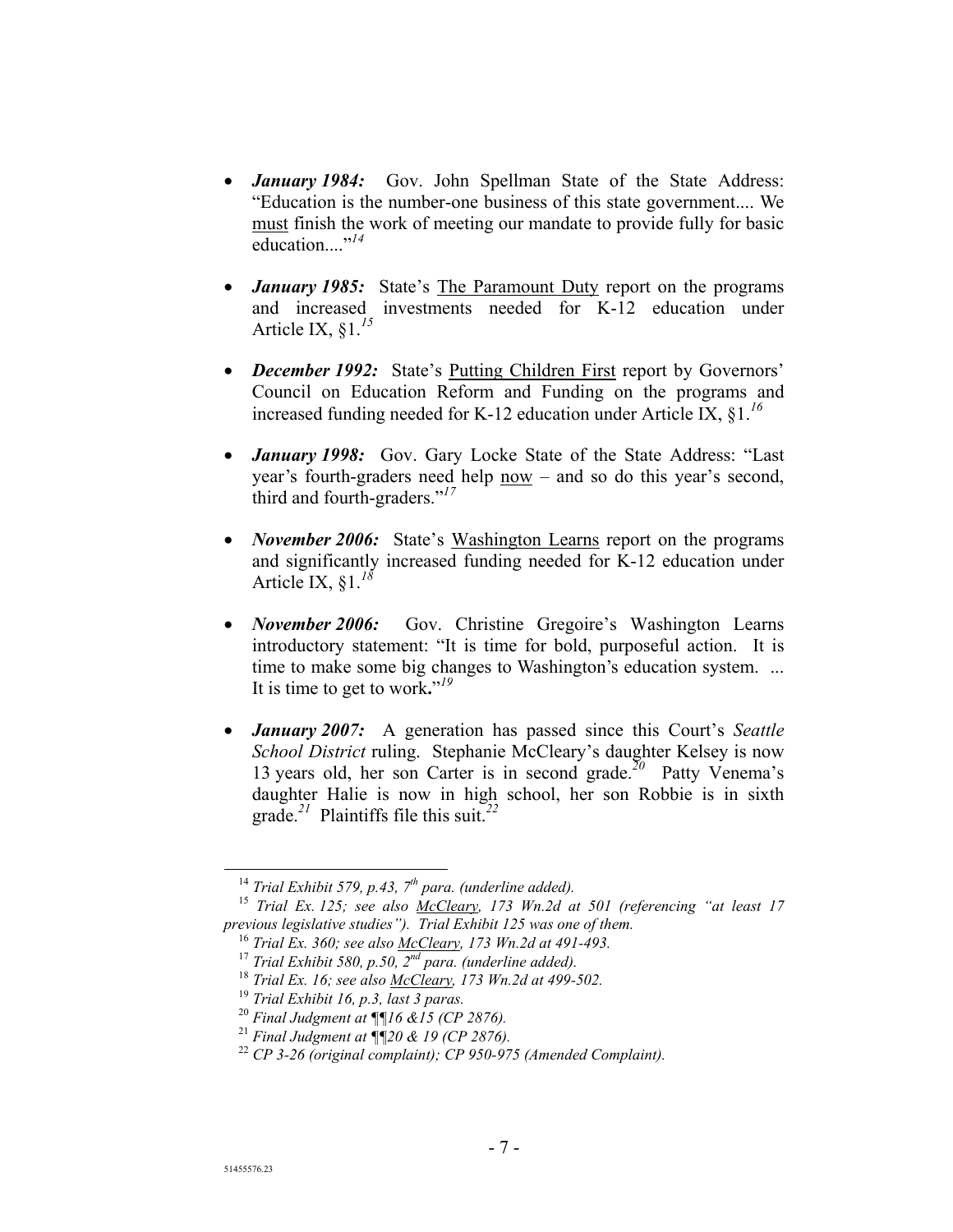- *January 2009:* State's Joint Task Force On Basic Education Finance reports on the programs and significantly increased funding needed for K-12 education under Article IX, §1.*<sup>23</sup>*
- *May 2009:* State enacts ESHB 2261 to implement K-12 financing reforms, including the Picus & Odden prototypical school model from the above State studies.*<sup>24</sup>*
- *August-October 2009:* Trial with 55 witnesses and 566 exhibits.*<sup>25</sup>*
- **February 2010:** Final Judgment holds the State's K-12 funding still violates Article IX, §1, and orders the State to (1) establish the actual cost of amply providing all Washington children with the education mandated by the court's interpretation of Article IX, §1, and (2) establish how it will fully fund that actual cost with stable and dependable State sources.*<sup>26</sup>*
- *August 2010:* State insists this Court should vacate the trial court's remedial order because "No additional court-ordered studies are necessary", and assures this Court that the State's ESHB 2261 working groups, Quality Education Council, and Joint Task Force on Education Finance were busy determining the actual costs and funding sources for ample funding by the 2017-2018 school year.*<sup>27</sup>*
- *January 2012:* This Court accepts the State's assurances, vacates the trial court's remedial order, but reiterates the State must fully comply with the court's interpretation of Article IX,  $\S1$  by the promised 2017-2018 school year.*<sup>28</sup>*

 <sup>23</sup> *Trial Ex. 124; see also McCleary, 173 Wn.2d at 503-505.* 

<sup>24</sup> *Trial Ex. 239; see also McCleary, 173 Wn.2d at 505-508.* 

<sup>25</sup> *CP 2866 & 2946-2971; RP 1 – RP 5258.* 

<sup>26</sup> *Final Judgment at final judgment order ¶2 [CP 2867] and, e.g., findings & conclusions ¶¶230-230(a) [CP 2928-2929], ¶¶250-252 [CP 2935-2936], ¶¶267-268 [CP 2941].* 

<sup>27</sup> *August 20, 2010 Brief Of Appellant (Corrected) at p.59; see, also, e.g., Plaintiffs' 2012 Post-Budget filing at pp.6-8; Plaintiffs' 2013 Post-Budget filing at pp.5-6; Plaintiffs' 2014 Post-Budget filing at p.8.* 

<sup>28</sup> *McCleary, 173 Wn.2d at 541-546; see also Plaintiffs' 2012 Post-Budget filing at pp.6-8; Plaintiffs' 2013 Post-Budget filing at pp.5-6; Plaintiffs' 2014 Post-Budget filing at p.8.*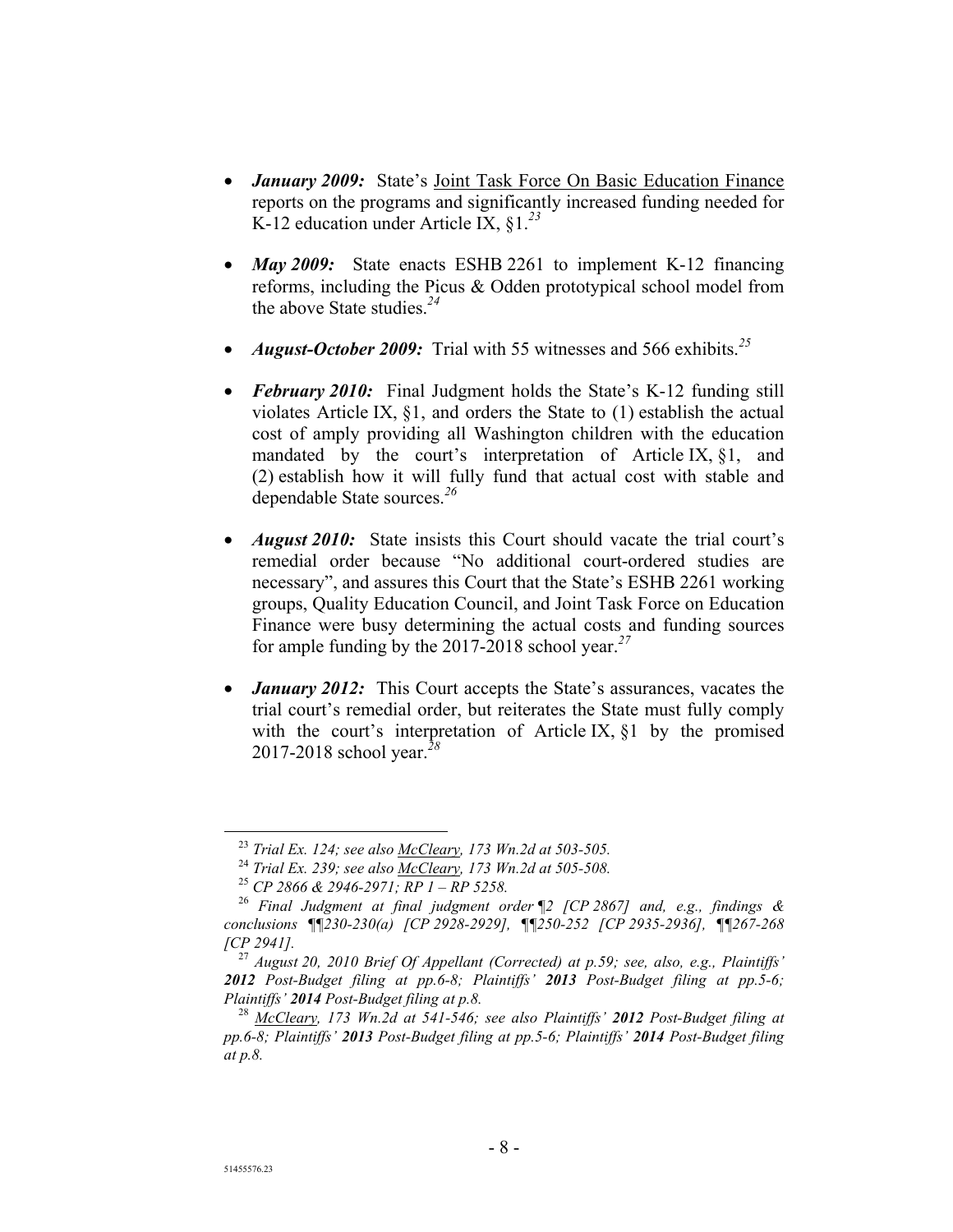- *June 2012:* ESHB 2261's Compensation Technical Working Group Final Report on the over \$2.9 billion/year the State's school districts would need to fund competitive market rate salaries.*<sup>29</sup>*
- *July 2012:* This Court orders the State to make steady, real, and measurable *progress* each year to reach the 2017-2018 school year finish line in this case.*<sup>30</sup>*
- *December 2012:* This Court holds the State's 2012 progress "falls short", orders the State to make steady, real, and measurable *progress* in 2013 to meet the promised 2017-2018 school year deadline, orders the State's 2013 Report to set out the State's detailed *plan* and phase-in schedule for full compliance by that deadline, and reiterates the State's procrastination must stop:

Given the scale of the task at hand, 2018 is only a moment away.... We cannot wait until "graduation" in 2018 to determine if the State has met minimum constitutional standards.*<sup>31</sup>*

- *January 2014:* This Court finds the State "cannot realistically claim to have made significant *progress*", and again orders the State to submit a detailed year-by-year *plan* to implement and fund the State's full compliance with Article IX, §1 by the 2017-2018 school year.*<sup>32</sup>*
- *September 2014:* This Court rules the State in contempt for its ongoing failure to comply with the court orders in this case, and again orders the State to submit a detailed year-by-year plan to implement and fund the State's full compliance with Article IX, §1 by the 2017-2018 school year.*<sup>33</sup>*
- Fall 2015: Second-grader Carter McCleary has now grown up to be a high school Junior  $(11<sup>th</sup>$  grade). His sister Kelsey, Halie Venema, and Robbie Venema have graduated under the State's ongoing violation of their constitutional rights and the court orders in this case.

 <sup>29</sup> *June 30, 2012 report at http://www.k12.wa.us/Compensation/default.aspx .*

<sup>30</sup> *July 18, 2012 Order at ¶¶1 & 4.* 

<sup>31</sup> *December 20, 2012 Order at pp.1-3.* 

<sup>32</sup> *January 9, 2014 Order at p.6 (bold italics added).* 

<sup>33</sup> *September 11, 2014 Order at pp.4-5.*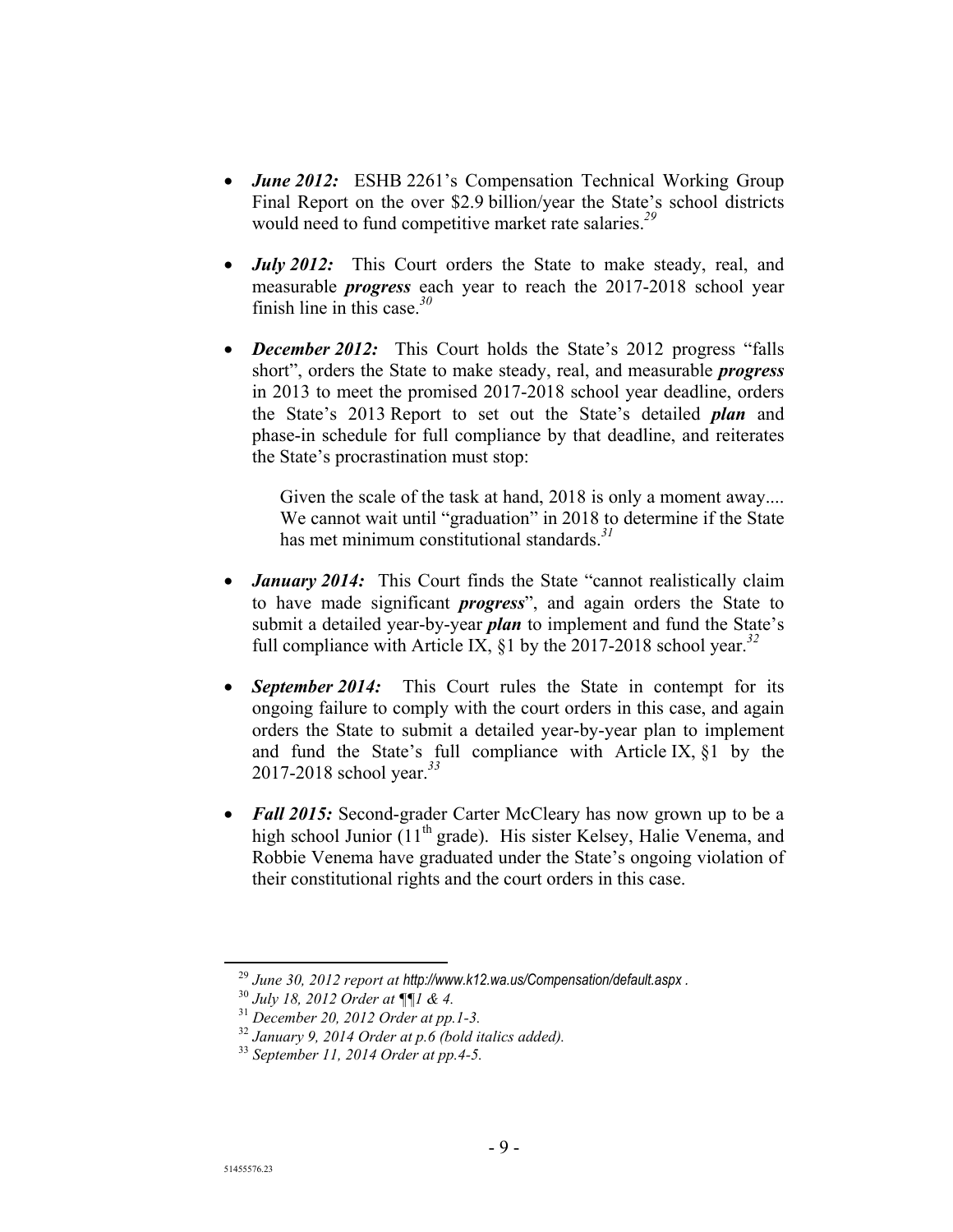Some of plaintiffs' prior filings have included a well known civil

rights photo from the 1960s to underline the unfortunate parallel between:

- (1) Washington legislators' refusing to comply with court orders holding that the constitution requires their State to do something difficult with the State's public schools (amply fund them), and
- (2) Alabama Governor Wallace's refusing to comply with court orders holding that the constitution required his State to do something difficult with the State's public schools (desegregate them).*<sup>34</sup>*

But using that "negative" civil rights photo from the South apparently

irritates some elected officials up here in the Great Northwest.

So plaintiffs highlight the main point of their next section – *whether* this Court should decisively act – with a "positive" civil rights photo from that same era:

 <sup>34</sup> *See, e.g., Plaintiffs' 2014 Post-Budget filing at p.38; Plaintiffs' August 25, 2014 Answer To The Amicus Brief Of Mr. Eugster at pp.3-5; Plaintiffs' 2013 Post-Budget filing at p.39.*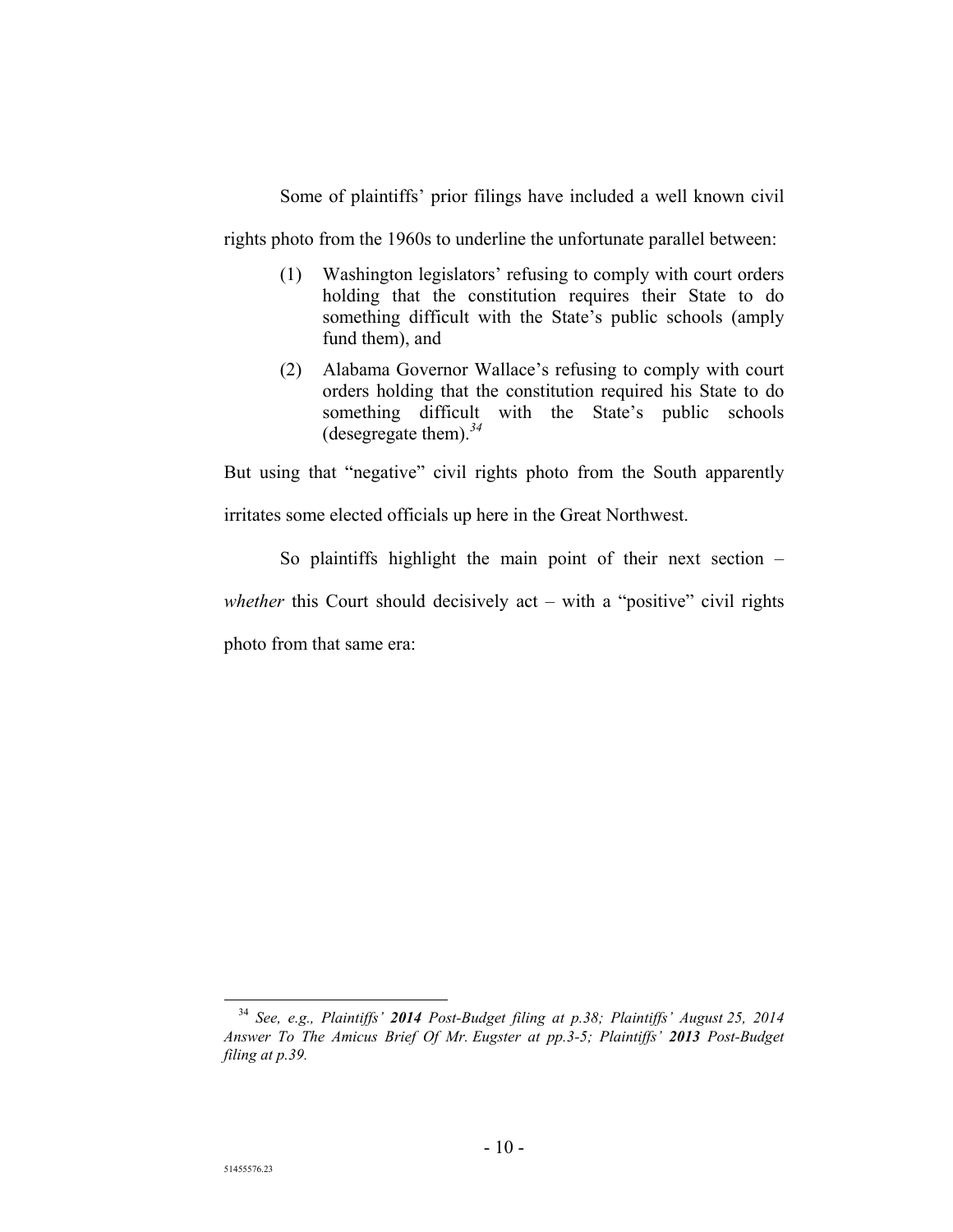## **C.** *Whether* **To Act.**



In the early 1960s, Martin Luther King, Jr. was dismissed by many Americans as a troublemaking rabble-rouser.*<sup>35</sup>* So in 1964, when he asked the Chicago Mayor and Chicago Archbishop to attend a civil rights rally with him at Chicago's Soldier Field, they said no.<sup>36</sup> But then on the morning of that rally, the president of a small, all-boys Catholic university in neighboring Indiana was asked to attend – and his only question before immediately getting in a car to drive there was "what time?"*<sup>37</sup>* His lack of hesitation was not surprising to those who knew the basic principle he lived by:

 <sup>35</sup> *See, e.g., http://hesburgh.nd.edu/funeral-mass/ at minutes 30:21 - 31:24 of that page's "Funeral Mass for Rev. Theodore M. Hesburgh" video. [That recording is also available at https://youtu.be/h7x1kQ3u\_dU ].* <sup>36</sup> *Id.* 

<sup>37</sup> *Id.; Soldier Field photo at http://hesburgh.nd.edu/fr-teds-life/champion-of-civil-rights/ .*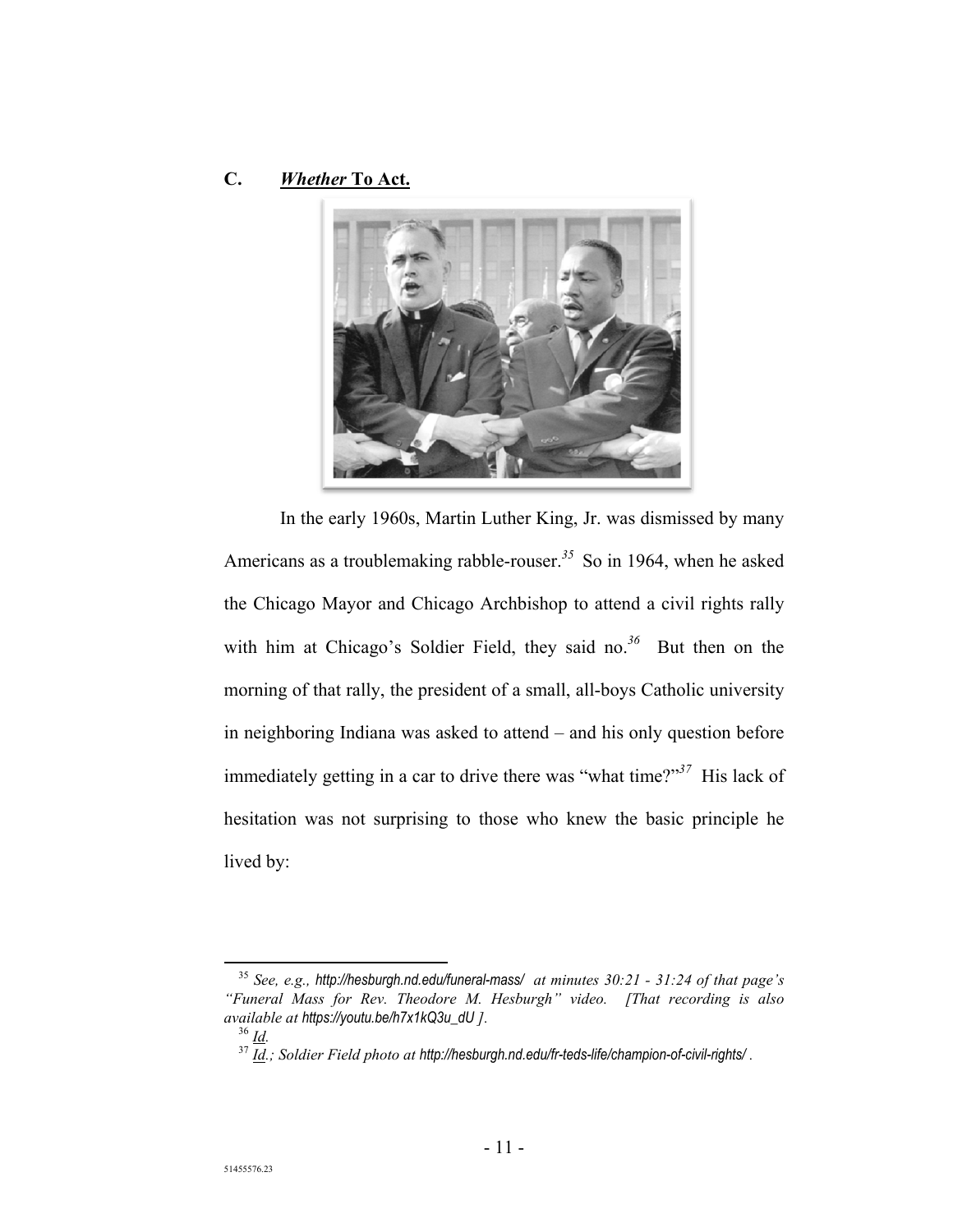*My basic principle is that You don't make decisions because they are easy. You don't make them because they are cheap. You don't make them because they're popular. You make them because they're right.*<sup>38</sup>

It would be *easy* for the members of this Court to throw up their hands and say they can't do anything about State officials' ongoing violation of Washington children's positive constitutional right to an amply funded K-12 education.

It would be *cheap* for the State treasury if this Court pretended the "full funding" claims by State politicians were true.

And it would be *popular* with the elected officials in the other branches if this Court kicked the can down the road instead of taking strong measures to coerce compliance with the court orders in this case.

But plaintiffs respectfully submit that hiding behind those excuses would not be *right*. As explained above, this Court assured our State's public school children that "Article IX, section 1 confers on children in Washington a positive constitutional right to an amply funded education", and repeatedly ordered the State to demonstrate steady progress and produce a complete phase-in plan to ensure the constitutionally required ample funding by the 2017-2018 school year. Despite all the court rulings

 <sup>38</sup> *http://hesburgh.nd.edu/funeral-mass/ at minutes 32:28-33:00 of that page's "Funeral Mass for Rev. Theodore M. Hesburgh" video. [recording also available at https://youtu.be/h7x1kQ3u\_dU ].*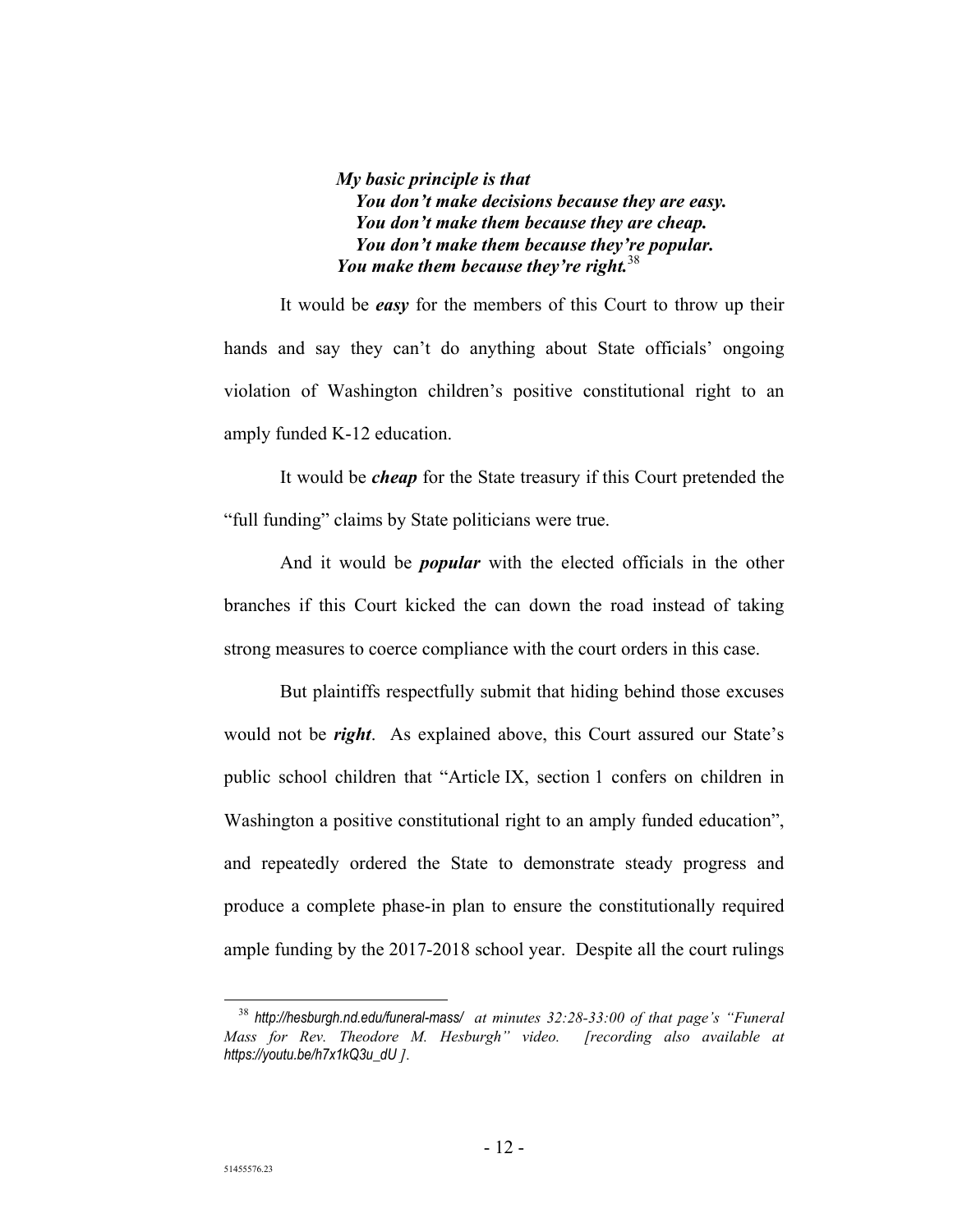in this case, the statement plaintiffs made eight years ago in paragraph 1 of their Complaint is still true today:

. . . .

The simple fact remains...that justice delayed is justice denied.

Enough is enough. The time for first steps or initial down payments has long passed. It is time for compliance.*<sup>39</sup>*

As the remainder of this filing explains, plaintiffs respectfully ask that this Court not give up and choose the path that's easy. Not choose the path that's cheap. Not choose the path that might be more popular with State officials. But instead choose the path that's right. Choose to be the separate and independent branch of State government that upholds and enforces citizens' constitutional rights when other branches find it easier, cheaper, or more popular not to.

**D.** *When* **To Act.** 

## *"Year 2018 remains a firm deadline for full constitutional compliance"*

*December 20, 2012 Order at p.2 (underline added).* 

The rulings in this case are not an eleventh-hour surprise to State officials.

The February 2010 Final Judgment was detailed and clear. CP 2866-2971.

 <sup>39</sup> *CP 4 at lines 1 & 17-18 (January 11, 2007 Complaint).*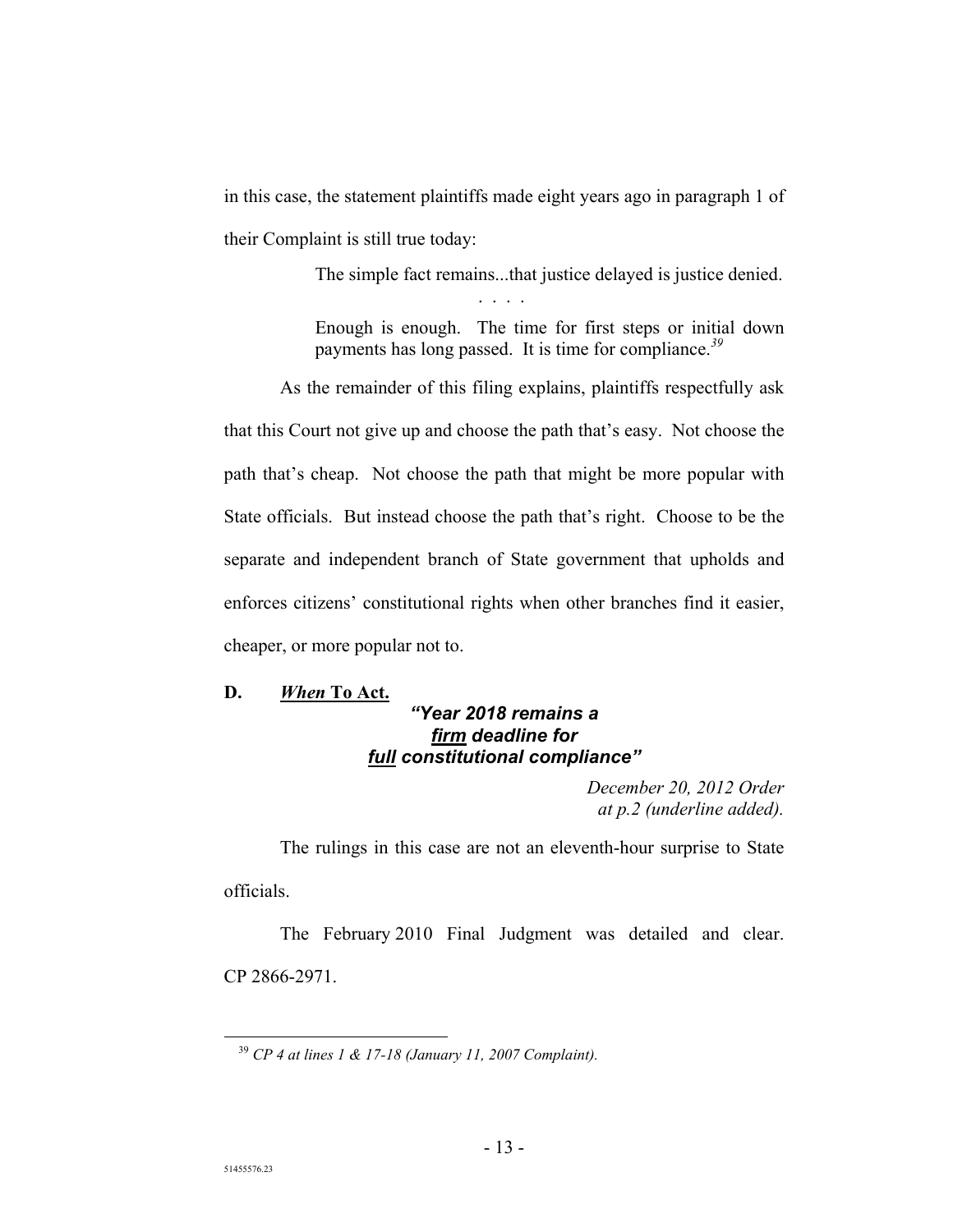So was this Court's January 2012 decision. It unanimously held the State "has failed to adequately fund the 'education' required by article IX, section 1", "the State has consistently failed to provide adequate funding", and this fact is so well known by State officials that "[w]e do not believe this conclusion comes as a surprise." *McCleary*, 173 Wn.2d at 529-530 & 539.*<sup>40</sup>*

This Court's December 2012 Order unequivocally reiterated to every State government official taking the oath of office that "Year 2018 remains a firm deadline for full constitutional compliance." December 20, 2012 Order at p.2 (underline added). And now the State's ongoing failure to comply with the court orders in this case has resulted in the State's being ruled in contempt of court. September 11, 2014 Order at pp.4-5.

To purge that contempt, this Court ordered the State's filing today to include:

- (1) the *progress* report required by this Court's July 2012 Order; and
- (2) the *plan* required by this Court's January 2014 Order.

June 8, 2015 Order at pp.2-3.

 <sup>40</sup> *See also January 2014 Order at p.1 ("Two years ago, this court held unanimously that the State is not meeting its paramount duty"). The State has expressly acknowledged this Court's finding that the State has "failed to meet its paramount constitutional duty by 'consistently providing school districts with a level of resources that falls short of the actual costs of the basic education program.'" State's 2014 filing at attached Report, p.1 (quoting McCleary, 173 Wn.2d at 537).*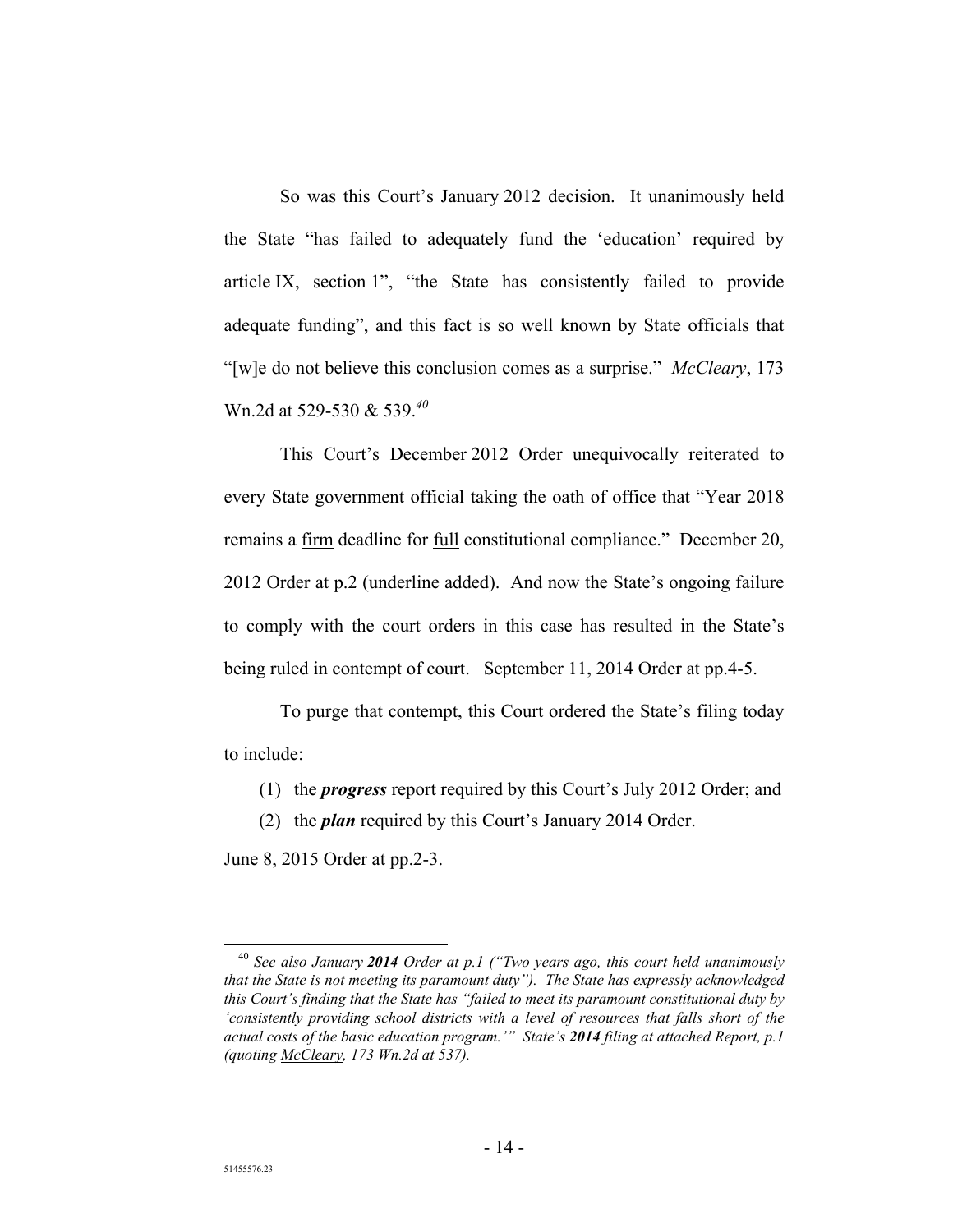To ensure there's no doubt about the type of *plan* required, this

Court reiterated that the State's *plan* must include both of the following:

**Complete Implementation:** It must be a complete plan for fully implementing the State's program of basic education for each school year between now and the 2017-2018 school year, addressing each of the areas of K-12 education within ESHB 2261 and SHB 2776.

**Full Funding Phase-In:** It must include a phase-in schedule for fully funding each of the components of basic education.

June 8, 2015 Order at pp.2-3.

Although plaintiffs have not yet seen the Attorney General's filing

today, plaintiffs know what that filing cannot do:

- (1) it cannot demonstrate the *progress* required by the July 2012 Order; and
- (2) it cannot produce the *plan* required by the January 2014 Order.

The following pages outline how plaintiffs know that.

The time for this Court to act is now.

## **II. DID THE STATE MAKE THE COMPLIANCE** *PROGRESS* **REQUIRED BY THIS COURT'S JULY 2012 ORDER?**

## **A. The Progress Required By This Court's July 2012 Order:**  *Steady***,** *Real***, And** *Measurable* **Progress Each Year To Reach Full Compliance By The 2017-2018 School Year.**

To ensure the State got (and stayed) on track to complete the compliance it had promised, this Court ordered the State to submit a post-budget filing every year that: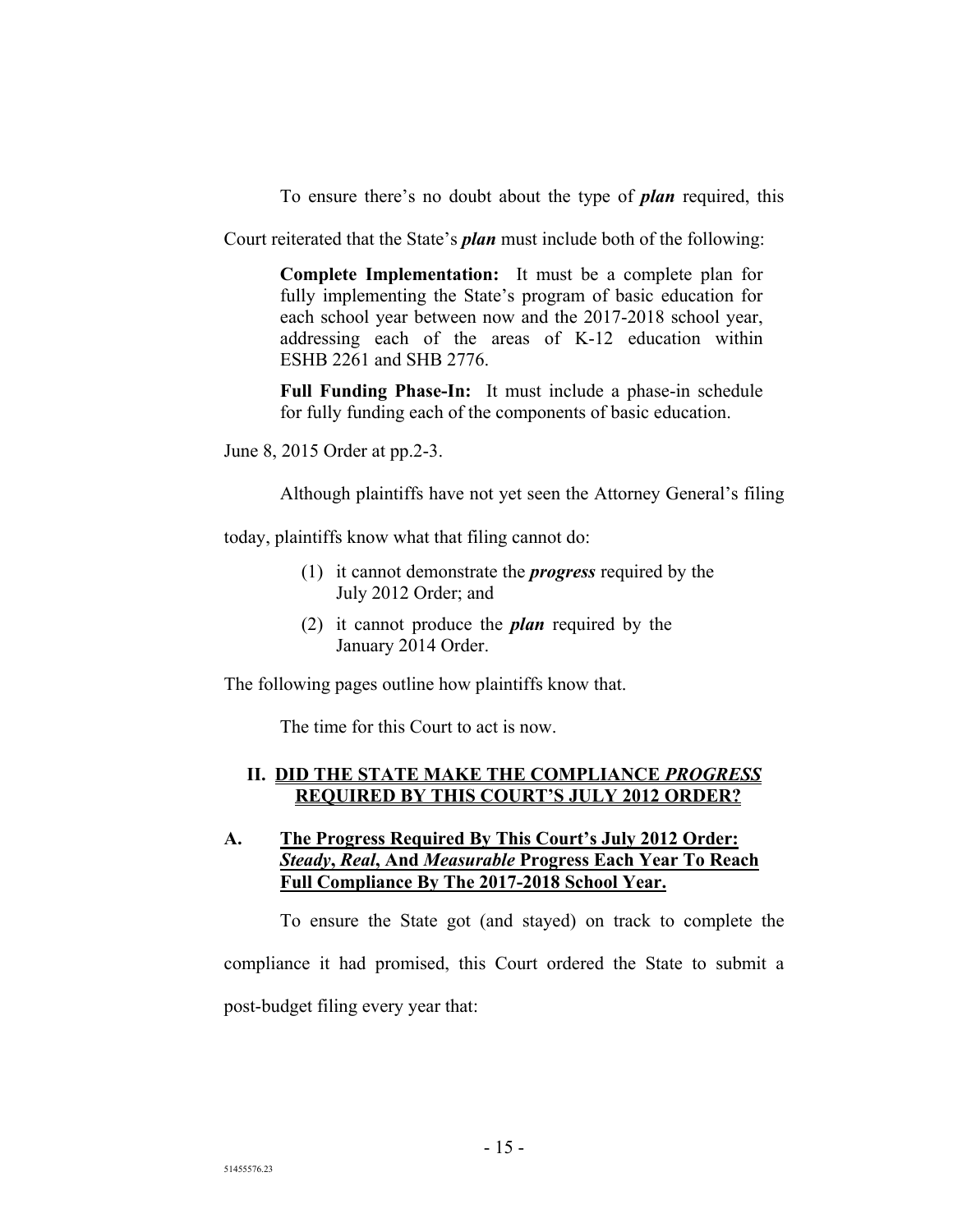- (a) demonstrates "*steady* progress" implementing ESHB 2261, and
- (b) shows "*real* and *measurable* progress" towards full Article IX, §1 compliance by 2018.

July 18, 2012 Order at  $\P$ 1 & 4 (bold italics added).

And as the State knows from the prior filings in this case, "steady",

"real", and "measurable" are not empty, meaningless words:

*steady* means "even development, movement, or action: not varying in quality, intensity, or direction", "UNIFORM", "CONTINUOUS", "consistent in performance or behavior: DEPENDABLE, RELIABLE".*<sup>41</sup>*

real means "AUTHENTIC", "GENUINE", "not illusory INDUBITABLE, UNQUESTIONABLE".*<sup>42</sup>*

*measurable* means not merely "capable" of being measured, but in fact "great enough to be worth consideration: SIGNIFICANT".*<sup>43</sup>*

## **B. The State Did Not Make The Court-Ordered Progress In 2012, 2013, Or 2014.**

*2012:* The State did not make the court-ordered progress.*<sup>44</sup>*

 <sup>41</sup> *E.g., Plainitffs' 2012 Post-Budget Filing at p.16 & n.45.* 

<sup>42</sup> *E.g., Plainitffs' 2012 Post-Budget Filing at p.24 & n.69; cf. McCleary, 173 Wn.2d at 545 (noting the 2012 Budget's \$33.6 million "increase" in K-3 class size reduction funding was illusory because that same Budget's \$214 million decrease in K-4 class size reduction funding resulted in "a significant net loss in K-3 class reductions").* 

<sup>43</sup> *E.g., Plainitffs' 2012 Post-Budget Filing at p.24 & n.68; cf. December 20, 2012 Order at p.2 ("constitutional compliance will never be achieved by making modest funding restorations") (underline added); McCleary, 173 Wn.2d at 505 (noting ESHB 2261's assurance of "bold reforms to the entire educational system") at 506 (ESHB 2261's promised "bold reforms to the K-12 funding system") (underline added), at 545 (noting the 2012 Budget's \$5 million transportation funding increase "will barely make a dent" in the State's underfunding of pupil transportation).* 

<sup>44</sup> *December 2012 Order at p.1 ("The State's first report falls short."); for details see Plaintiffs' 2012 Post-Budget Filing at pp.15-29.*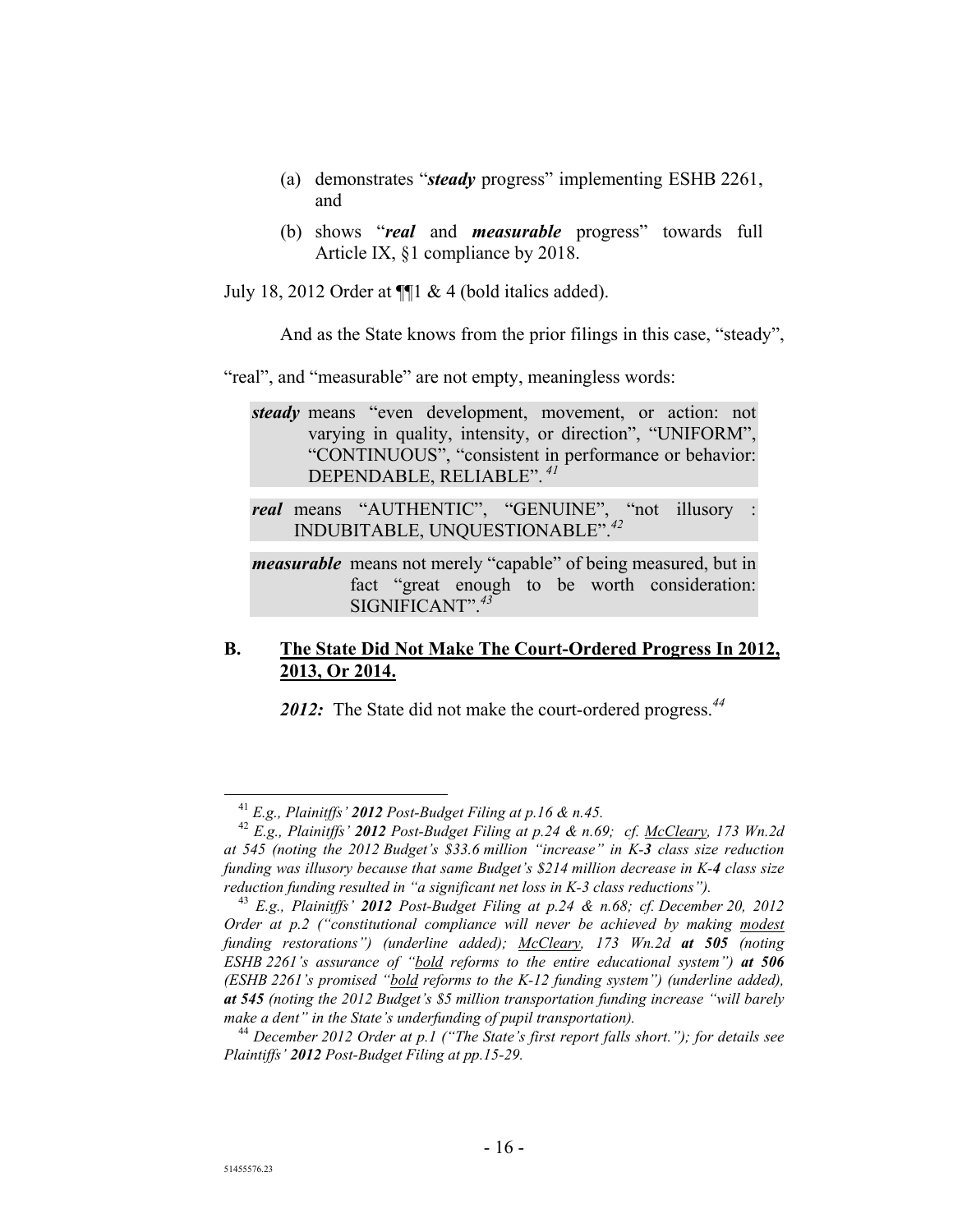*2013:* The State again did not make the court-ordered progress.*<sup>45</sup>* To eliminate any possible misunderstanding about the significant progress required, this Court explained that 2014 required "immediate, concrete action" to make "real and measurable progress, not simply promises."*<sup>46</sup>*

*2014:* The State again did not make the court-ordered progress.*<sup>47</sup>*

## **C. The State's "Historic \$1.3 Billion Increase" Did Not Make The Court-Ordered Progress In 2015.**

Some claim the State's 2015-2017 budget increased K-12 education funding by an historic \$1.3 billion.*<sup>48</sup>*

There are at least four reasons why that claim does not establish *steady*, *real*, and *measurable* progress beyond the funding already in

statute when the State was held in contempt.

## **1. The State Made Only A Few Minor Funding Increases Above Those Already In Statute When The State Was Held In Contempt.**

Most of the funding increases cited as "progress" in response to

this Court's September 2014 contempt ruling had nothing to do with that

contempt ruling – for most were already in statute before that ruling.

 <sup>45</sup> *January 2014 Order at p.6 (the State "cannot realistically claim to have made significant progress"); for details see Plaintiffs' 2013 Post-Budget Filing at pp.12-38.* <sup>46</sup> *January 2014 Order at p.8.* 

<sup>47</sup> *For details see Plaintiffs' 2014 Post-Budget Filing at pp.10-28.* 

<sup>48</sup> *E.g., http://houserepublicans.wa.gov/news/kristiansen-july1515-enewsletter/ .*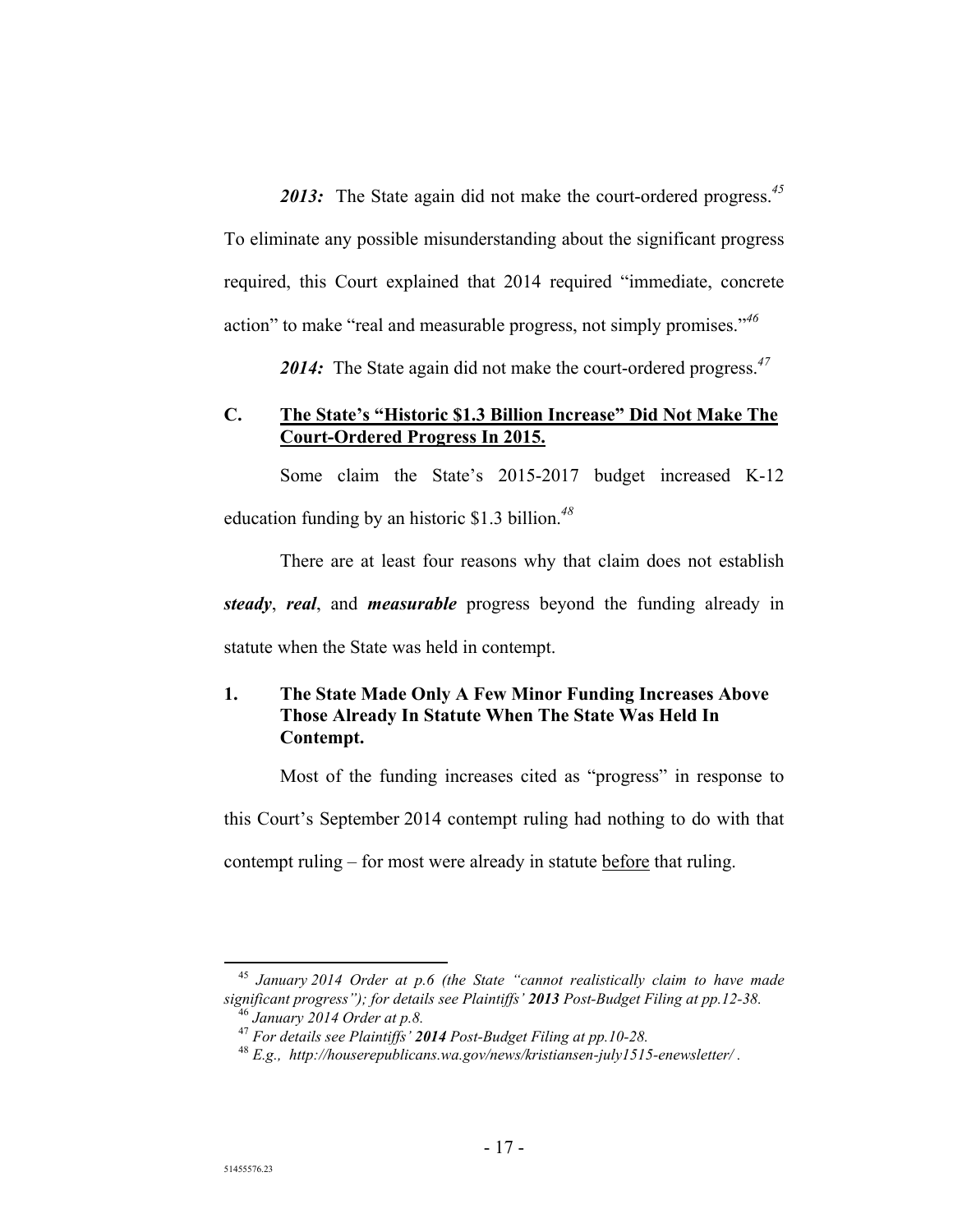Three of the funding increases listed in the legislature's 2015 Report, however, were added after this Court's contempt ruling. But they are relatively minor:

- (1) A new \$200 million program this biennium to assist school districts with the \$2 billion cost of additional classrooms required for the K-3 class size reduction and full-day kindergarten components of basic education;*<sup>49</sup>*
- (2) A temporary \$152 million salary funding increase this biennium to address the over \$5.8 billion/biennium cost of the market rate salary component of basic education;*<sup>50</sup>* and
- (3) A \$24 million health insurance benefit increase this biennium to provide an additional \$12 per month for K-12 staff (rather than the \$60 to \$114 per month added for State employees).*<sup>51</sup>*

With the exception of those relatively minor changes, the State's response

to this Court's contempt ruling did not include new enactments to make

progress beyond what was already in statute when the State was ruled in

contempt.

## **2. "Historic" Isn't "Compliance".**

Calling a funding increase "historic" says nothing about whether it

complies with a court ruling. Two examples illustrate this point:

 When Holmes County, Mississippi desegregated the first of its public schools in the late 1960s, that was "historic" in that county.*<sup>52</sup>* But plaintiffs doubt the Washington Attorney

 <sup>49</sup> *See discussion below at Section III.C.2(b) & III.C.3(b)(i).* 

<sup>50</sup> *See discussion below at Section III.C.1(b)(i).* 

<sup>51</sup> *See discussion below at Section III.C.1(b)(iii).* 

<sup>52</sup> *See Alexander v. Holmes County Board of Education, 396 U.S. 19, 20 (1969) (ordering the school district to comply "at once"). This Mississippi example was*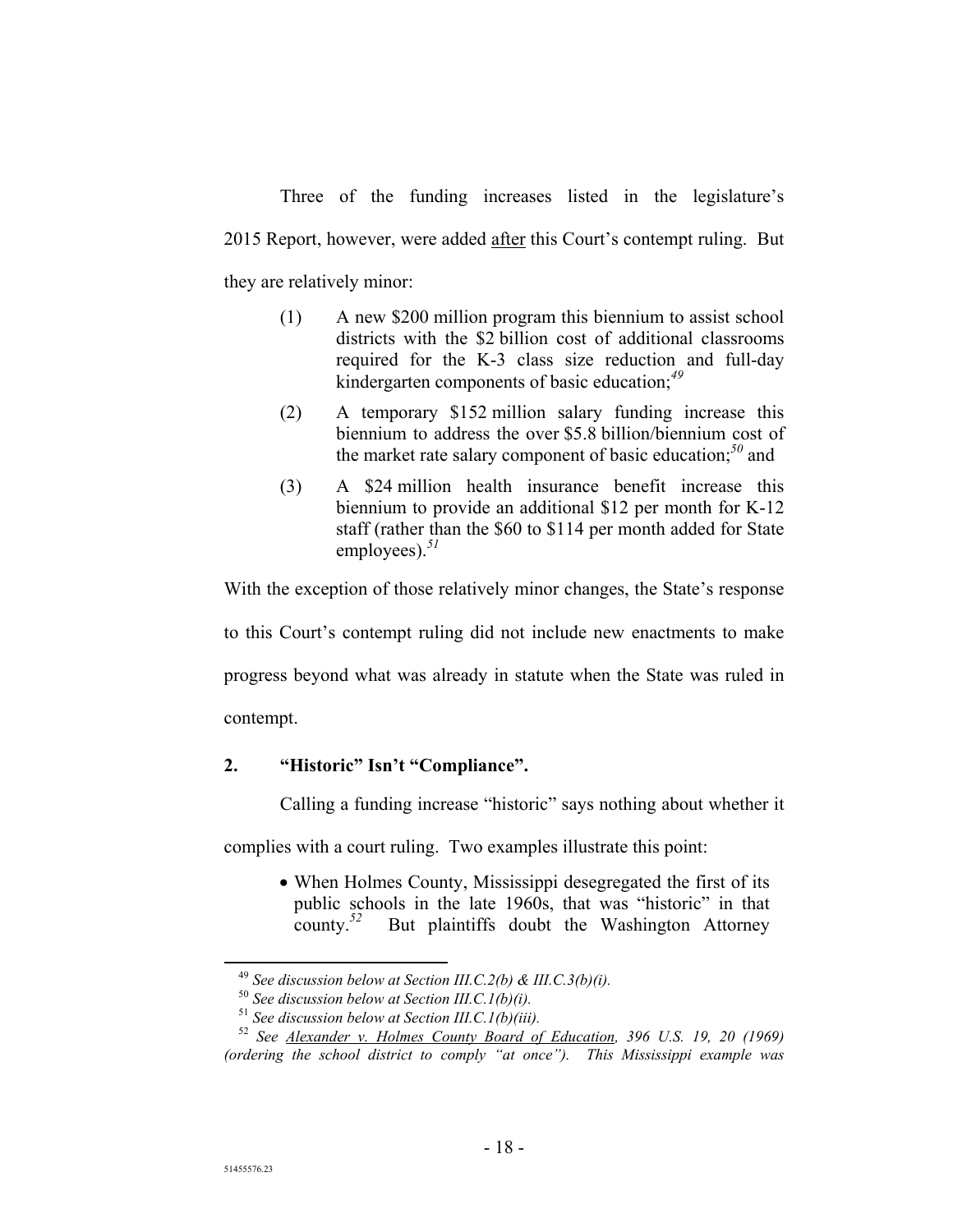General would defend that delay as "compliance" with the *Brown v. Board of Education* ruling more than a decade earlier.

• When a deadbeat dad who has traditionally paid only 50% of his court-ordered child support starts paying 75%, that's a relatively "historic" funding increase. But plaintiffs doubt the Washington Attorney General would defend that 75% as "compliance" with the court's order.

The compliance question here is whether the true amount of funding increases during this biennium's upcoming two years constitute *steady*, *real*, and *measurable* progress towards achieving ample funding by the ensuing third year (the 2017-2018 school year deadline). Whether that true amount could be called "historic" is legally irrelevant.

## **3. The Commonly Cited \$1.3 Billion Isn't An "Increase".**

The State's own budget documents confirm that the claimed "\$1.3 billion increase" was not an increase above what was already in statute before the 2015 legislative session began.

At the beginning of each budget session, the State determines what it would cost to just maintain the *status quo* – i.e., continue funding the State's legal obligations as they stood at the beginning of that session, accounting for anticipated caseload and expense changes like enrollment increases in existing programs and statutorily mandated salary increases

 $\overline{a}$ 

*previously brought to this Court's attention by the May 27, 2011 Brief Of Amicus Curiae League Of Education Voters Foundation, at p.20.*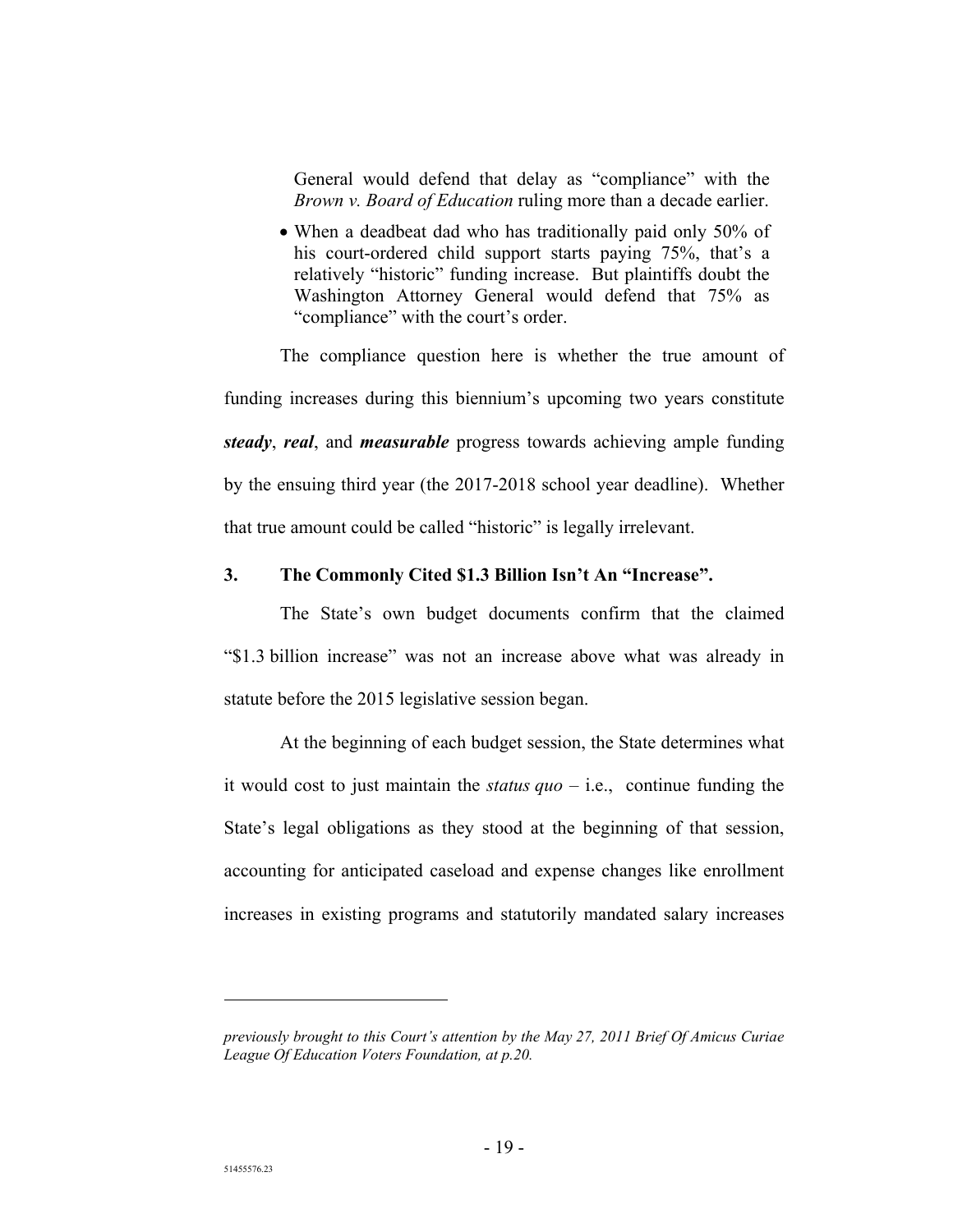for existing employees. The State calls this *status quo* benchmark the "maintenance level" funding amount.*<sup>53</sup>*

The State determined the maintenance level amount for K-12 funding in the 2015-2017 biennium was \$**19.5** billion.*<sup>54</sup>* It then adopted a budget with a K-12 funding amount of under \$**18.2** billion .*<sup>55</sup>* That's not a \$1.3 billion increase. It's a \$1.3 billion decrease. *[See graph in Appendix A.]*

*Progress* means "to move forward : to proceed or advance".*<sup>56</sup>* A decrease from maintenance level funding is not "progress".

## **4. \$650 Million In First And Second Year Isn't** *Steady***,** *Real***, And**  *Measurable* **Progress To Be At Over \$5 Billion In Third Year.**

Even if the upcoming biennium budget had a \$1.3 billion increase over K-12 maintenance level funding, that would still equate to about \$650 million in the first year and about \$650 million in the second year.

 <sup>53</sup> *OFM, 2015-17 Biennium Operating Budget Instructions at ch.5, p.26 ("Maintenance level reflects the cost of mandatory caseload, enrollment, inflation, and other legally unavoidable costs not contemplated in the current budget."), available at http://www.ofm.wa.gov/budget/instructions/operating/2015\_17/default.asp .* 

<sup>54</sup> *2015-2017 Operating Budget, Amendment To SSB 6052, Agency Detail And Statewide Summary, June 29, 2015 at p.177 (NGF-P = \$19,512,336) http://leap.leg.wa.gov/leap/Budget/Detail/2015/csAgyDetail\_0629.pdf .*

<sup>55</sup> *2015-2017 Operating Budget, Amendment To SSB 6052, Agency Detail And Statewide Summary, June 29, 2015 at p.178 (NGF-P = \$18,156,004) http://leap.leg.wa.gov/leap/Budget/Detail/2015/csAgyDetail\_0629.pdf .*

<sup>56</sup> *E.g., Plaintiffs' 2012 Post-Budget Filing at p.16 & n.45; see also December 20, 2012 Order at p.2 ("Steady progress requires forward movement").*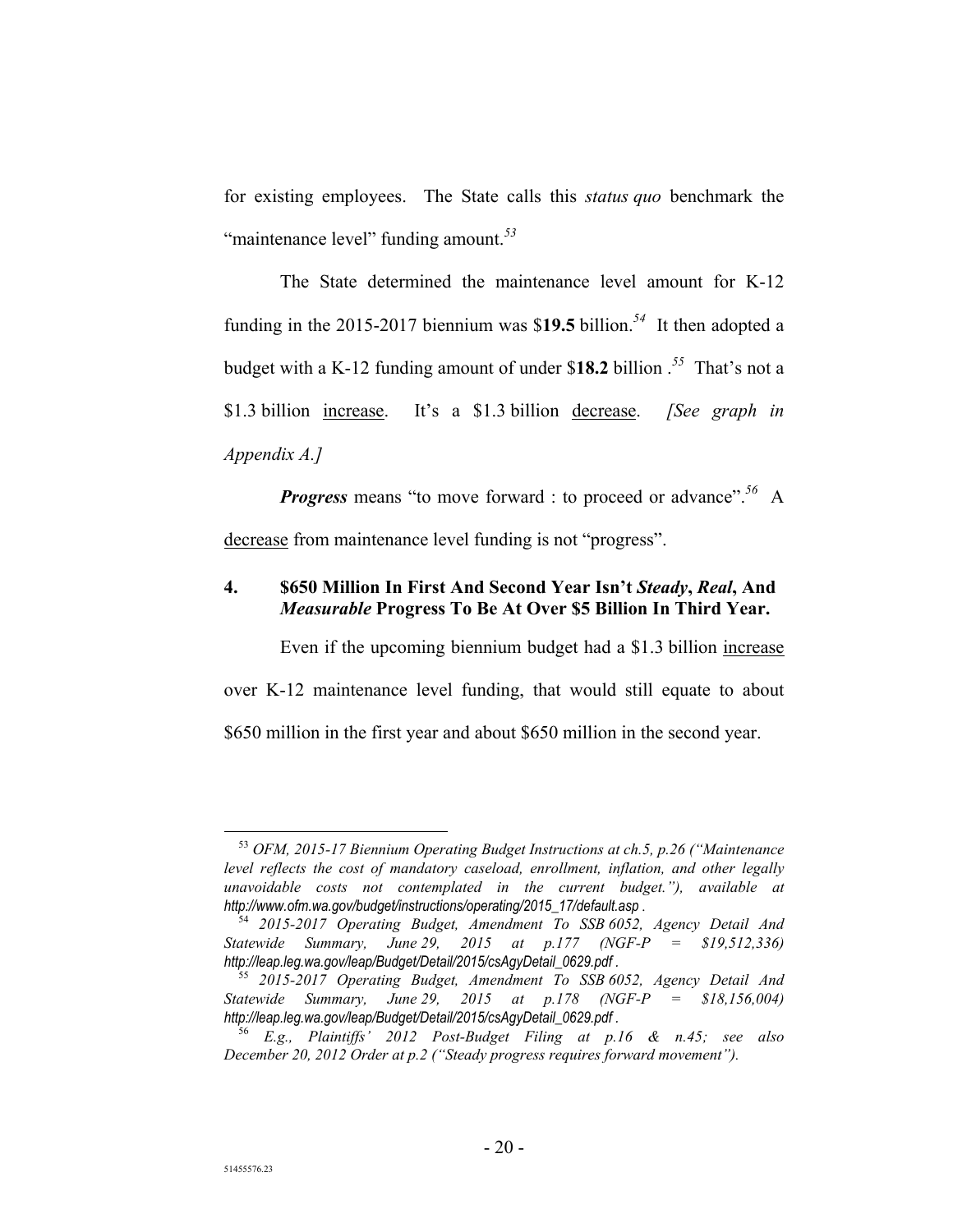The State's prior court testimony and submissions, however, assured that implementation of ESHB 2261 would increase Washington school districts' annual K-12 funding by over \$5,000 per pupil before adding capital construction needs and inflation.*<sup>57</sup>* Since there are over 1 million children in our State's K-12 public schools,*<sup>58</sup>* over \$5,000 per pupil comes to over \$5 billion. (The State also acknowledged this year that building the additional classrooms required for K-3 class size reductions and full-day kindergarten adds \$2 billion more.*<sup>59</sup>*)

There are now only three school years left for the State to make (and complete) the *steady*, *real*, and *measureable* progress required by this Court's July 2012 Order. Even if the "\$1.3 billion increase" claim were true, its corresponding \$650 million increase for the 2015-2016 school year and \$650 million increase for the 2016-2017 school year would just put off several billion dollars of heavy lifting until the final 2017-2018 school year. *[See graphs in Appendices B & C.]*

### **5. Compliance** *Progress* **Conclusion.**

The State has made progress since this Court's January 2012 decision.

 <sup>57</sup> *See Plaintiffs' 2013 Post-Budget Filing at Section III.A.1, pp.12-13 and at Appendix B. \$12,701 - \$7,279 = \$5,422, which is over \$5,000.* 

<sup>58</sup> *E.g, http://www.k12.wa.us/safs/rep/enr/1415/s1251s.pdf ; http://reportcard.ospi.k12.wa.us/ summary.aspx?groupLevel=District&schoolId=1&reportLevel=State&year=2013-14 .* 

<sup>59</sup> *See new classroom cost discussion below at Section III.C.2(b) & 3(b)(i).*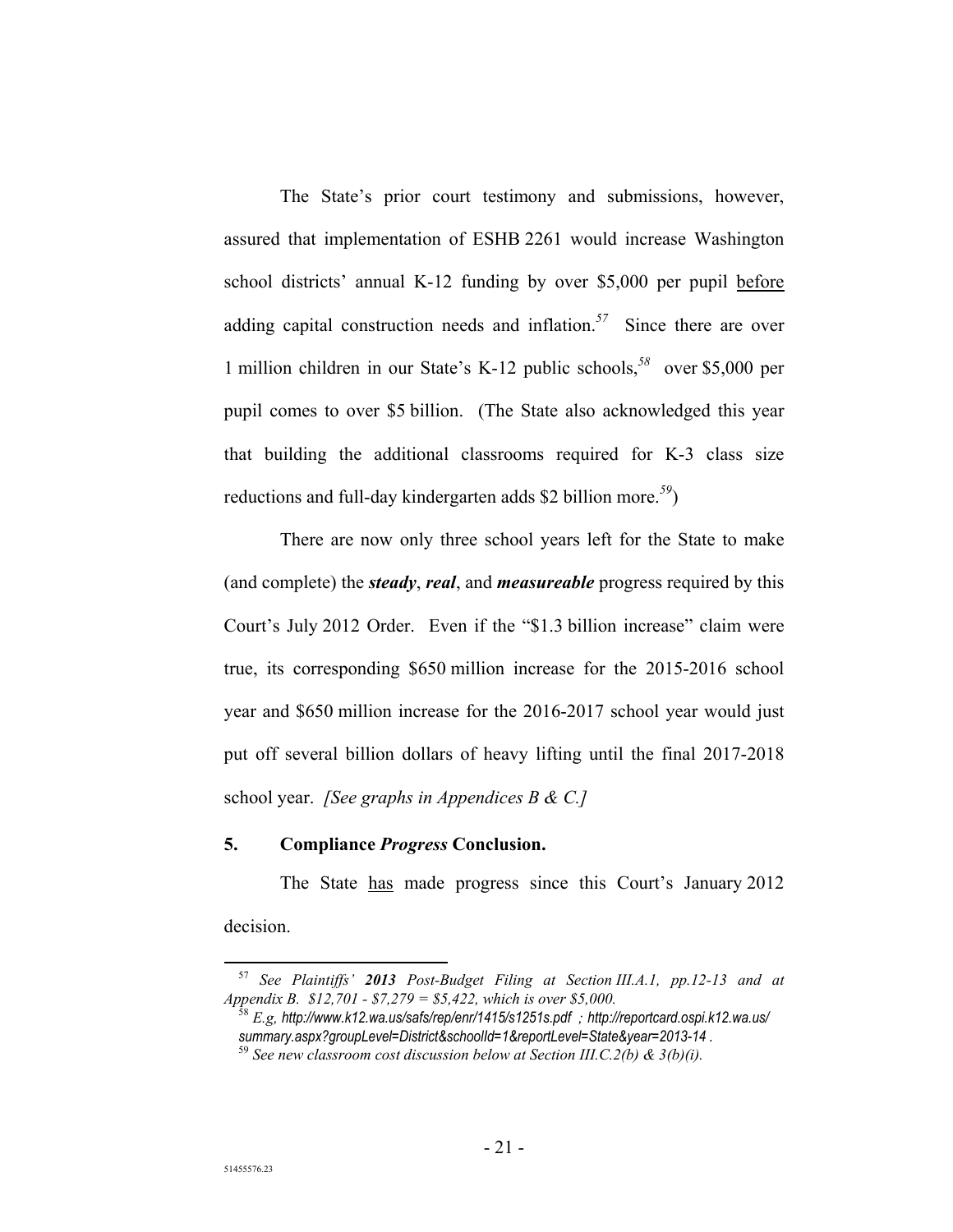But with only three years left until the firm 2017-2018 school year deadline for full constitutional compliance,*<sup>60</sup>* the State's 2015-2017 budget made few changes beyond the funding obligations already in statute when the State was ruled in contempt. That's not *steady*, *real*, and *measurable* progress.

The Section II heading at the top of this filing's compliance *progress* discussion asked a straightforward question:

> DID THE STATE MAKE THE COMPLIANCE PROGRESS REQUIRED BY THIS COURT'S JULY 2012 ORDER?

As the above discussion explains, the straightforward answer is

NO.

## **III. DID THE STATE PRODUCE THE COMPLIANCE** *PLAN* **REQUIRED BY THIS COURT'S JANUARY 2014 ORDER?**

## **A. The Plan Required By This Court's January 2014 Order.**

This Court told the State back in 2012 that "there must in fact be a plan."*<sup>61</sup>* And the State has for years been ignoring this Court's Orders to produce that plan.*<sup>62</sup>*

 <sup>60</sup> *December 20, 2012 Order at p.2 ("Year 2018 remains a firm deadline for full constitutional compliance") (underline added).* 

<sup>61</sup> *December 2012 Order at p.2.* 

<sup>62</sup> *September 2014 Order at pp.1-4.*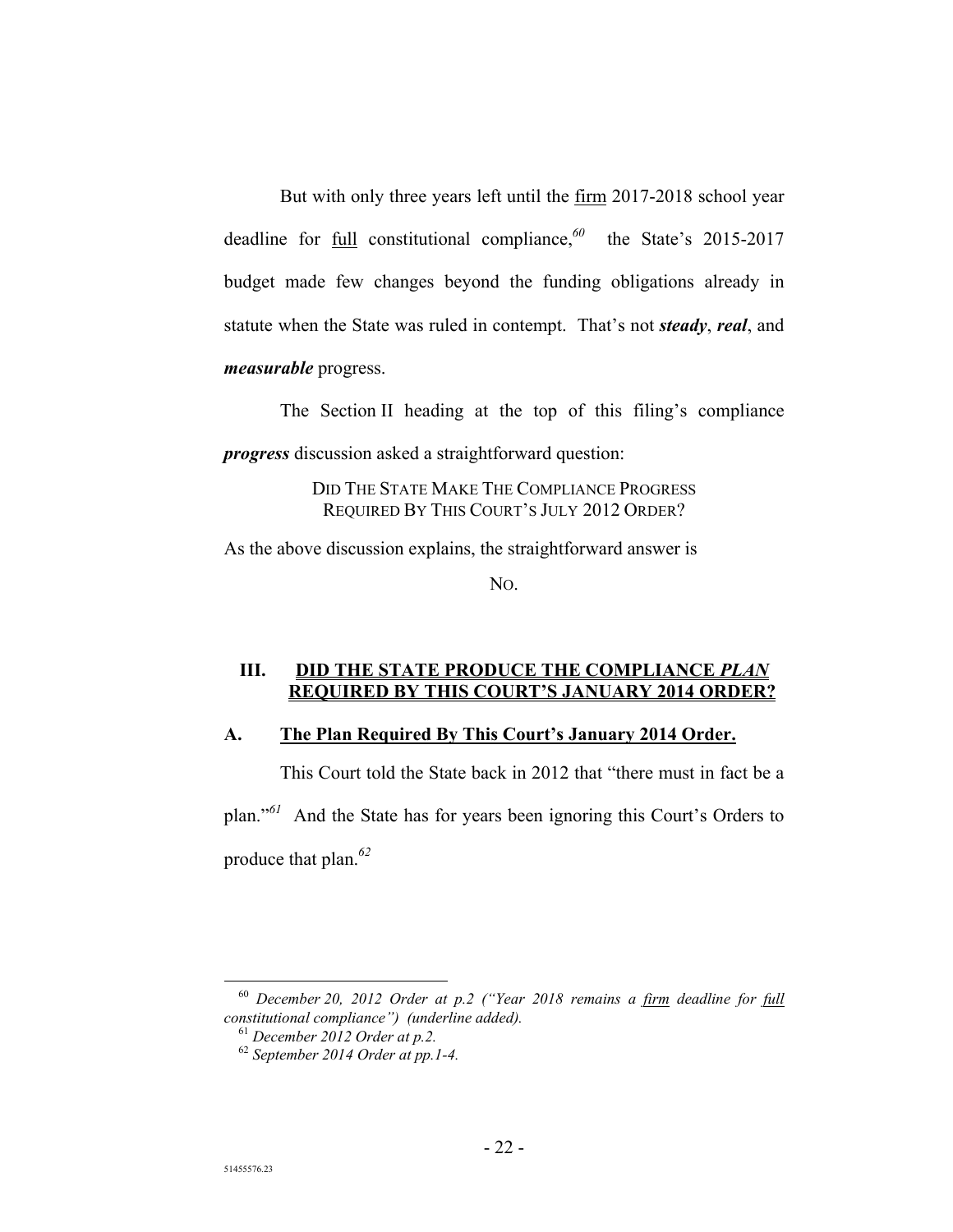To prevent any conceivable uncertainty or misunderstanding by the State about today's filing, this Court reiterated that the compliance *plan* mandated by its January 2014 Order:

- (a) must be a complete plan for fully implementing the State's program of basic education for each school year between now and the 2017-2018 school year, addressing each of the areas of K-12 education within ESHB 2261 and SHB 2776; and
- (b) must include a phase-in schedule for fully funding each of the components of basic education.

June 8, 2015 Order at pp.2-3 (underlines added).

## **B. Six Of The Basic Education Components Defined By The Legislature.**

Based on the areas of K-12 education specified by the legislature in ESHB 2261 and SHB 2776, this Court's January 2012 decision identified the following as being part of the basic education that Article IX, §1 requires the State to amply fund "as the State's first and highest priority before any other State programs or operations":*<sup>63</sup>*

 <sup>63</sup> *McCleary, 173 Wn.2d at 520 (underlines added).*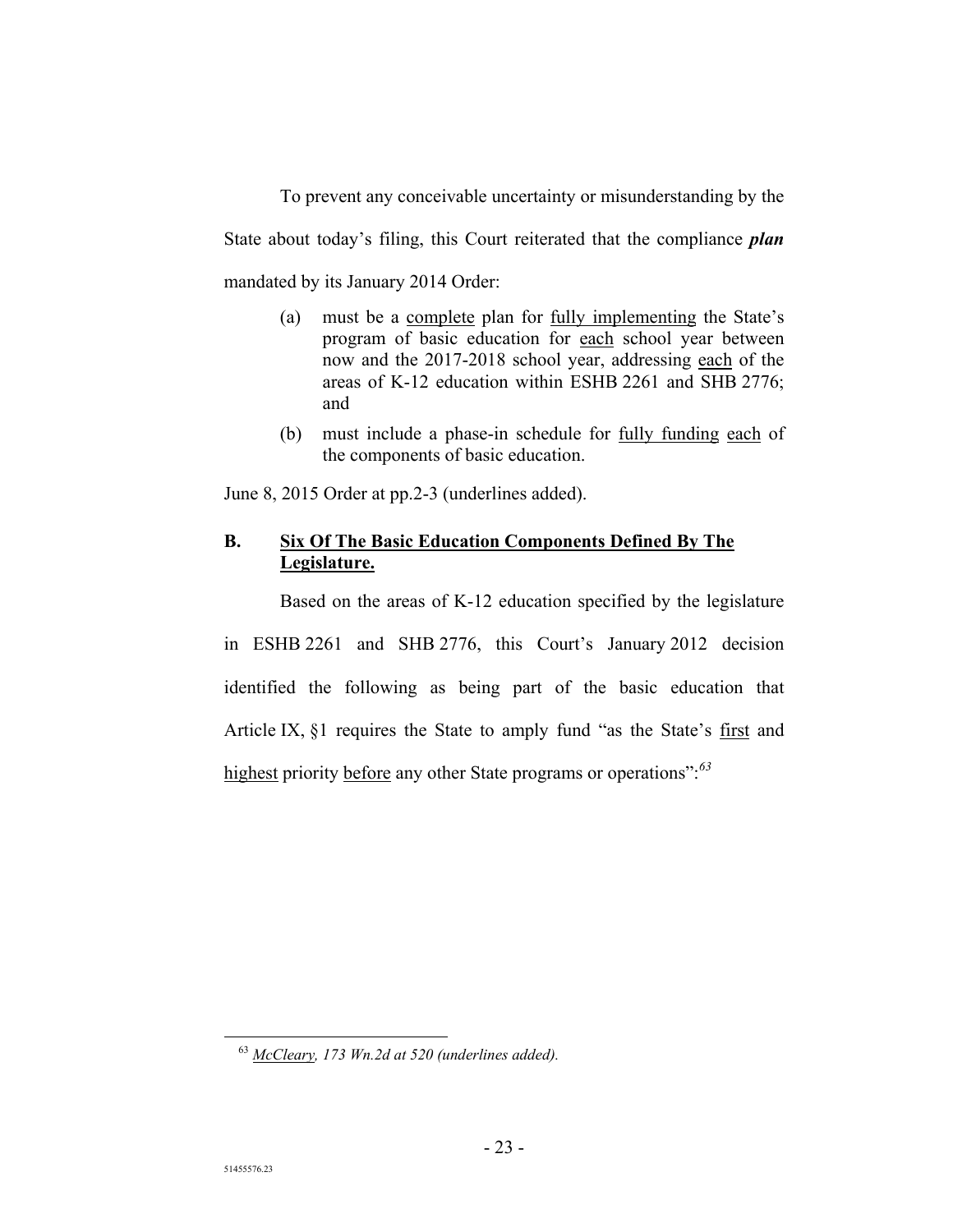- (1) Market rate staff compensation,
- (2) Full-day kindergarten,
- (3) Class size reduction,
- (4) To & from school transportation,
- (5) Materials, Supplies, and Operating Costs (MSOCs), and
- (6) Highly capable education.*<sup>64</sup>*

## **C. The State's 2015 Compliance "Plan".**

The State's 2015 legislature did not produce a compliance plan in response to the above court orders. The Attorney General's filing today might therefore repeat his "*de facto*" claim from last year's contempt proceedings – i.e., that since there are only three years left until the 2017-2018 school year deadline, this Court can figure out the State's *de facto* 3-year plan for itself:

- The budget's first year is the State's "plan" for year one.
- The budget's second year is the State's "plan" for year two.
- Everything left over is the State's "plan" for year three.*<sup>65</sup>*

 <sup>64</sup> *E.g., Plaintiffs' 2013 Post-Budget Filing at pp.16-38; Plaintiffs' 2014 Post-Budget Filing at pp.12-28. Plaintiffs notice that some of this year's education-related funding legislation suggests the legislature may be recognizing Early Learning and Higher Education as additional components of basic education – but for the purposes of today's filing, plaintiffs focus on the previously-identified components (1)-(6) above.* 

<sup>65</sup> *State's July 2014 Opening Brief Addressing Order To Show Cause at p.30 ("[T]he actions of the 2015 Legislature necessarily will constitute the de facto 'complete plan' for meeting the 2018 deadline.... Whatever is not provided in the 2015-17 biennium necessarily must be provided in the 2017-19 biennium to meet the 2018 deadline.").*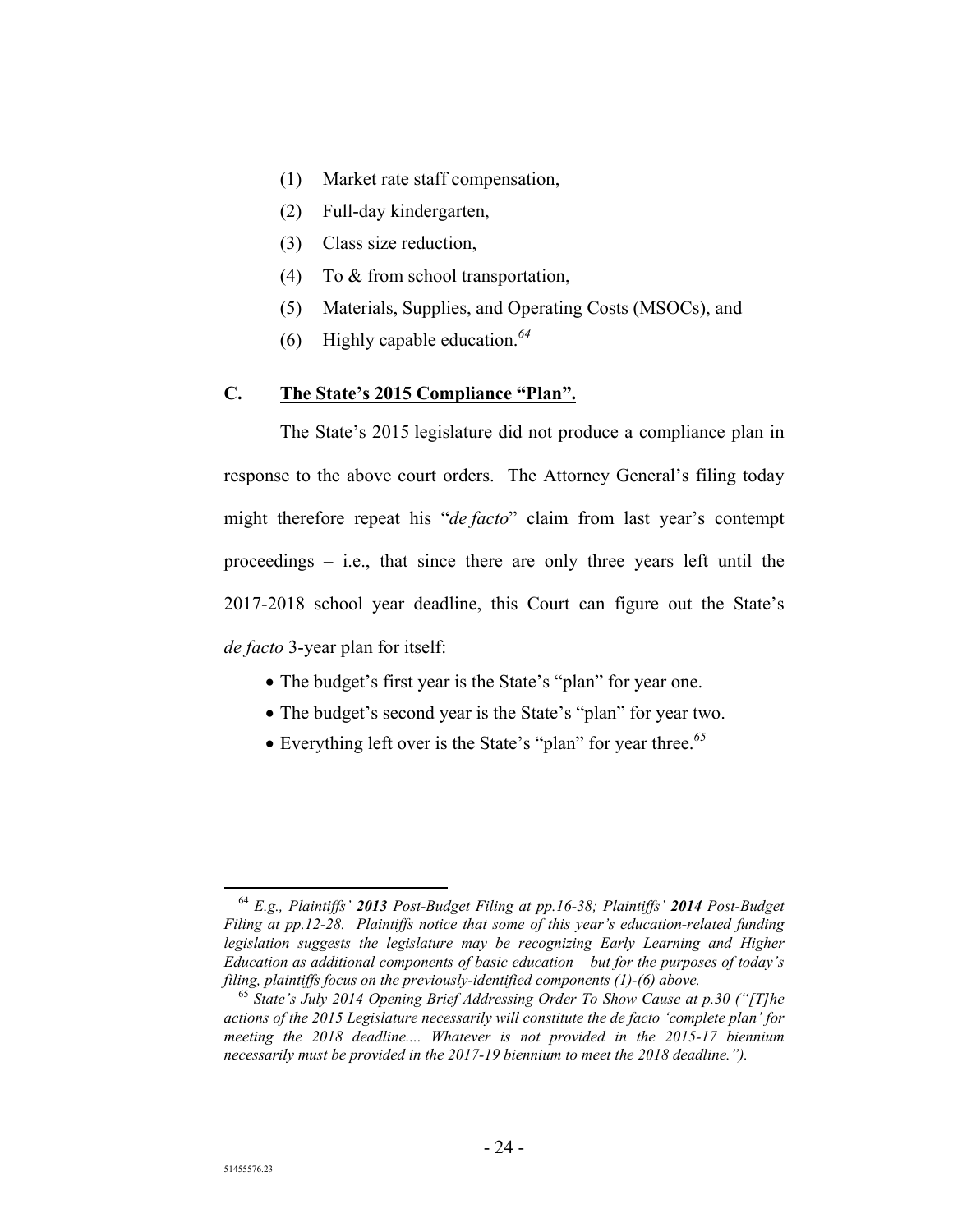That could in one sense be loosely called a 3-year "plan". But plaintiffs doubt it's the kind of complete implementation and full funding phase-in plan this Court contemplated with its January 2014 Order.

### **1. K-12 Compensation "Plan".**

## *(a) K-12 compensation background.*

The old adage that "you get what you pay for" is an old adage because it's true. State officials know that attracting and retaining competent professionals for our State's educational institutions requires the funding of competitive market rate salaries. For example: over \$2.5 million/year for a head football coach and over \$1 million/year for a head basketball coach.*<sup>66</sup>*

But as this Court's January 2012 decision repeatedly confirmed, our State does not fund market rate salaries for its K-12 public schools.*<sup>67</sup>*

 <sup>66</sup> *Washington State Fiscal Information, State Employee Salaries (select box "2014 Salary Range From: \$200,000", type "coach" in "Job Title Filter", and click "View Report"), available at http://fiscal.wa.gov/Salaries.aspx .* 

<sup>67</sup> *E.g., McCleary, 173 Wn.2d at 533 (emphasizing that school salaries are one of the "major areas of underfunding" highlighted by the evidence in this case); at 535-536 (the State has "consistently underfunded staff salaries and benefits" – providing "far short of the actual cost of recruiting and retaining competent teachers, administrators, and staff"); at 536n.29 (reiterating that this Court's January 2012 McCleary decision was "the second time in recent years that we have noted that state funding does not approach the true cost of paying salaries for administrators and other staff") (underline added); at 493-494 (noting the conclusion of the State's 1995 fiscal report that the State provides "inadequate funding for administrative salaries"); at 508 (quoting QEC findings that "funding studies have already confirmed ... that our salary allocations are no longer consistent with market requirements"); at 532 (QEC findings that studies confirm State salary allocations are not consistent with market requirements); at 533 (emphasizing that school salaries are one of the "major areas of underfunding" highlighted by the evidence in this case); accord, January 2014 Order at p.6 ("Our decision in this case identified*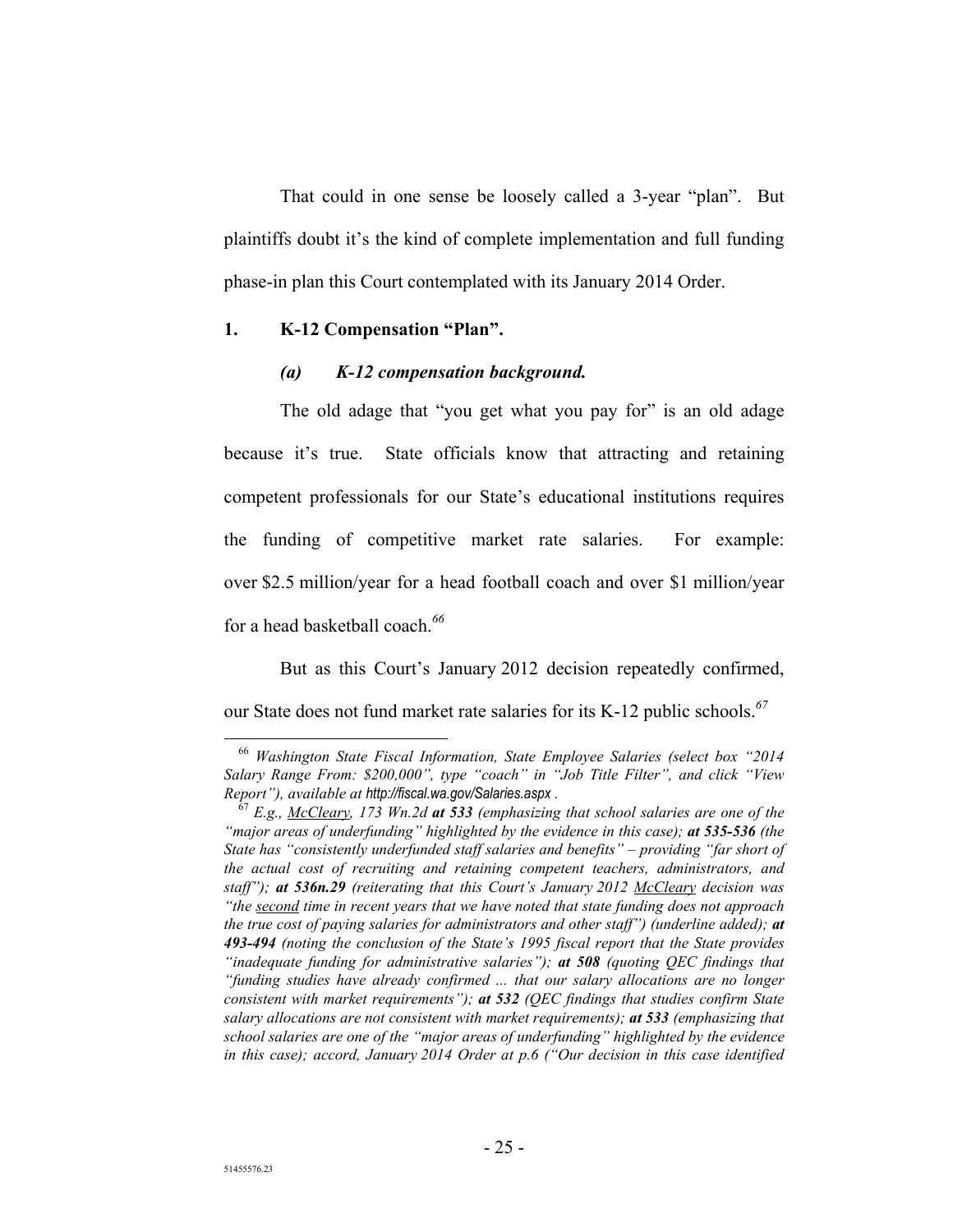This Court accordingly pointed to K-12 compensation increases as one of ESHB 2261's "promising" reforms. *McCleary*, 173 Wn.2d at 507 & 543.

And then five months later, ESHB 2261's Compensation Technical Working Group issued its Final Report concluding that funding market rate salaries would require school district's annual K-12 funding to be increased by over \$2.9 billion on top of the annual Cost Of Living Adjustments ("COLAs") mandated by Initiative 732.*<sup>68</sup>* That June **2012** Final Report also emphasized the urgency at hand, stressing that "immediate implementation" of full salary funding is needed "in order to attract and retain the highest quality educators to Washington schools through full funding of competitive salaries."*<sup>69</sup>*

The State sat on its hands. (One of the bills listed in the legislature's 2015 Report illustrates a looming teacher shortage resulting from the State's having sat on its hands for the past three years instead of immediately implementing full competitive salary funding.*<sup>70</sup>*)

 $\overline{a}$ 

*salaries as a significant area of underfunding by the State, noting OSPI data suggesting that sizable salary gaps remain to be filled at the district level.");* 

<sup>68</sup> *Fuller discussion is at Plaintiffs' 2013 Post-Budget Filing at pp.18-19.* 

<sup>69</sup> *Fuller discussion is at Plaintiffs' 2013 Post-Budget Filing at p.18 & n.55.* 

<sup>70</sup> *Legislature's 2015 Report at pp.15-16 (confirming school district resources for staff compensation currently do not attract and retain enough people into the Washington workforce for all the new elementary school teachers needed to implement the State's long-promised full-day kindergarten and K-3 class size reductions – resulting in an*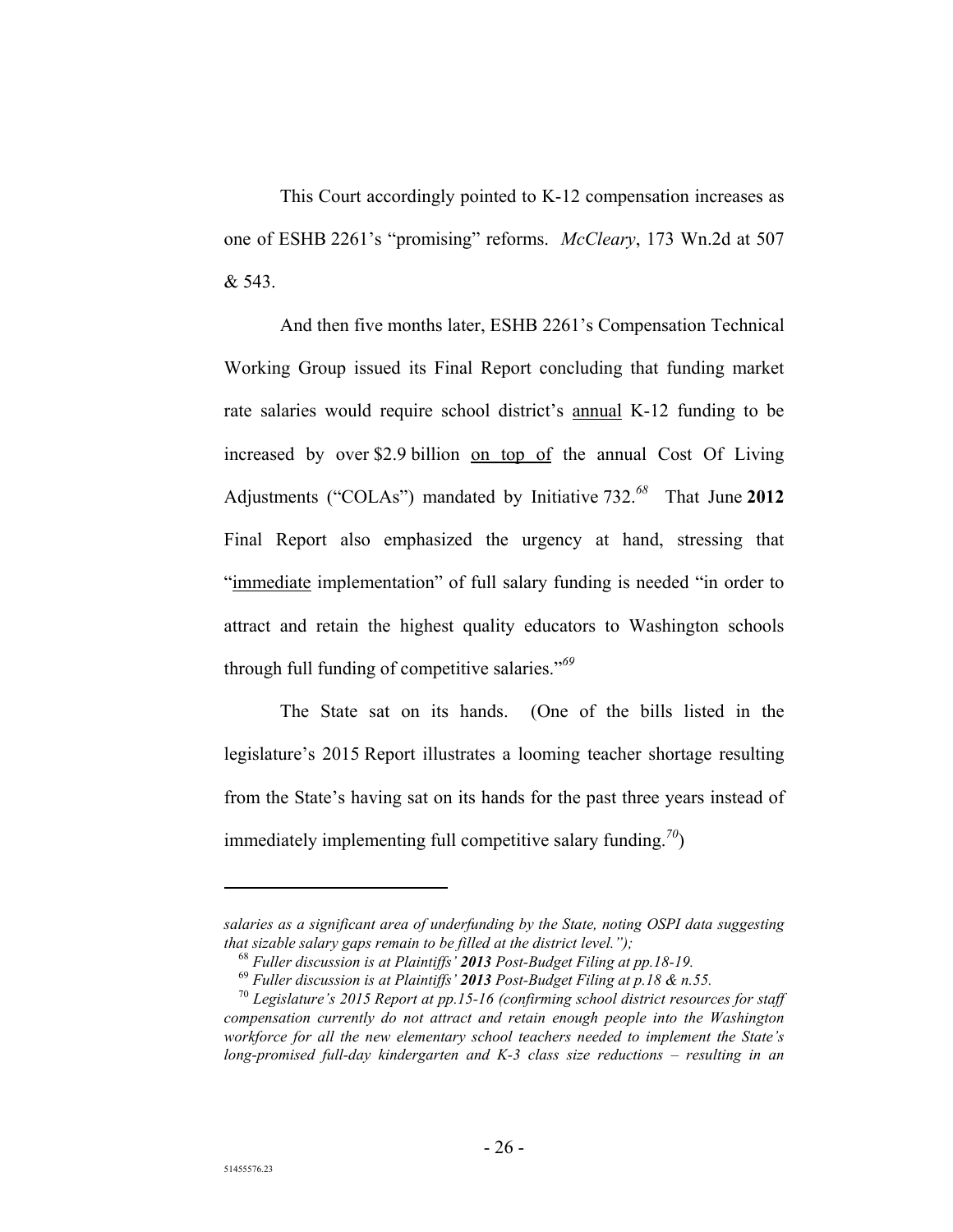This Court's January 2014 Order explained the lack of ample K-12 compensation funding increases was one of the "deeply troubling" areas where the State had failed to make the court-ordered progress in **2013**. *71*

In **2014** the State continued sitting on its hands, and was ruled in contempt. September 2014 Order at pp.4-5.

### *(b) State's K-12 compensation "plan".*

## **(i) Market rate salaries.**

The previously-noted ESHB 2261 compensation report recognized that competitive market rate salaries are expensive. It concluded school districts would need an annual funding increase of over \$2.9 billion (on top of Initiative 732's annual COLAs) to pay those salaries – and stressed

 $\overline{a}$ 

*anticipated shortage of 4,000 teachers for those two basic education components under school districts' current compensation resources).* 

<sup>71</sup> *January 2014 Order at pp.5-6 ("Quality educators and administrators are the heart of Washington's education system. The [State's 2013] Report...skims over the fact that State funding of educator and administrative staff salaries remains constitutionally inadequate. ... The inescapable fact is that salaries for educators in Washington are no better now than when this case went to trial. ... It is deeply troubling that the State's [2013] Report does not address this component of ESHB 2261 or offer any plan for meeting its goals.") (underlines added & internal citations omitted). Just to avoid potential mischaracterizations by others later, plaintiffs note that the ESHB 2261 compensation working group figure was over \$2 billion per year (instead of the per biennium measure commonly used when reciting State budget numbers). See supra Section III.C.1(a). Although \$2 billion per year is "at least a billion dollars a year", a casual reader might incorrectly read this Court's "at least a billion" comment to mean this Court has cut the ESHB 2261 Compensation Technical Working Group's over \$2.9 billion/year number down to just \$1 billion/year.*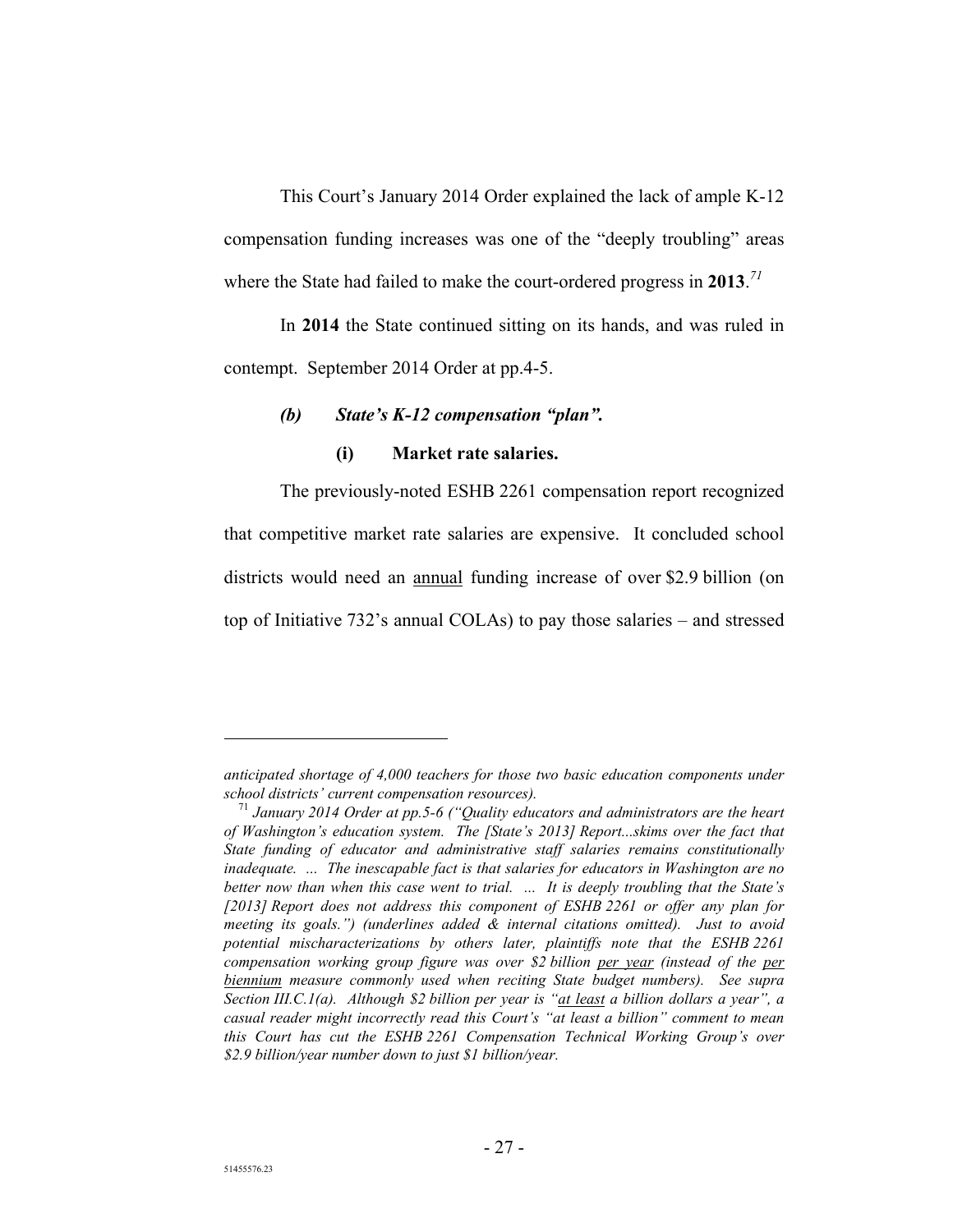immediate implementation was needed to attract and retain high quality educators.*<sup>72</sup>*

The State's 2015-2017 budget does nothing close. Instead, it provides about \$60 million above the I-732 COLA in 2015-2016 and about \$92 million above the I-732 COLA in 2016-2017.*<sup>73</sup>* That means the State's *de facto* 3-year plan must be to delay until year three. *[See graph in Appendix D.]* 

"Let's put off the biggest part until the last minute" is one kind of a plan. But not the kind that complies with this Court's January 2014 Order.

## **(ii) Inflation cost of living adjustments (COLAs).**

ESHB 2261's final compensation report was premised on the State funding the I-732 COLA every year to keep K-12 salaries from falling behind inflation.*<sup>74</sup>*

That makes sense – for the I-732 COLAs simply require K-12

salary levels to tread water instead of sinking lower due to inflation:

Providing quality education for all children in Washington requires well-qualified and experienced teachers and other school employees. However, salaries for educators have not kept up with the increased cost-of-living in the state. The failure to keep up

 <sup>72</sup> *Supra, Section III.C.1(a).* 

<sup>73</sup> *See Laws of 2015, 3d Spec. Sess., ch. 4, §504(1) (ESSB 6052, Operating Budget) (providing a 1.2% increase for 2015-16 and 0.6% for 2016-17, both of which expire August 31, 2017), for a biennium total of about \$152.3 million. See 2015-17 OPR Budget Detail at 233-234. That total divides to about \$60.5 million for 2015-16 and \$91.8 million for 2016-17.* 

<sup>74</sup> *Supra, Section III.C.1(a).*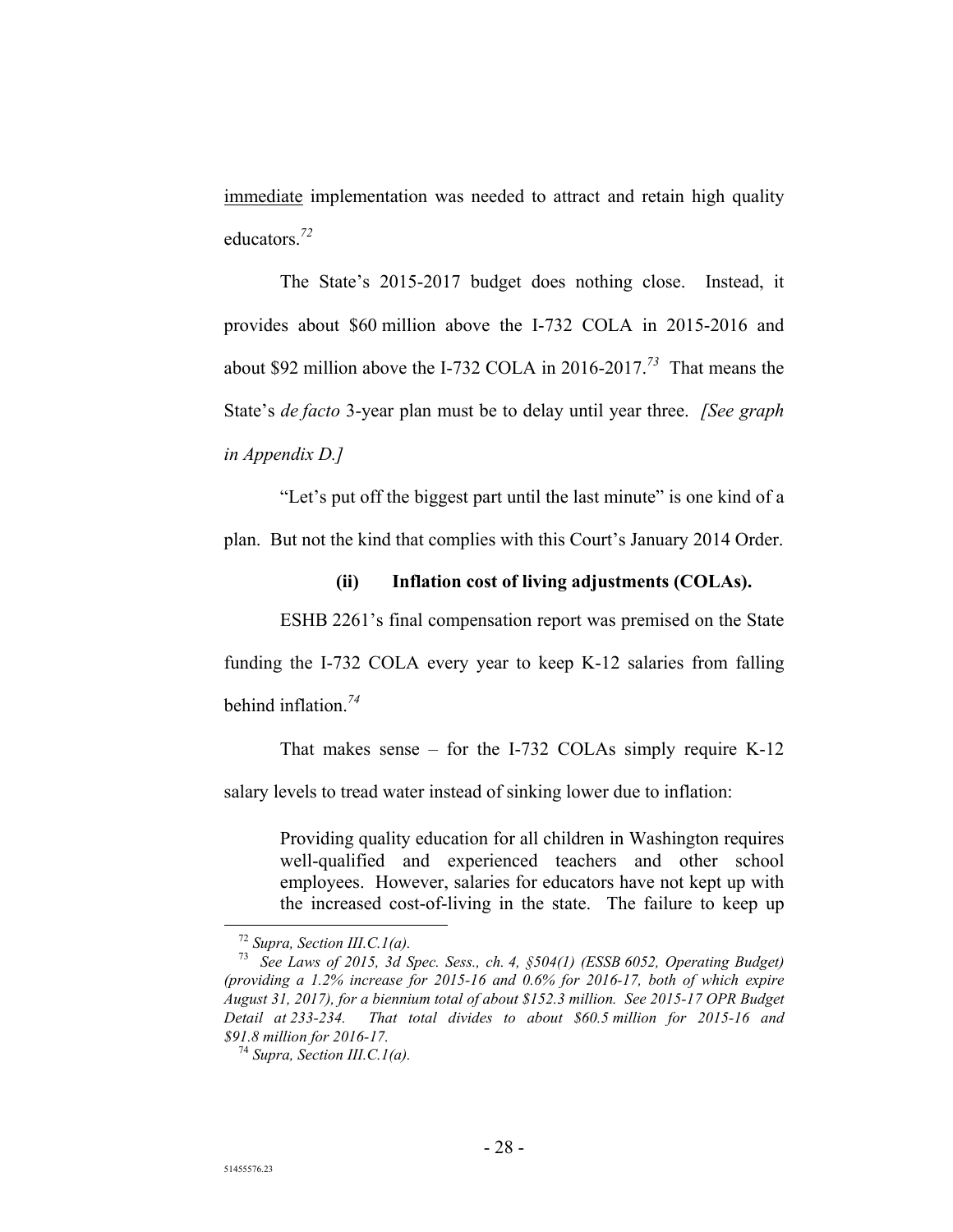with inflation threatens Washington's ability to compete with other states to attract first-rate teachers to Washington classrooms and to keep well-qualified educators from leaving for other professions. The state must provide a fair and reasonable cost-of-living increase to help ensure that the state attracts and keeps the best teachers and school employees for the children of Washington.

I-732, section 1.*<sup>75</sup>*

The State suspended those COLAs every year after the 2008-2009 school year.<sup>76</sup> Restoring them to at least bring salary funding levels back **up** to their unconstitutionally low 2008-2009 levels would require this biennium's budget to fund a 15.4% catch-up COLA.*<sup>77</sup>*

The State instead decided to fund 1.8% in the biennium's first year, and then add another 1.2% (for a 3.0% total) in the biennium's

 <sup>75</sup> *Washington voters enacted that measure into law by a 63% - 37% vote. Office of the Secretary of State, Elections & Voting: Initiatives to the People, available at http://www.sos.wa.gov/elections/initiatives/statistics\_initiatives.aspx (Initiative 732 votes over 1.5 million for, 893,000 against).* 

<sup>76</sup> *Laws of 2009, ch. 573, § 1(1)(a) (nullifying COLAs for 2009-10 and 2010-11); Laws of 2011, 1st Spec. Sess., ch. 18, § 1(1)(a) (nullifying COLAs for 2011-12 and 2012-13); Laws of 2013, 2nd Spec. Sess. ch. 5, § 1(1)(a) (nullifying COLAs for 2013-14 and 2014-15).* 

<sup>77</sup> *The I-732 COLA is based on the previous year's annual average consumer price index (CPI) covering the most people in Washington, which is the CPI for Seattle-Tacoma-Bremerton. See RCW 28A.400.205(2). The applicable CPI figures are therefore: 2008-4.2%, 2009-0.6%, 2010-0.3%, 2011-2.7%, 2012-2.5%, 2013-1.2%. See U.S. Dept. of Labor, Bureau of Labor Statistics, Seattle-Tacoma-Bremerton CPI Index Table, available at http://www.bls.gov/regions/west/data/consumerpriceindex\_seattle\_table.pdf ; see also Economic and Revenue Forecast Council, Washington State Economic and Revenue Forecast, at p.112 (June 2015, Vol. XXXVIII, No.2), available at http://www.erfc.wa.gov/publications/documents/jun15pub.pdf. Compounded annually for the 2009-10 school year through the 2014-15 school year calculates to 12% [1.042 \* 1.006 \*1.003 \* 1.027 \* 1.025 \* 1.012 = 1.12, which is a 12% increase above the base of 1.00]. The 15.4% figure comes from this biennium's 1.8% (2015-16) and 1.2% (2016-17) COLAs compounded annually against that 12% for the 2009-10 through 2014-15 school years.*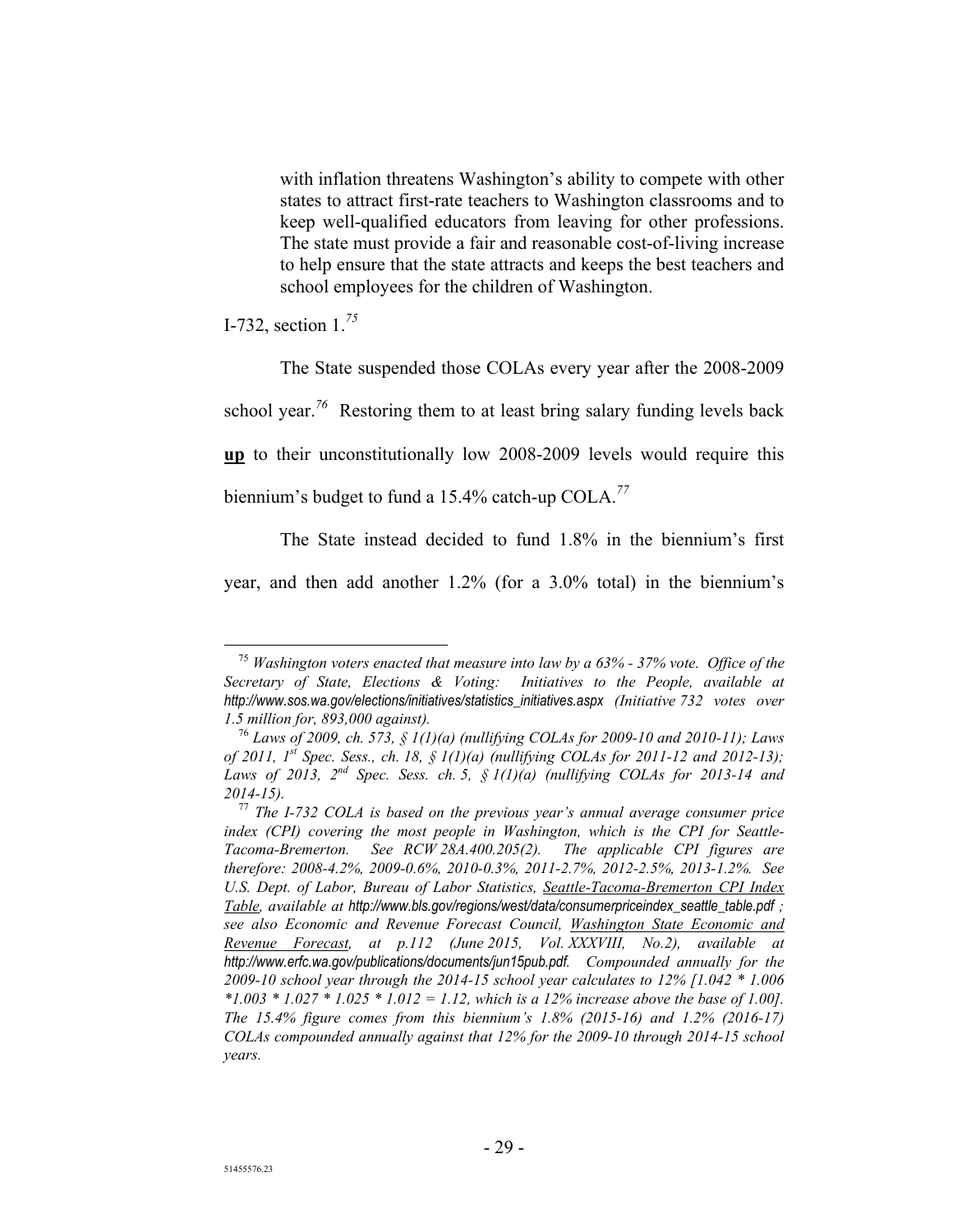second year.*<sup>78</sup>* That leaves the State's *de facto* 3-year plan being to fund the remaining 12.4% inflation adjustment catch-up in year three.*<sup>79</sup> [See graph in Appendix E.]*

"Put most off until the end" is a plan. But it's not the kind that complies with this Court's January 2014 Order.

## **(iii) Health insurance benefits.**

Health insurance benefits are a part of K-12 compensation.*<sup>80</sup>* And it's one of the few areas that the 2015-2017 budget increases K-12 funding above the maintenance level already in statute at the time of this Court's contempt ruling – producing a \$24 million/biennium increase (\$12 million/year).*<sup>81</sup>* This increased State funding of K-12 health insurance benefits by \$12/month above maintenance level.*<sup>82</sup>*

 <sup>78</sup> *Laws of 2015, 3d Spec. Sess., ch. 4, § 504(1) (ESSB 6052, Operating Budget) (providing a 1.8% COLA for 2015-16 and a 1.2% COLA for 2016-17).* 

<sup>79</sup> *15.4% - 3.0% = 12.4%.* 

<sup>80</sup> *See McCleary, 173 Wn.2d at 535-36 (the State has "consistently underfunded staff salaries and benefits … far short of the actual cost") (underline added). The State's budget also recognizes these insurance benefits as part of basic education salary funding. See, e.g., Laws of 2015, 3d Spec. Sess., ch. 4, §§ 502(7) ("Insurance benefit allocations shall be calculated at the maintenance rate specified in section 504 of this act…."), 504(2)(e) ("Changes for general apportionment (basic education) are based on the salary allocation schedules and methodology in sections 502 and 503 of this act.") (bold added) (ESSB 6052, Operating Budget).* 

<sup>81</sup> *2015-2017 Operating Budget, Amendment To SSB 6052, Agency Detail And Statewide Summary, June 29, 2015 at p.178 http://leap.leg.wa.gov/leap/Budget/Detail/2015/csAgyDetail\_0629.pdf .* 

<sup>82</sup> *Id. at p.181 (health benefit rate increased from \$768/month to \$780/month). \$780/month - \$768/month = \$12/month.*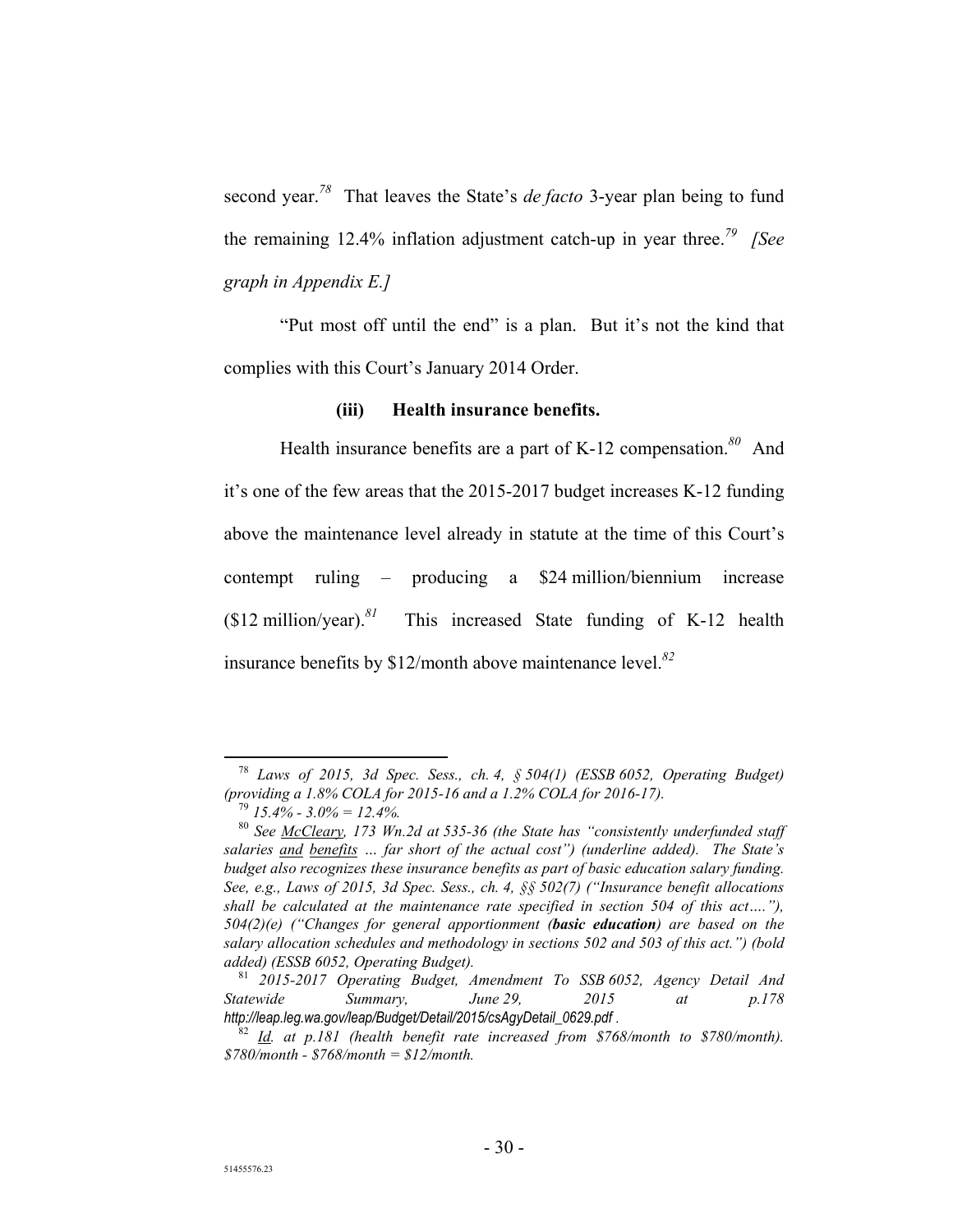That \$12 increase is \$60 and \$114 lower than the State's corresponding health insurance increase for State employees<sup>83</sup> – even though the State's own analysis found that K-12 employees' higher health risks cause their health insurance premiums to be higher than State employees'.*<sup>84</sup>* The State's *de facto* 3-year ample funding plan for K-12 staff must therefore be to just wait and catch up in year three. *[See graph in Appendix F.]* 

### *(c) K-12 compensation conclusion.*

Despite the State's assurance to this Court in last year's contempt proceedings that the State's 2015 legislature would focus on raising additional revenue for school districts, that's not what the State's 2015 legislature did.

Instead of addressing how to raise revenue for school districts, the legislature's 2015 Report lists several proposals that would raid revenue from school districts by tying a State funding increase to a corresponding

 <sup>83</sup> *The 2015-2017 budget funds \$840/month for 2015-2016 and \$894/month for 2016-2017. Laws of 2015, 3d Spec. Sess., ch. 4, §§ 932(1)(a) & 933(1)(a) (ESSB 6052, Operating Budget). \$840/month - \$780/month = \$60/month (for 2015-2016); \$894/month - \$780/month = \$114/month (for 2016-2017).* 

<sup>84</sup> *Washington State Health Care Authority, Report to the Governor, Legislature and Joint Legislative Audit and Review Committee: K-12 Employee Benefits—Equity, Affordability, and the Impacts of System Consolidation (June 1, 2015), available at http://www.hca.wa.gov/documents\_legislative/K12EmployeeBenefits.pdf (recognizing increased premium costs for existing PEBB participants if K-12 employees join the PEBB "due to differences in anticipated health risks between K-12 and PEBB populations").*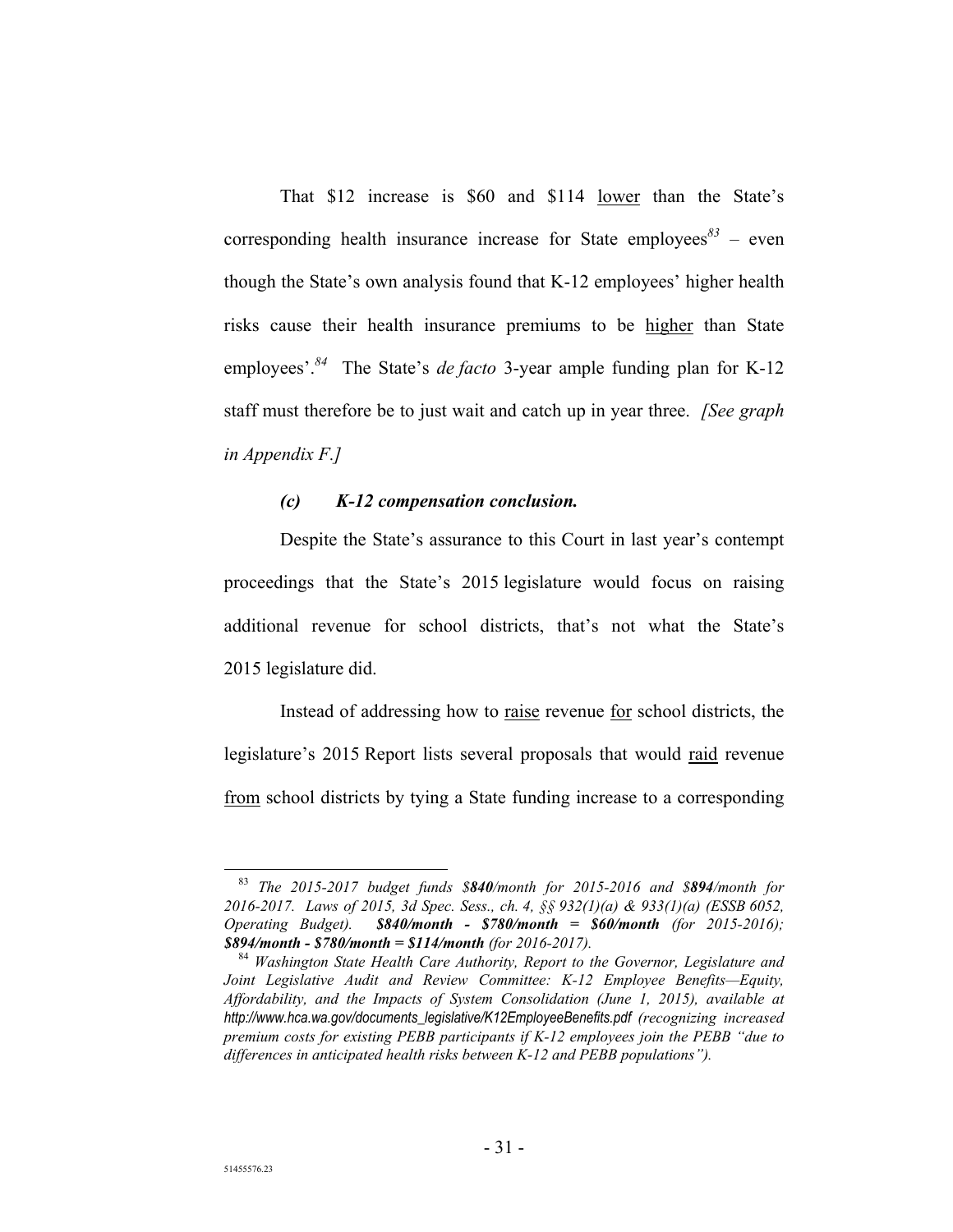local funding decrease. (This is sometimes called the "levy-swap" or, more accurately, "levy-swipe" maneuver.)

But taking away local money that local voters approved for local enhancements above basic education, then handing it back and calling it "State" money, does not fill Washington school districts' underfunding hole. If simply changing the source of a dollar is all that matters, then:

- The State could "increase" funding for full-day kindergarten by taking the money many parents currently pay their school district to place their child in full-day kindergarten, and then handing that money back to the district calling it "State" money.
- The State could "increase" funding for the Arts by taking the money local band and theater booster clubs pay to fund school programs, and then handing that money right back to the district calling it "State" money.

The hollowness of such a funding "increase" may be why the levy-swipe proposals listed in the State's 2015 Report did not advance.

Instead of securing additional revenue to fund market rate competitive salaries for its K-12 schools, the 2015 legislature adjourned after adopting a 2015-2017 budget with a very simple *de facto* plan for K-12 compensation funding: put it off until the 2017-2018 school year.

*[See graphs in Appendices D, E, & F.]*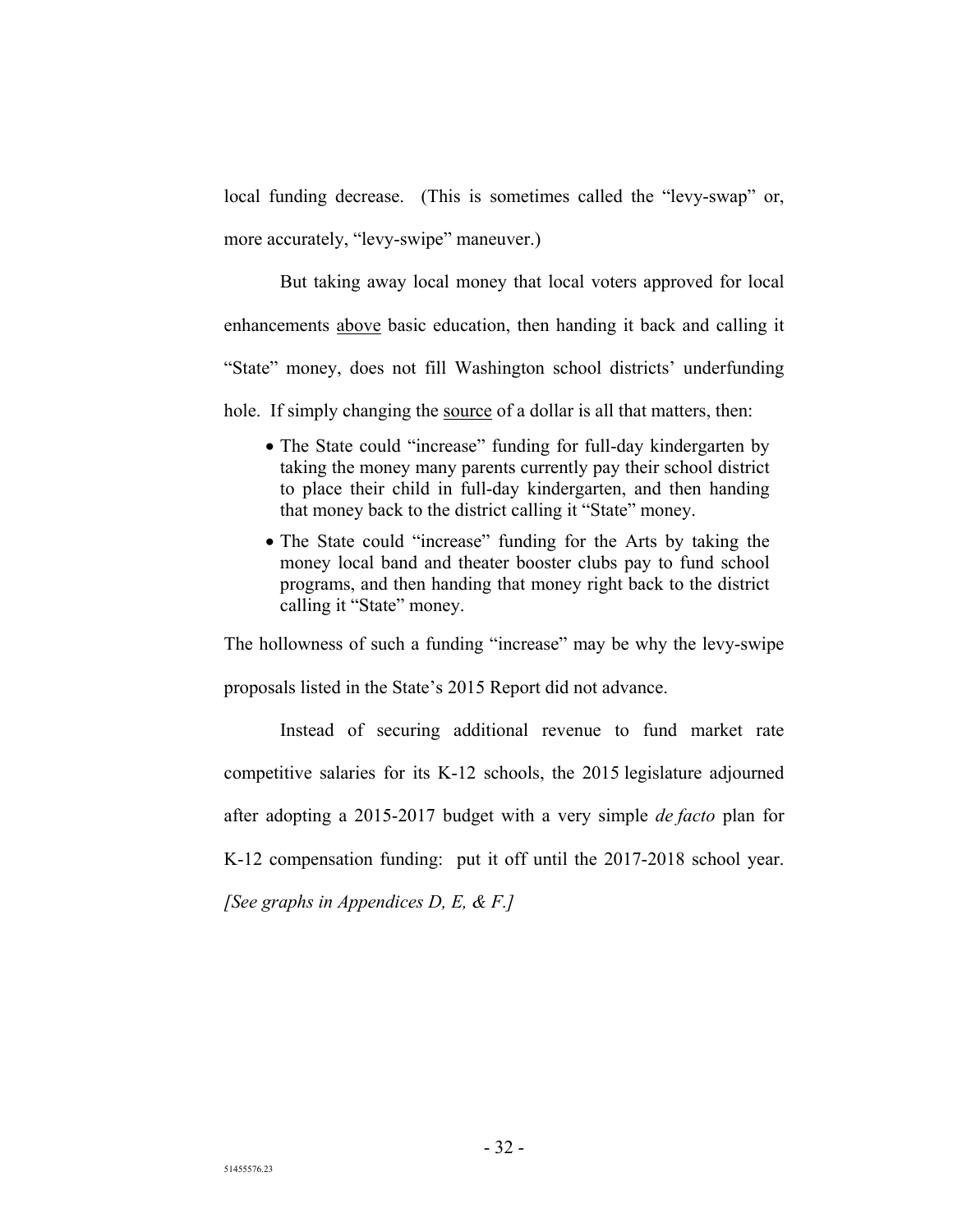## **2. Full Day Kindergarten "Plan".**

#### *(a) Full-day kindergarten background.*

This Court's 2012 decision affirmed that the State's ample funding obligation under Article IX, §1 includes the State's designation of full-day kindergarten as part of basic education, with "statewide implementation by the 2017-18 school year." *McCleary*, 173 Wn.2d at 506, 510, & 526n.22.

The State's ensuing 2013 budget made little progress funding the operating costs of expanding kindergarten from half to full day (e.g., the additional teachers needed for full-day classes), and absolutely no progress funding that expansion's corresponding capital costs (e.g., the additional classrooms needed for full-day classes).*<sup>85</sup>*

This Court's January 2014 Order accordingly emphasized that amply funding full-day kindergarten required the ample funding of both operating costs and capital costs, and unequivocally mandated that "the State must account for the actual cost to schools of providing these components of basic education."*<sup>86</sup>*

The State's 2014 legislature ignored that court order – candidly admitting it did not produce any plan or funding changes for full-day

 <sup>85</sup> *Plaintiffs' 2013 Post-Budget Filing at pp.30-32.* 

<sup>86</sup> *January 2014 Order at pp.4-5 (underline added); accord, January 2014 Order at p.4 (State cannot declare "full funding" when the actual costs of meeting the education rights of Washington students remain unfunded [citing McCleary, 173 Wn.2d at 532]).*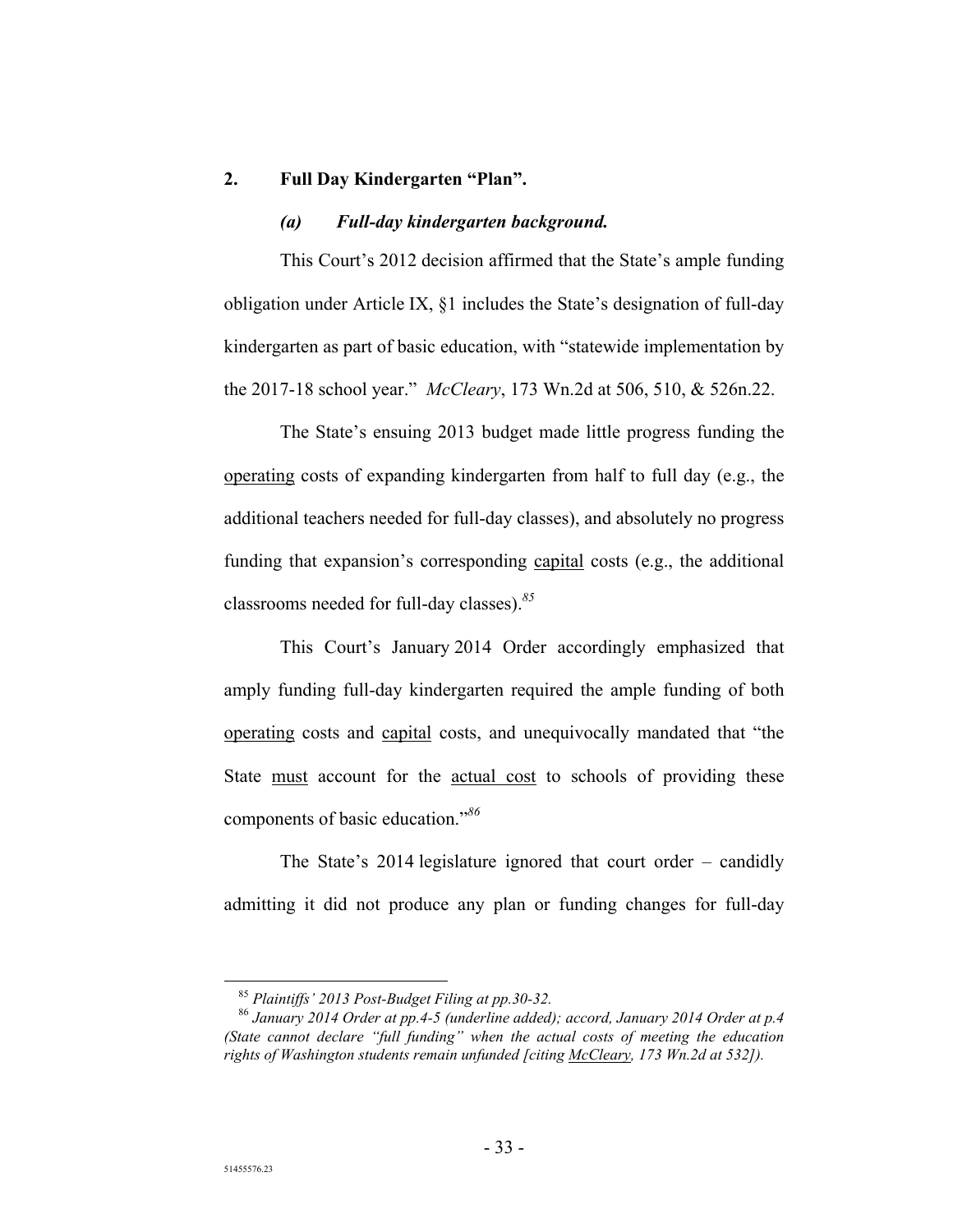kindergarten.*<sup>87</sup>* This Court ruled the State in contempt. September 2014 Order at pp.1-4.

## *(b) State's full-day kindergarten "plan".*

The legislature's 2015 Report says the legislature "fully funds all-day kindergarten at 100% of kindergarten enrollment beginning in school year 2016-2017".*<sup>88</sup>*

But saying something doesn't make it true.

With respect to operating costs, the State knows that its "full" funding of the additional staff needed to expand kindergarten from half-day to full-day does not fund that staff's actual cost.*<sup>89</sup>*

With respect to capital costs, the State knows that its "full" funding of the additional classrooms needed to expand kindergarten from half-day to full-day is at best only partial funding. The State knows that full-day kindergarten and reduced K-3 class sizes require about 5,698 more

 <sup>87</sup> *State's 2014 filing at attached Report, p.16 ("In 2014, the Legislature made no further investments in either kindergarten through third grade class size reduction or expansion of full-day kindergarten beyond the additional investments made in the original 2013-15 biennial budget.").*

<sup>88</sup> *2015 Report at p.8, also at p.4 (saying it "funds full implementation of all-day kindergarten in the 2016-2017 school year"). The State's 2015-2017 budget makes the same claim. ESSB 6052, Sec. 502(12). The legislature also acknowledges, however, that its failure thus far to amply fund competitive market rate salaries has failed to attract and retain 4,000 teachers needed for this full-day kindergarten expansion and the K-3 class size reductions. 2015 Report at pp.15-16.* 

<sup>89</sup> *As prior pleadings in this case have pointed out, the State does not fund the actual costs of market rate salaries for its K-12 public schools. E.g., Plaintiffs' 2012 Post-Budget Filing at pp.22-23 & 27-28; Plaintiffs' 2013 Post-Budget Filing at pp.17- 21; Plaintiffs' 2014 Post Budget Filing at pp.12-15.*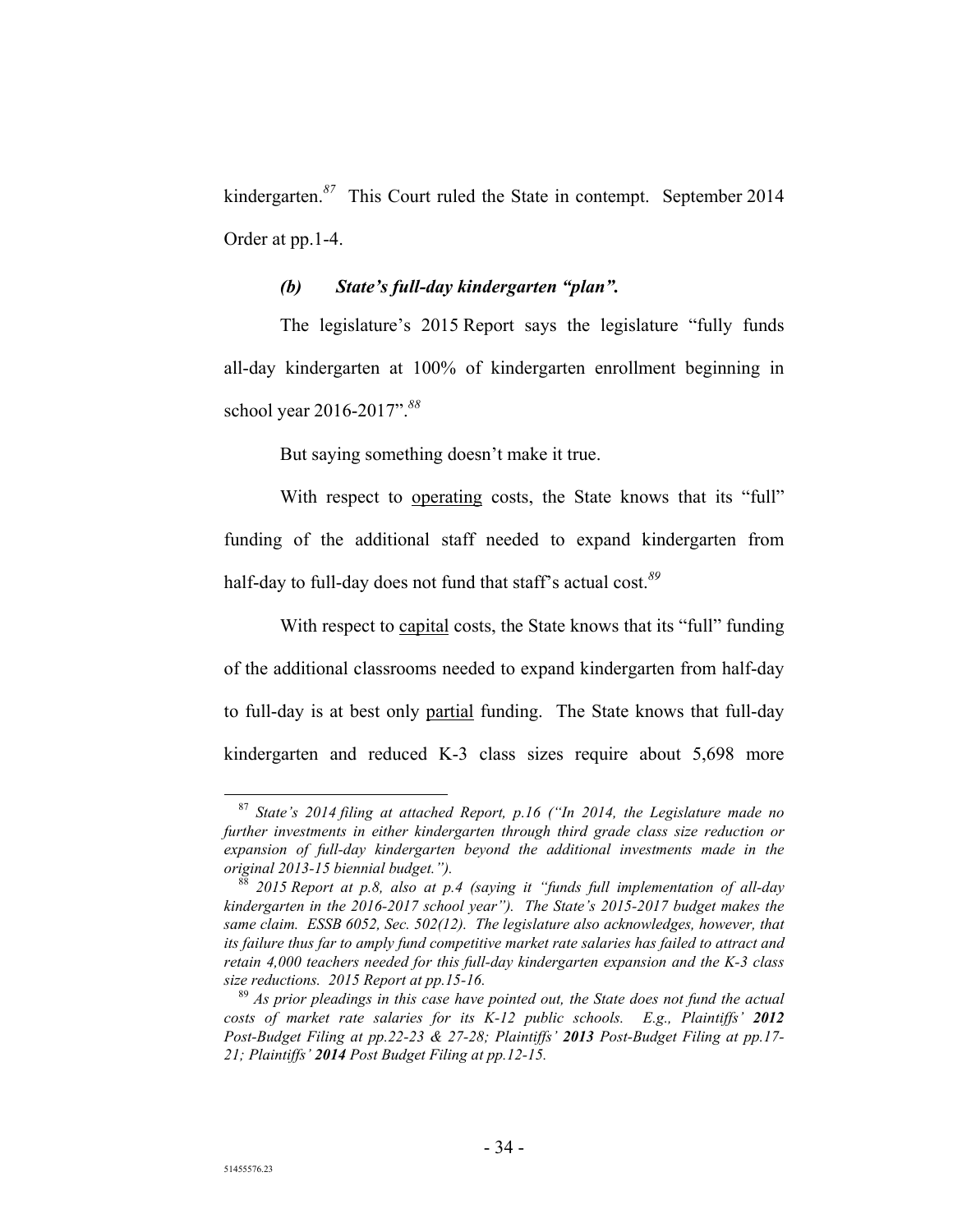classrooms at a cost of \$2 billion.*<sup>90</sup>* But to "fully fund" that \$2 billion cost, the 2015-2017 budget provides \$200 million for an "assistance" program that allows a school district to apply to *potentially* receive a *portion* of the needed classrooms' construction costs *if* that district can certify it has local funds for the rest.*<sup>91</sup>*

The State's *de facto* 3-year ample funding plan for full-day kindergarten must therefore be to put those capital and operating costs off until the 2017-2018 school year. *[See graph in Appendix G.]*

"Say we're providing full funding when we're really not" is one kind of plan. But not one that complies with the January 2014 Order.

### **3. Class Size Reduction "Plan".**

### *(a) Class size reduction background.*

ESHB 2261 adopted the prototypical school model based on the Picus & Odden report to the State's Washington Learns Commission, and created the Quality Education Council ("QEC") to oversee the corresponding phase-in of ESHB 2261. *McCleary*, 173 Wn.2d at 506, 502, & 508.

 <sup>90</sup> *See Superintendent of Public Instruction 2015-2017 Capital Budget Request and 2015-2025 Capital Plan at pp.6 & 8 (pp.9 & 11 of the pdf), available at* http://www.k12.wa.us/LegisGov/2015documents/2015-17CapitalBudgetRequest.pdf . *This does not include the additional classrooms needed for reduced class sizes in grades 4-12. Id.*

<sup>91</sup> *See Laws of 2015, 3d Spec. Sess., ch. 3 (2EHB 1115) at Sec. 5028, and Laws of 2015, 3d Spec. Sess., ch. 41 (2ESSB 6080) at Sec. (1)(c)(iii) and (1)(d)(i)(B).*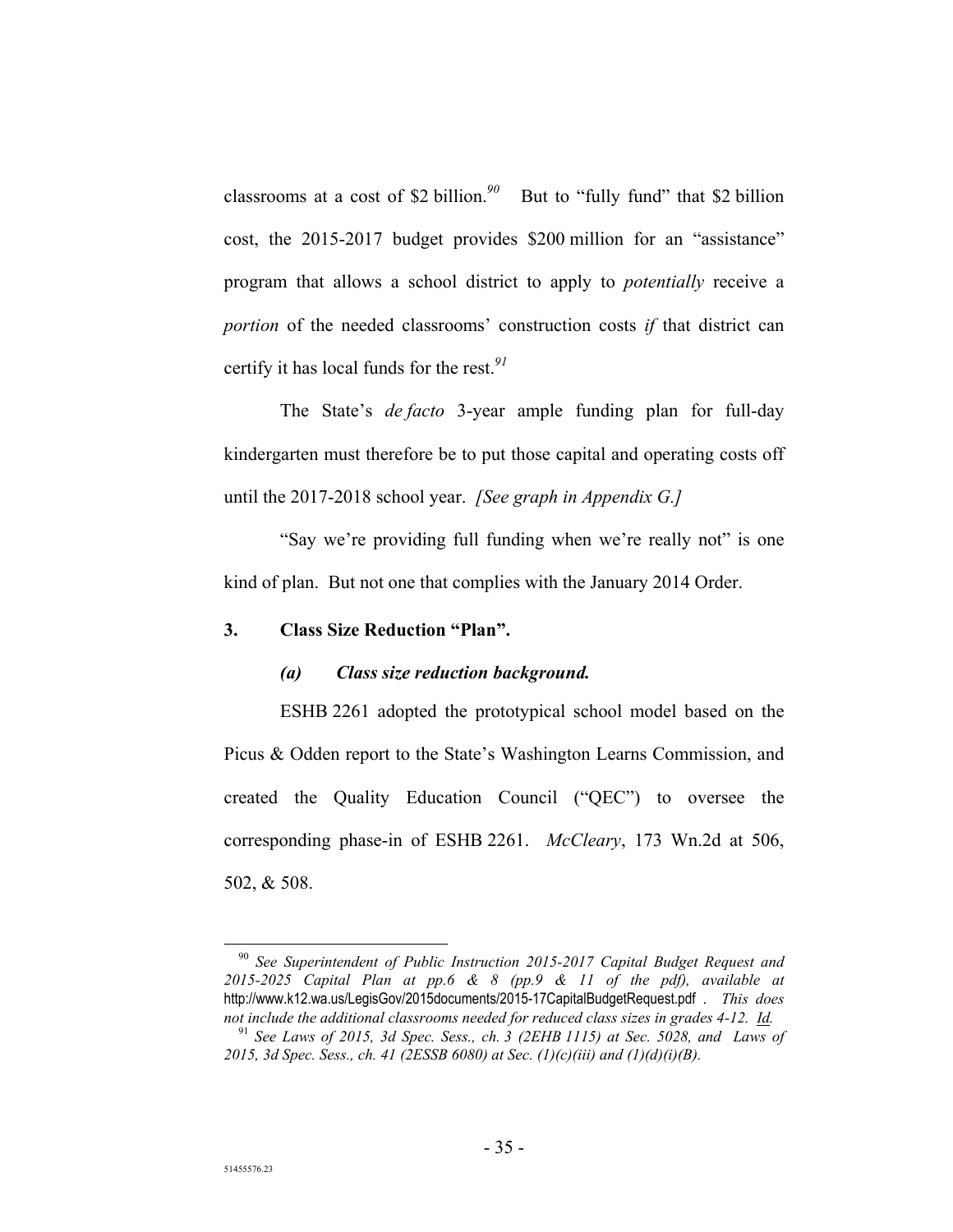### **(i) Grade K-3 background.**

The QEC's January 2010 report concluded the grade K-3 class size reductions should be implemented first. *McCleary*, 173 Wn.2d at 509 ("reductions in K-3 class sizes immediately").

The 2010 legislature's enactment of SHB 2776 accordingly required the reduction of K-3 class sizes to start the very next year, ending with 17-student class sizes by the 2017-2018 school year. *McCleary*, 173 Wn.2d at 509-510. This Court's January 2012 decision confirmed that the State's Article IX, §1 duty includes the ample funding of those 17-student class sizes by the 2017-2018 school year. *McCleary*, 173 Wn.2d at 510.

This Court's January 2014 Order once again reiterated this K-3 class size reduction component of basic education, and emphasized the State's constitutionally required ample funding includes not just the operating costs of smaller class sizes but also the capital costs of the additional classrooms needed for those smaller classes.*<sup>92</sup>* This Court unequivocally ordered "the State must account for the actual cost to schools of providing these components of basic education."*<sup>93</sup>*

The State ignored that court order – candidly admitting it did not produce any plan or funding changes for the smaller class sizes.*<sup>94</sup>*

 <sup>92</sup> *January 2014 Order at pp.4-5.*

<sup>93</sup> *Supra footnote 86.* 

<sup>94</sup> *State's 2014 filing at attached Report, p.16 ("In 2014, the Legislature made no further investments in either kindergarten through third grade class size reduction or*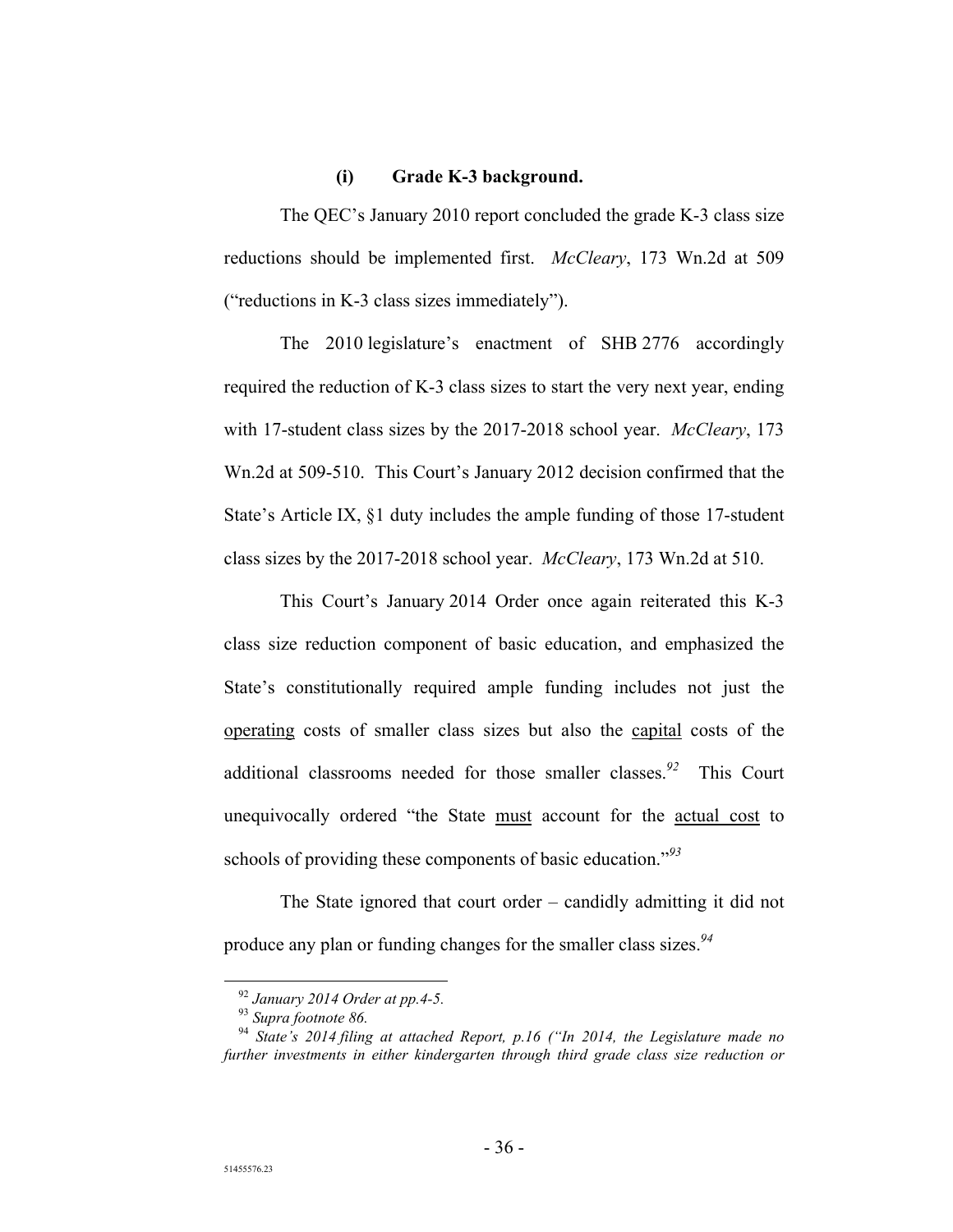#### **(ii) Grade 4-12 background.**

As noted earlier, ESHB 2261 adopted the prototypical school model based on the Picus & Odden report to the State's Washington Learns Commission. And as OSPI's September 2009 Issue Paper to the QEC reported, that prototypical school model reduced the size of grade 4-12 classrooms to 25 students.*<sup>95</sup>*

Although the State's legislature began the immediate phase-in of the prototypical school model's K-3 class size reductions with its **2010** enactment of SHB 2776, it did not start phasing in the prototypical school model's corresponding grade 4-12 class size reductions that year.

Or the next year (**2011**). Or the next (**2012**). Or next (**2013**).

The legislative authority of the State, however, is not vested solely in the Washington legislature. Washington's voters can exercise that exact same legislative authority by passing an Initiative.*<sup>96</sup>*

And in **2014,** that's what Washington voters did. They enacted a phase-in of the prototypical school model's reduced class size of

 $\overline{a}$ 

*expansion of full-day kindergarten beyond the additional investments made in the original 2013-15 biennial budget.").*

<sup>95</sup> *QEC Issue Papers prepared by OSPI at p.4 (p.8 of pdf) Sept. 29, 2009 ("The expert consultants for Washington Learns recommended that certified instructional staff allocations be sufficient to fund class sizes of ... 25 for grades 4-12"), available at* http://www.k12.wa.us/QEC/pubdocs/QECIssuePapers.pdf.

<sup>96</sup> *E.g., Amalgamated Transit Union Local 587 v. State, 142 Wn.2d 183, 204, 11 P.3d 762, 779 (2000) ("In approving an initiative measure, the people exercise the same power of sovereignty as the Legislature does when enacting a statute.") (citations omitted).*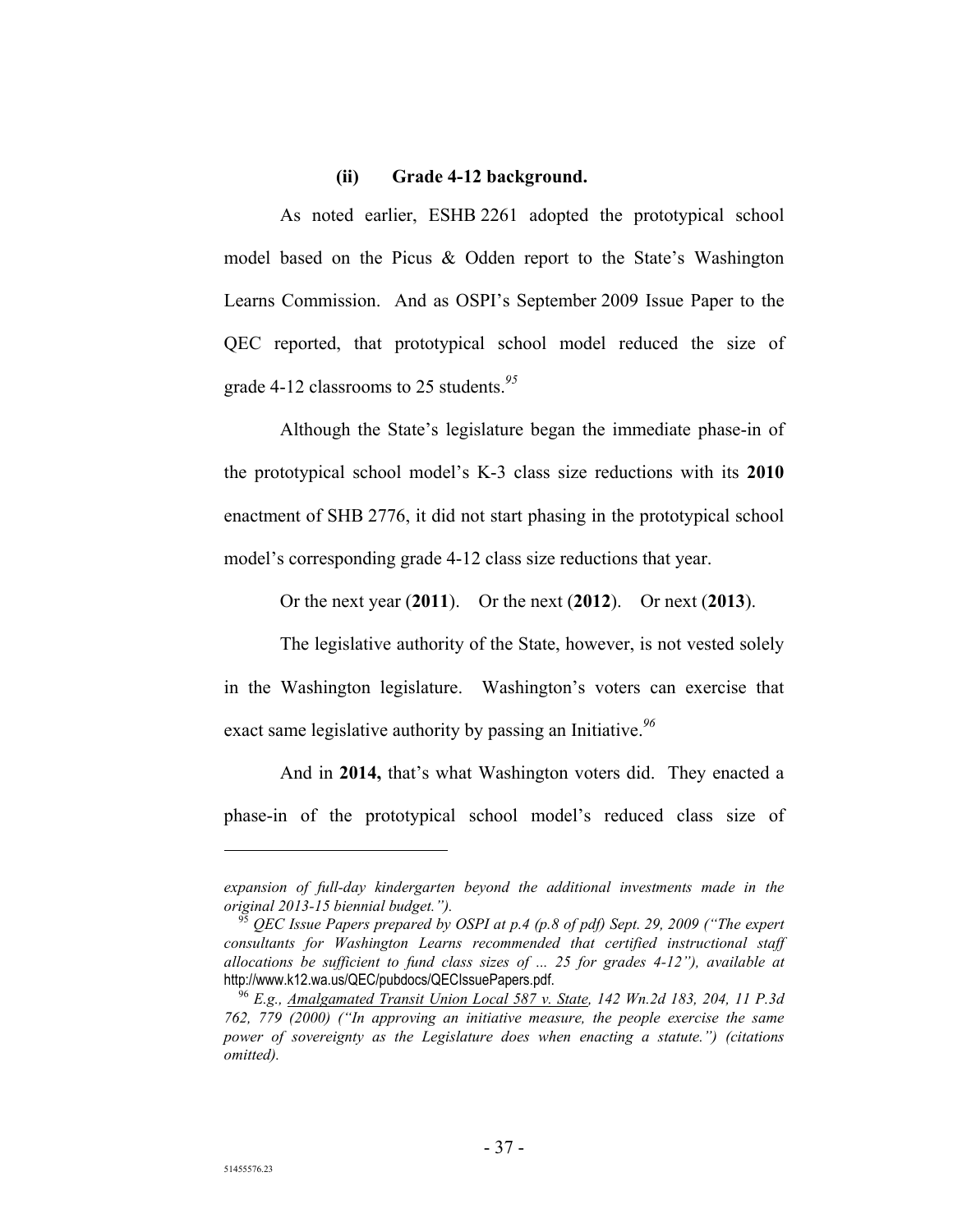25 students for grade 4-12 classrooms. Initiative 1351, section 2 (codified at RCW 28A.150.260).

## *(b) State's class size reduction "plan".*  **(i) K-3 class size "plan".**

The 2015-2017 biennium budget says it funds K-3 class sizes of no more than 22 students in the 2016-2017 school year.*<sup>97</sup>*

But as noted earlier, just saying something doesn't make it true.

As with its "full funding" claim concerning full-day kindergarten, the State knows its "full funding" of smaller K-3 classes does not fund the actual cost of the additional staff and additional classrooms needed for those smaller classes.*<sup>98</sup>* The State's *de facto* 3-year ample funding plan for smaller K-3 classes is therefore to put those capital and actual operating costs off until the 2017-2018 school year. *[See graph in Appendix H.]* That simply kicks State funding for most of the capital costs and significant operating costs of smaller K-3 classrooms over to the 2017-2018 school year. Plaintiffs respectfully submit that crossing ones fingers and punting is not the type of complete implementation and full funding plan this Court intended with its January 2014 Order.

 <sup>97</sup> *ESSB 6052, Sec. 502(2). See also 2015 Report at pp.4 & 9.* 

<sup>98</sup> *Supra Section III.C.2(b).*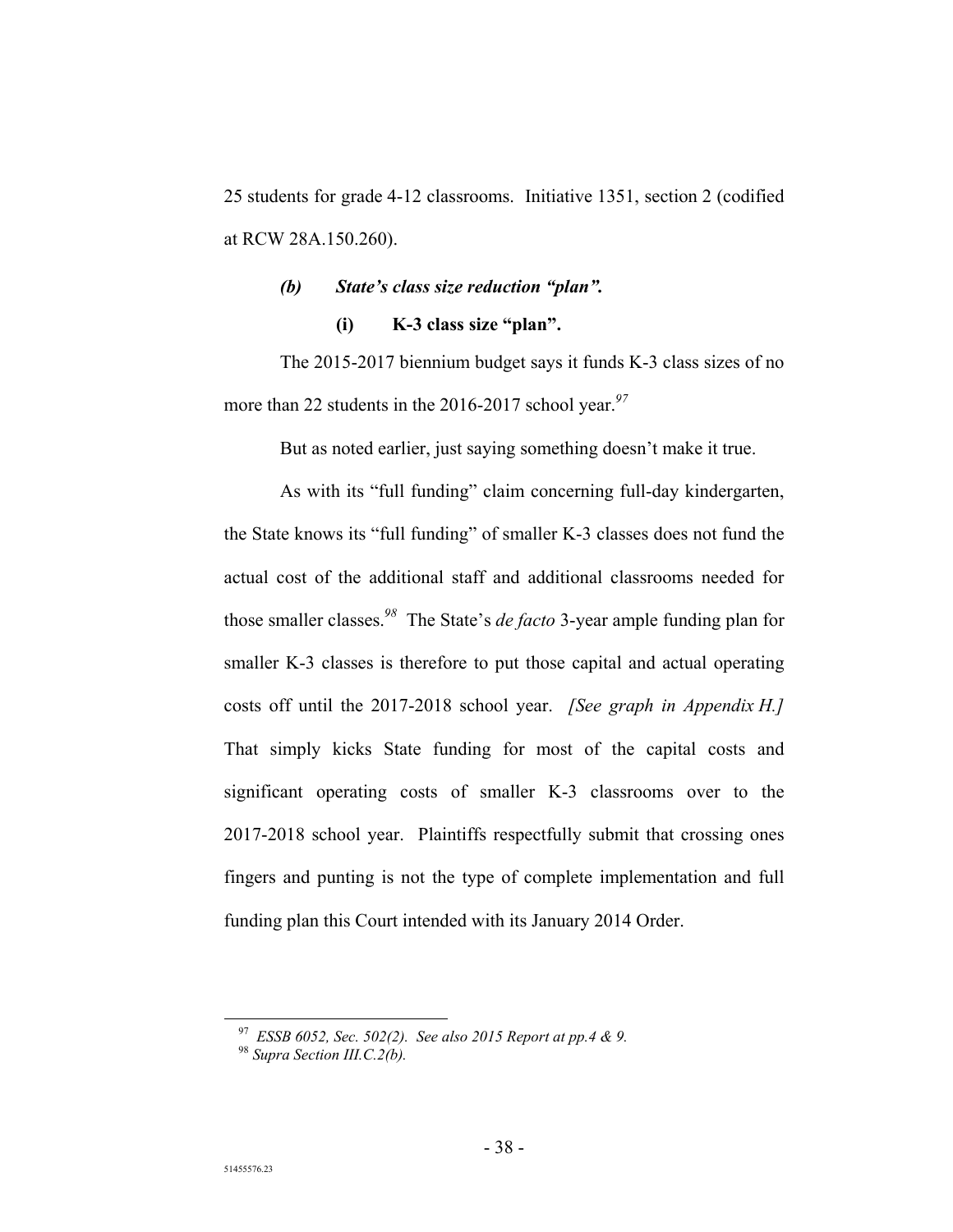### **(ii) 4-12 class size "plan".**

The State's 2015-2017 biennium budget was enacted and signed on June 30, 2015.*<sup>99</sup>*

When that budget was enacted and signed, Washington law required the State to implement (and thus fund) the prototypical school model's 25-student classrooms for grades 4-12. RCW 28A.150.260 (Initiative 1351, section 2).

The State had expressly told voters in the Voters Pamphlet that "The fiscal impact of this section is \$2 billion for the 2015-2017 biennium."*<sup>100</sup>* The State's budget documents reaffirmed that \$2 billion cost.*<sup>101</sup>*

But the budget enacted and signed on June 30 did not provide any of that \$2 billion for the grade 4-12 class size reductions required by law on June 30.*<sup>102</sup>*

So, after June 30, the legislature "saved" that \$2 billion by holding a 6-minute hearing to justify an "emergency" delay of the prototypical school model's grade 4-12 class size reductions until the 2019-2020

<sup>&</sup>lt;sup>99</sup> Laws of 2015, 3d Spec. Sess., ch. 4 (ESSB 6052).<br><sup>100</sup> See bttps://wei.sos.wa.gov/agency/osos/en/

<sup>100</sup> *See https://wei.sos.wa.gov/agency/osos/en/press\_and\_research/PreviousElections /2014/General-Election/Pages/Online-Voters-Guide.aspx.* 

<sup>101</sup> *See June 29, 2015 Proposed Operating Budget Compromise at pp.3 & 8 (pp.4 & 9 of pdf), available at http://leap.leg.wa.gov/leap/Budget/Detail/2015/cOverview\_0629.pdf.*

<sup>102</sup> *Laws of 2015, 3d Spec. Sess., ch. 4 (ESSB 6052).*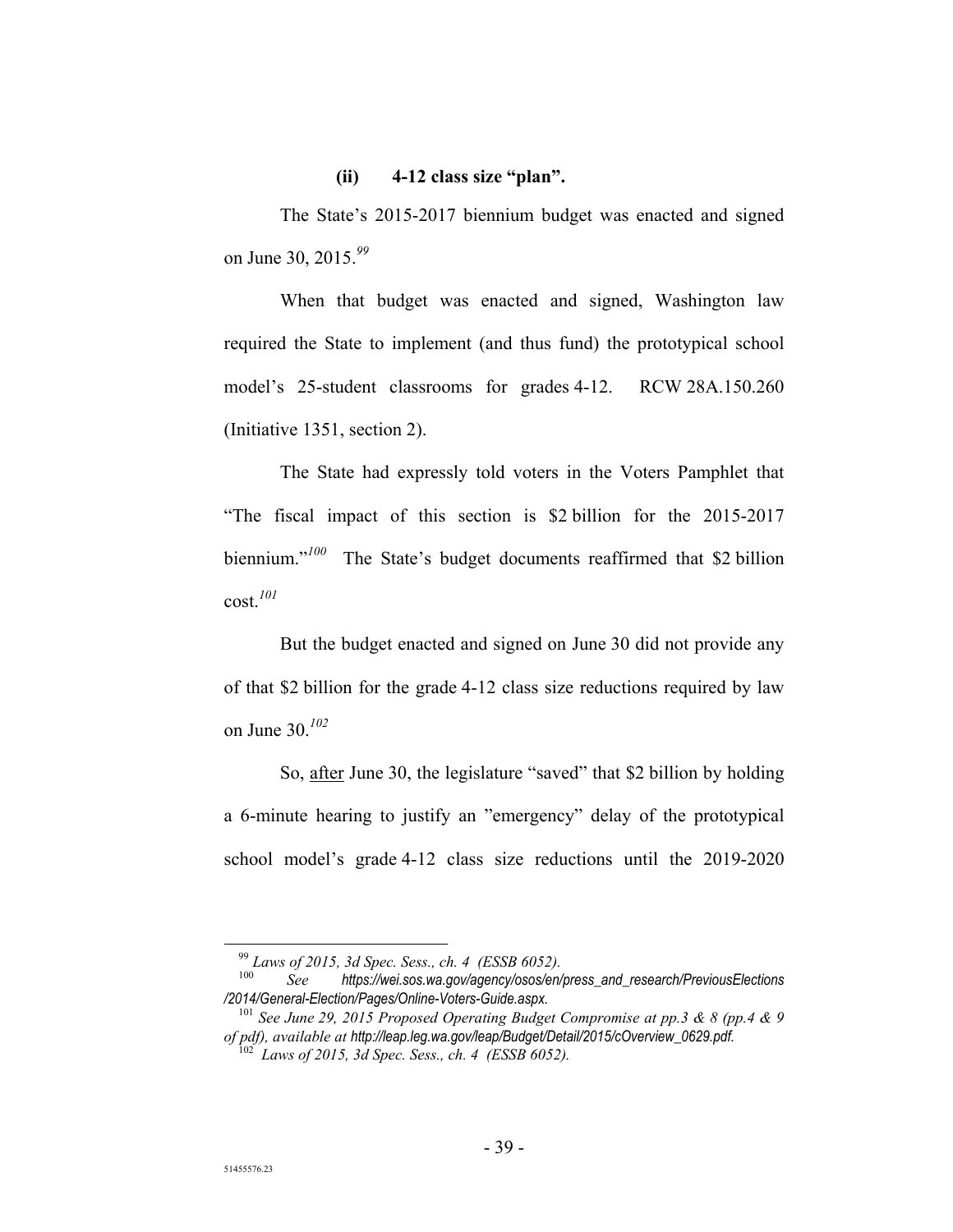school year.*<sup>103</sup>* The State cannot credibly deny that it hurriedly adopted a four-year deferral of the prototypical school model's grade 4-12 class size reductions because those class size reductions are – as the voters had been told before they enacted them – very expensive.*<sup>104</sup>*

The State's *de facto* plan for achieving the prototypical school model's smaller class sizes in grades 4-12 is thus to wait until two years after the 2017-2018 school year is over. *[See graph in Appendix I.]* That's just procrastination – not compliance with the January 2014 Order.

## **4. Transportation "Plan".**

### *(a) Transportation background.*

This Court's January 2012 decision held that student to/from transportation is another one of the "major areas of underfunding" highlighted by the evidence in this case – and one which has "a tangible effect on student safety."*<sup>105</sup>*

 <sup>103</sup> *Laws of 2015, 3d Spec. Sess., ch. 38 (EHB 2266). See http://www.tvw.org/index.php?option=com\_tvwplayer&eventID=2015060073 , starting at 1:53:00 and ending at 1:58:54. EHB 2266, Sec. 4 recites an emergency clause to allow that rushed last minute "saving" to take effect immediately.* 

<sup>104</sup> *See, e.g., http://q13fox.com/2015/07/09/class-size-initiative-overturned-by-state-lawmakers/ and http://www.seattletimes.com/seattle-news/politics/lawmakers-in-limbo-over-class-size-cutsbiology-test-and-loose-ends-from-budget-deal/.* 

<sup>105</sup> *McCleary, 173 Wn.2d at 533 & 535n.27; see also at 489-490, 496.*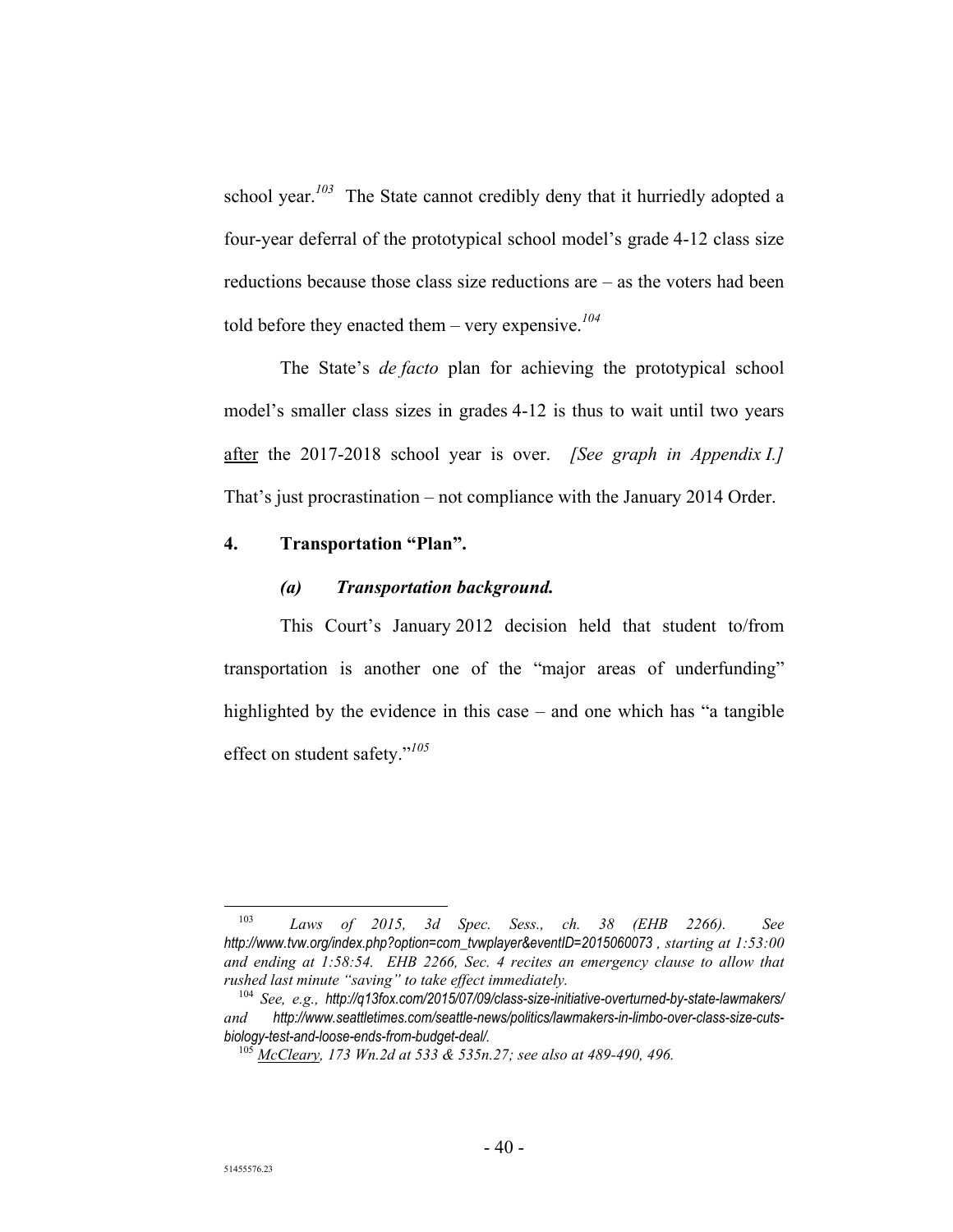The State responded with an improved transportation funding formula that it says fully funds its districts' to/from transportation costs.*<sup>106</sup>*

The State's new transportation funding formula is a meaningful improvement, and the State's tautological argument that it funds the new funding formula it funds is correct.

But as the State knows from the prior filings in this case, its new formula does not fund a school district's current transportation costs.*<sup>107</sup>* Instead, the State's new formula funds a district's cost last year or the statewide average cost last year – whichever is less.*<sup>108</sup>* The State's own analysis accordingly confirmed as far back as March 2013 that fully funding the State's new transportation funding formula does not fully fund its school districts' transportation costs.*<sup>109</sup>*

This Court's January 2012 decision clearly told States officials that funding less than the districts actual transportation costs is not constitutional compliance: "If the State's funding formulas provide only a portion of what it actually costs a school to...get kids to school,... the

 <sup>106</sup> *2015 Report at p.10 (saying the legislature has "fully funded and implemented the expected cost pupil transportation funding model" under SHB 2776); State's 2013 filing at attached Report, pp. 12-13; State's 2014 filing at pp. 46-50.* 

<sup>107</sup> *Plaintiffs' 2013 Post-Budget Filing at pp.22-26 and nn.73 & 74; Plaintiffs' 2014 Post-Budget Filing at pp.15-19.* 

<sup>108</sup> *Plaintiffs' 2013 Post-Budget Filing at pp.22-26 and nn.73 & 74; Plaintiffs' 2014 Post-Budget Filing at pp.15-19.* 

<sup>109</sup> *Plaintiffs' 2013 Post-Budget Filing at p.24 and n.75.*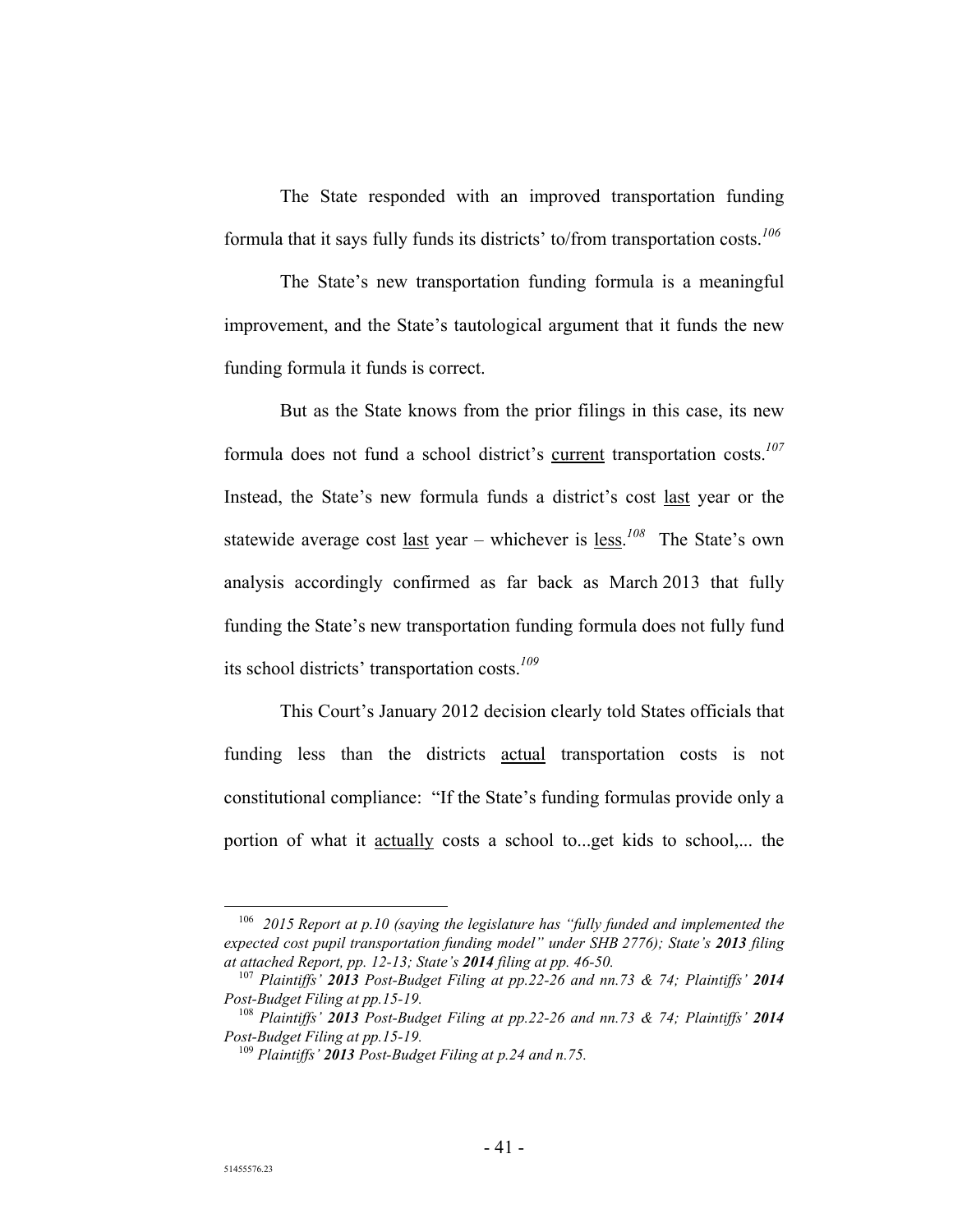legislature cannot maintain that it is fully funding basic education".*<sup>110</sup>* This Court's January 2014 Order reiterated yet again that the State cannot declare "full funding" if its formula leaves actual costs unfunded.*<sup>111</sup>*

## *(b) State's transportation "plan".*

Declaring "full funding" of this year's transportation costs by paying last year's costs is not full funding. *[See graph in Appendix J.]* For example, plaintiffs doubt the State would claim it can "fully fund" the 11% pay raise legislators got in the 2015-2017 budget by paying those legislators their last year's salary instead.*<sup>112</sup>*

The State assured this Court at the September Show Cause Hearing that the State's 2015 legislature would focus on raising revenue. And with respect to transportation, it did. It raised several billion dollars of new revenue for transportation – but then directed that new revenue to matters outside of the State's paramount education funding duty.*<sup>113</sup>*

 <sup>110</sup> *McCleary, 173 Wn.2d at 532 (underline added).* 

<sup>111</sup> *January 2014 Order at p.4 ("We cautioned in 2012 that revised funding formulas cannot be used to declare 'full funding,' when the actual costs of meeting the education rights of Washington students remain unfunded. [citing McCleary, 173 Wn.2d at 532]"). The State admits it understands this actual cost requirement – e.g., acknowledging in its 2014 post-budget filing that "the January 2014 Order emphasized that full funding must account for actual costs of the State program" State's 2014 filing at attached Report, p.52 (underline added).* 

<sup>112</sup> *See Washington Citizens' Commission On Salaries for Elected Officials, 2015 and 2016 Salary Schedule, available at http://www.salaries.wa.gov/salary.htm (providing legislators with an 11% biennial salary increase).* 

<sup>113</sup> *OFM, New Law Transportation Balance Sheet, available at http://leap.leg.wa.gov/leap/Budget/Detail/2015/cTBalSheet0629.pdf .*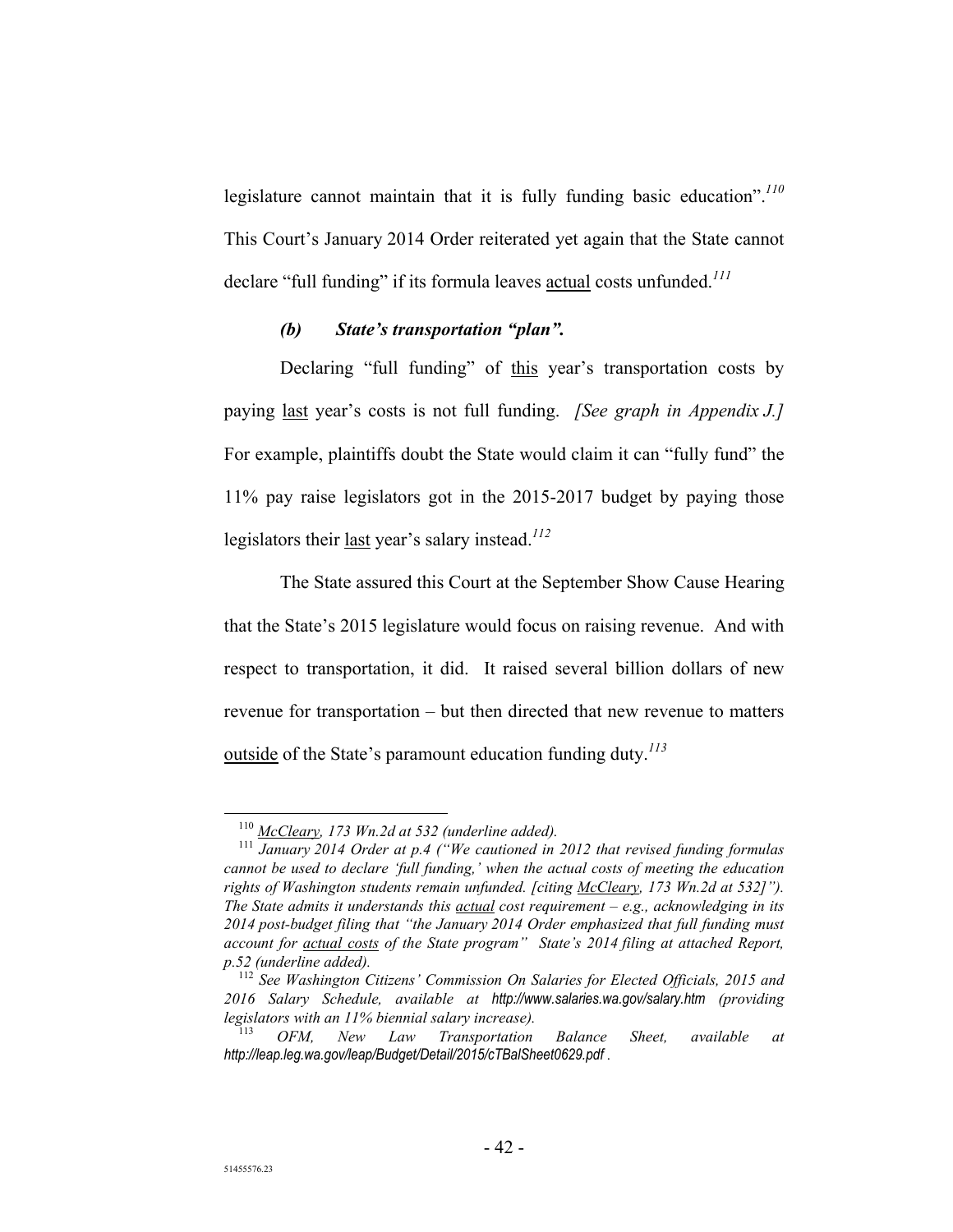Plaintiffs respectfully submit that "continue disregarding actual transportation costs" is not the type of complete implementation plan and full funding phase-in that complies with this Court's January 2014 Order.

## **5. MSOC Plan.**

### *(a) MSOC background.*

Article IX, §1 requires the State to amply fund its school districts' Materials, Supplies, and Operating Costs ("MSOCs").*<sup>114</sup>*

The State's own documents acknowledge, however, that its MSOC formula's funding levels are low because they are based on a snapshot of what school districts were able to buy while they were being unconstitutionally underfunded back in the 2007-2008 school year.*<sup>115</sup>*

The prior rulings in this case confirm that funding levels "based on a snapshot" of historic expenditures do not equal constitutionally ample

 <sup>114</sup> *This Court's January 2012 decision accordingly held that the State's underfunding of these MSOCs is another part of the State's constitutional violation in this case. McCleary, 173 Wn.2d at 533. This Court's January 2014 Order also called attention to the State's significant lack of progress towards MSOC full funding. January 2014 Order at p.4 ("Even more troubling is the apparent lack of progress toward fully funding essential materials, supplies and operation costs (MSOCs). The JTFEF [Joint Task Force on Education Funding] identified MSOCs as the area requiring the greatest increase in state funding, estimating a need for \$597.1 million in 2013-15, followed by \$1.410.9 billion in 2015-17 and \$1.554.7 billion in 2017-19. The State's 2013-15 operating budget includes \$374 million for MSOCs. By its own estimates, this leaves a gap of about \$857 million to make up in the 2015-17 biennium... and the JTFEF figures suggest the gap is even wider.... Underfunding MSOCs places an unsustainable burden on school districts.") (internal citations omitted).* 

<sup>115</sup> *Plaintiffs' 2013 Post-Budget Filing at pp.27-28 & n.82. (The State has changed the website for the 2009 Funding Formula Final Report to http://www.ofm.wa.gov/reports/k12/2009\_K12\_Funding\_Formula\_Technical\_Working\_Group.pdf ).*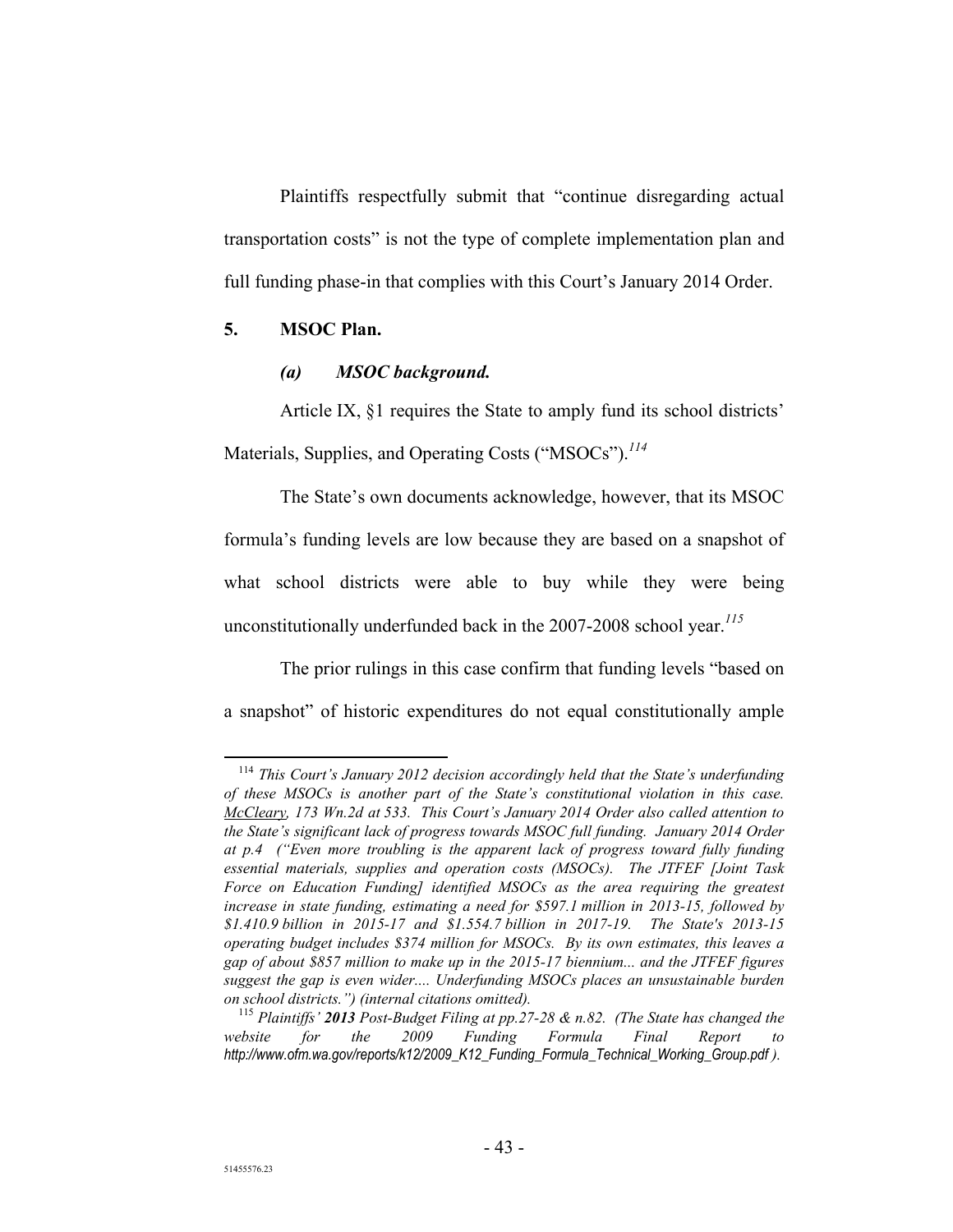funding – for unless the State's formula actually correlates to constitutionally ample funding, the State's assertion that it is fully funding the snapshot in its formula "amounts to little more than a tautology."*<sup>116</sup>*

Statewide-average MSOC funding also does not account for differences between school districts. For example, using a statewide average does not recognize that the actual cost of a district's snow removal and winter heating in colder Eastern Washington exceeds that of a district in milder Western Washington.*<sup>117</sup>*

### *(b) State's MSOC "plan".*

The State's continued failure to update its 2007-2008 snapshot to include new mandates and actual costs that are not "statewide average" means that the State's *de facto* plan must be to put off funding those MSOC expenses until the 2017-2018 school year. *[See graph in Appendix K.]* As with the transportation component of basic education,

 <sup>116</sup> *McCleary, 173 Wn.2d at 530 & 532, see also at 532 ("[E]ven assuming the funding*  formulas represented the actual costs of the basic education program when the *legislature adopted them ... the same is simply not true today"); accord January 2014 Order at p.4 ("We cautioned in 2012 that revised funding formulas cannot be used to declare 'full funding,' when the actual costs of meeting the education rights of Washington students remain unfunded.").* 

<sup>117</sup> *RCW 28A.150.260(8). Another example is the continuing underfunding of MSOCs for students' technology literacy and Career and Technical Education (CTE). See, e.g., OSPI 2015-2017 Biennial Budget Request, Technology Literacy, October 1, 2014 at p.2, http://www.k12.wa.us/LegisGov/2015documents/N4TechnologyLiteracy.pdf; OSPI Press Release, April 1, 2015, http://www.k12.wa.us/Communications/PressReleases2015/Statement-ProposedBudget2015-17.aspx .*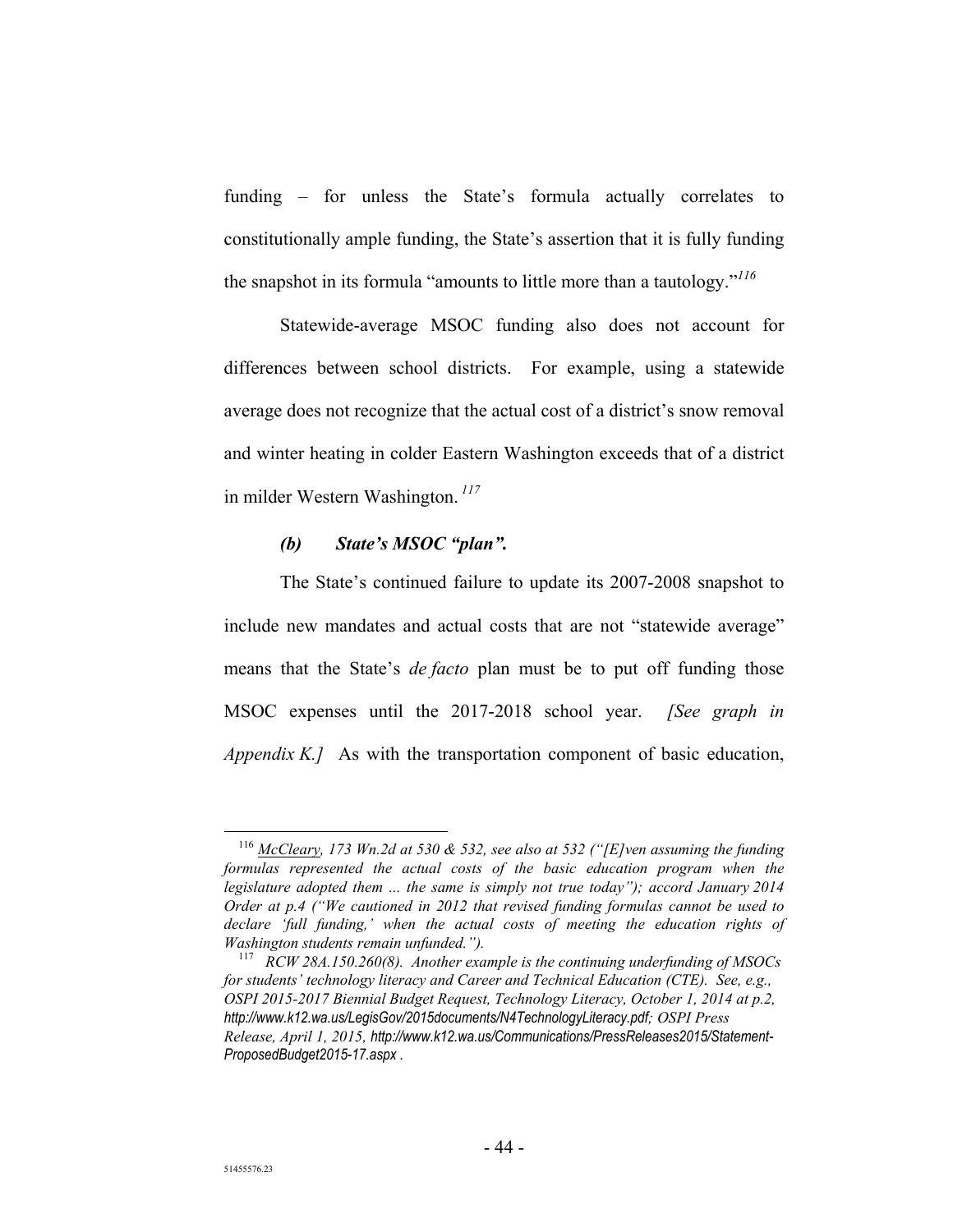plaintiffs respectfully submit that "continue disregarding actual expenses" is not a plan that complies with the January 2014 Order.

## **6. Highly Capable "Plan".**

## *(a) Highly capable background.*

This Court's January 2012 decision held the highly capable student program added by ESHB 2261 is another component of the basic education that Article IX, §1 requires the State to amply fund.*<sup>118</sup>*

The prior post-budget filings in this case have outlined the significant costs of this program that the State has imposed on its school districts by regulation, but then failed to fund.*<sup>119</sup>*

The State's 2015-2017 budget does not change that.

## *(b) State's highly capable "plan".*

The 2015-2017 budget's silence leaves a simple *de facto* plan for full compliance by the 2017-2018 school year: do everything the last year. *[See chart at Appendix L.]*

 <sup>118</sup> *McCleary, 173 Wn.2d at 506 ("ESHB 2261 broadened the instructional program of basic education by specifically adding ... the program for highly capable students"); again at 526 n.22 ("ESHB 2261 expanded the program of basic education to include ... the highly capable program").* 

<sup>119</sup> *Plaintiffs' 2013 Post-Budget Filing at pp.37-38; Plaintiffs' 2014 Post-Budget Filing at pp.23-24.*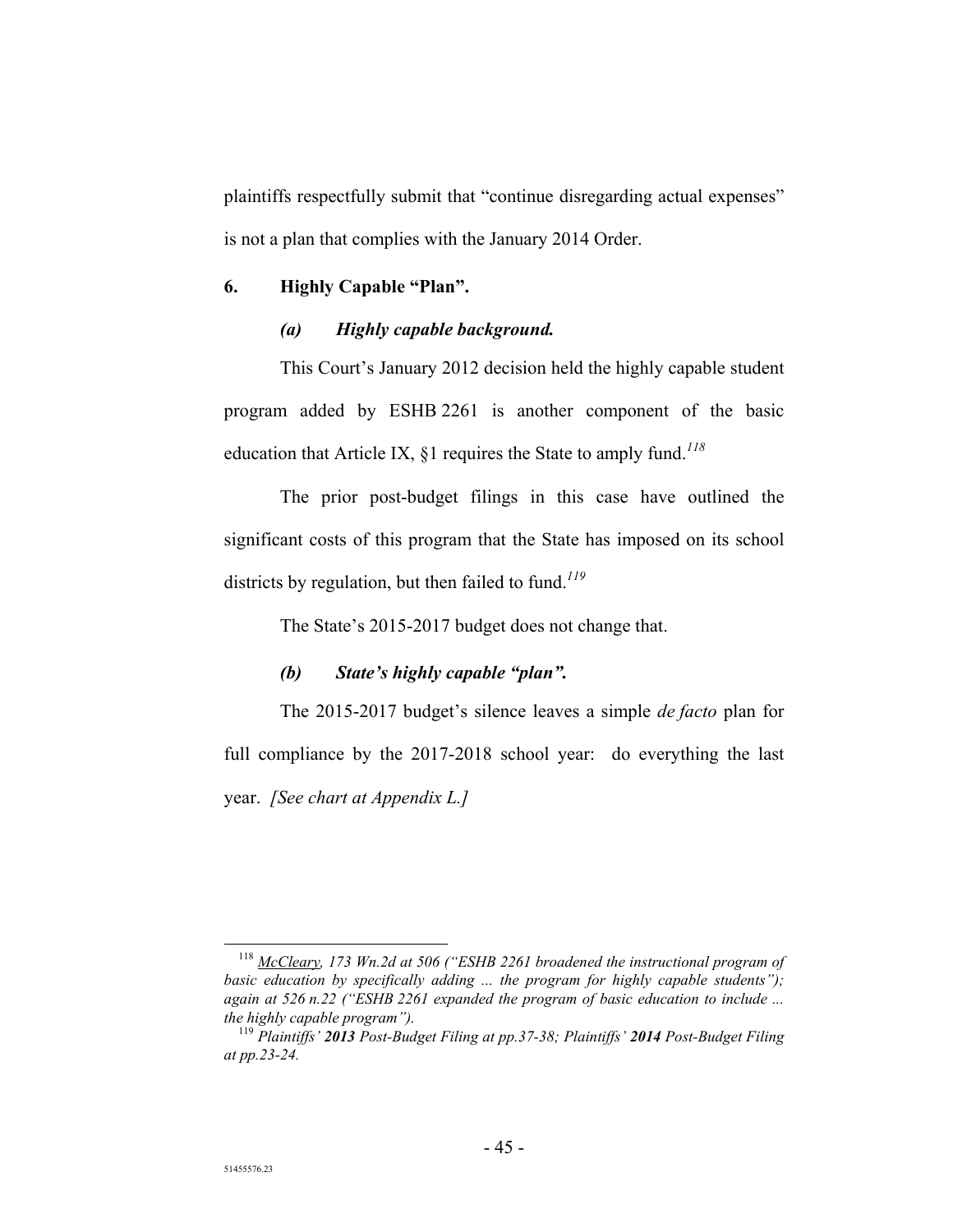Plaintiffs respectfully submit that "continue to ignore this component of basic education for two more years" is not a plan that complies with this Court's January 2014 Order.

### **7. Compliance Plan Conclusion.**

The section heading at the beginning of this filing's compliance

*plan* discussion asked a straightforward question:

DID THE STATE PRODUCE THE COMPLIANCE PLAN REQUIRED BY THIS COURT'S JANUARY 2014 ORDER?

As the above discussion explains, the straightforward answer is

NO.

## **IV. CONTEMPT SANCTIONS OR OTHER REMEDIAL MEASURES.**

*"This is a narrative of frustration and failure."* 

*Opening line in the Thigpen case quoted by past Governors' 2014 Amicus Brief.120*

This Court's most recent Order provided "the court will convene to consider the adequacy of the State's compliance and, if necessary, the imposition of contempt sanctions or other remedial measures." June 8, 2015 Order at p.3.

 <sup>120</sup> *Thigpen v. Meyers, 231 F.Supp. 938 (W.D. Wash. 1964) (quoted in past Governors' 2014 Amicus Brief at p.18).*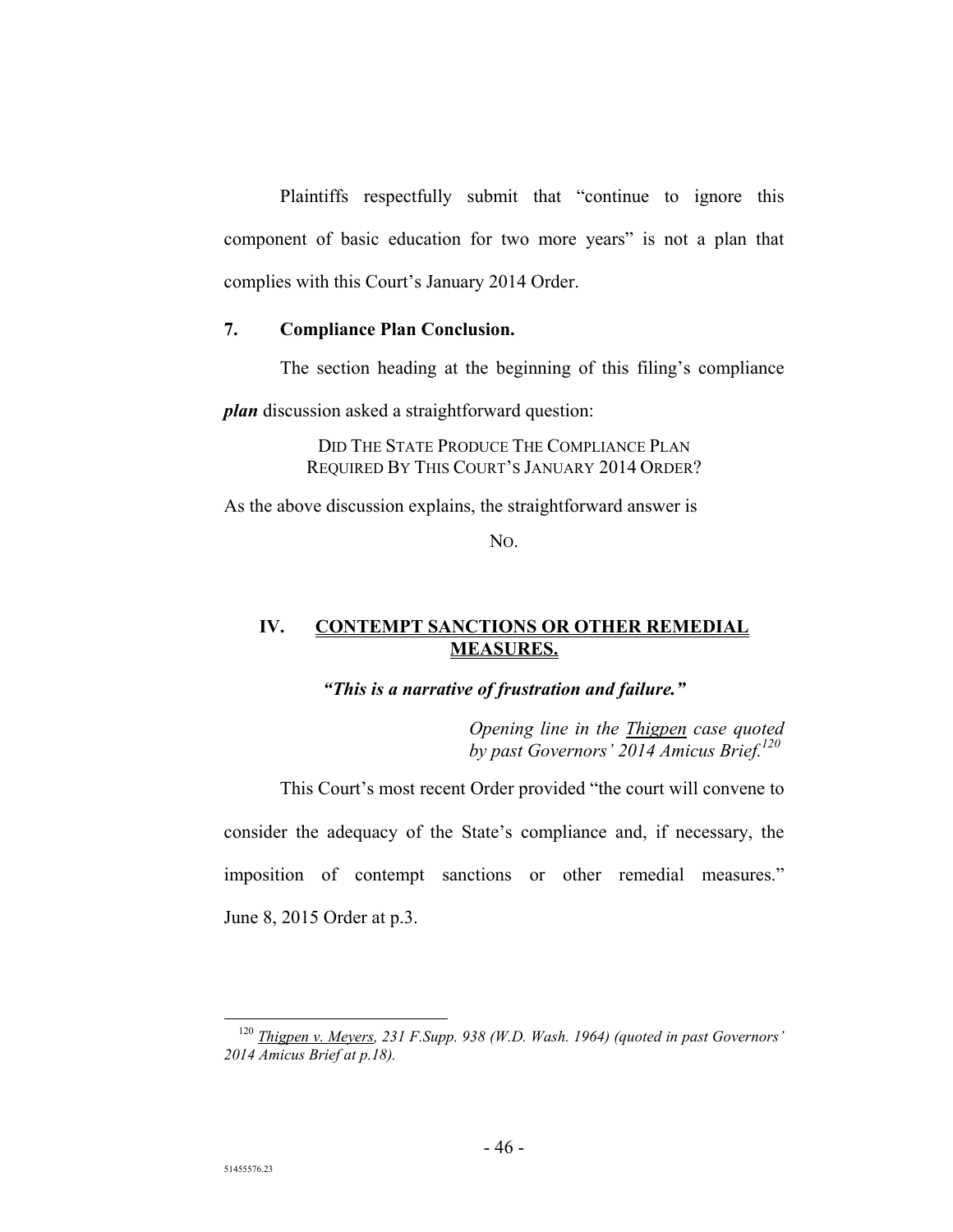Plaintiffs believe such sanctions or measures are necessary to secure compliance with the firm 2017-2018 school year deadline this Court set for full constitutional compliance in this case. Plaintiffs' prior filings have noted several tools this Court can employ to coerce compliance:

- 1. impose monetary or other contempt sanctions against the governmental body or elected officials;
- 2. prohibit expenditures on certain other matters until the Court's constitutional ruling is complied with;
- 3. order the legislature to pass legislation to fund specific amounts or remedies;
- 4. order the sale of State property if the Court's constitutional ruling is not complied with;
- 5. invalidate education funding cuts; and
- 6. prohibit any funding of an unconstitutional education system (put bluntly: shut down the State's unconstitutionally underfunded school system until the State's constitutional violation is stopped).*<sup>121</sup>*

Others have identified at least two additional tools:

- 7. order the legislature to comply with the court orders in this case before attending to any other legislation;*<sup>122</sup>* and
- 8. invalidate existing State tax exemptions until the State complies with the court orders in this case.*<sup>123</sup>*

 <sup>121</sup> *Plaintiffs' Answer To Defendant's Response To The Court's Show Cause Order at pp.28-47 & nn.39-75; Plaintiffs' 2014 Post-Budget Filing at pp.46-47 & nn.140-146; Plaintiffs' 2013 Post-Budget Filing at pp.45-47 & nn.134-137 & 139-141.* 

<sup>122</sup> *2014 Brief of Amici Curiae of Past Governors at pp.18-19.*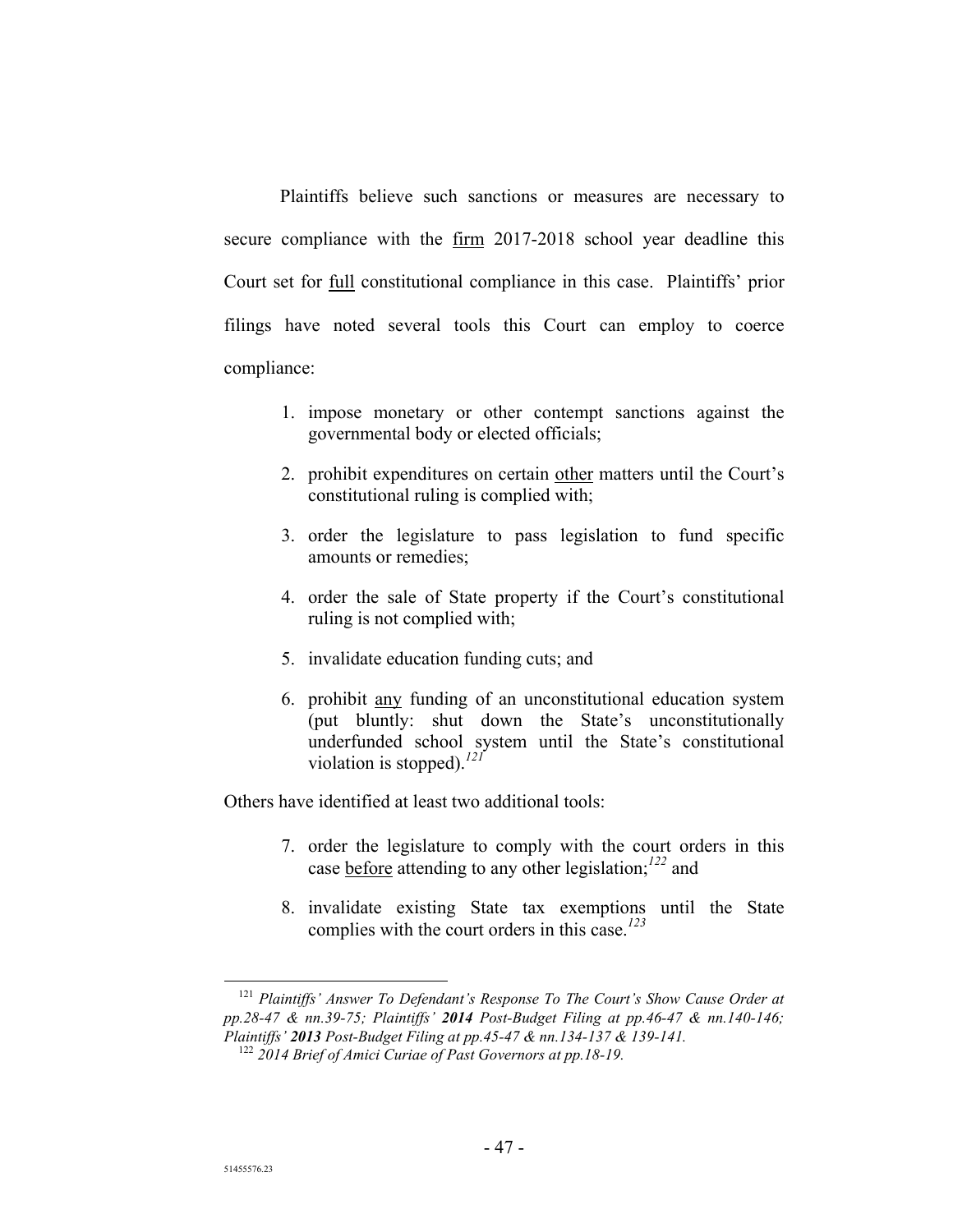The *Thigpen* decision previously cited by certain past Governors employed the above remedial option number 7 after the Washington legislature's repeated failure to remedy our State's unconstitutional legislative district apportionment system.*<sup>124</sup>* Like this Court, the *Thigpen*  court initially trusted the State's assurances that it would comply with the court's ruling at its upcoming legislative session.*<sup>125</sup>* But the legislature failed to take action as promised, and the court enjoined elections under the unconstitutional statutory scheme.*<sup>126</sup>*

Despite the court's orders, the legislature continued to do nothing.*<sup>127</sup>*

The *Thigpen* court thus required the State legislature to call a special session for the "sole and limited purpose of enacting redistricting legislation on a constitutional basis".*<sup>128</sup>* While recognizing that crafting an

1

<sup>123</sup> *See September 3, 2014 Show Cause Hearing, at minutes 43:39-45:29, available at http://www.tvw.org/index.php?option=com\_tvwplayer&eventID=2014090001 .* 

<sup>124</sup> *Thigpen v. Meyers, 231 F.Supp. 938 (W.D. Wash. 1964); see also id.* at 939 *(citing its December 13, 1962 opinion declaring the legislative districts of the State "invidiously discriminatory and hence unconstitutional" (Thigpen v. Meyers, 211 F.Supp. 826 (W.D. Wash. 1962))).* 

<sup>&</sup>lt;sup>125</sup> Thigpen, 231 F.Supp. at 939 ("We took notice of the fact that a new legislature *would convene on January 14, 1963, and after being assured that the legislature would perform its constitutional duty and validly reapportion itself if given the opportunity to do so, we continued the matter until April 8, 1963, for the purpose of affording such opportunity.").* 

<sup>126</sup> *Thigpen, 231 F.Supp. at 939 (enjoining further elections by order of May 27, 1963)*.

<sup>127</sup> *Thigpen, 231 F.Supp. at 939-940.* 

<sup>128</sup> *Thigpen, 231 F.Supp. at 940-941 (underline added).*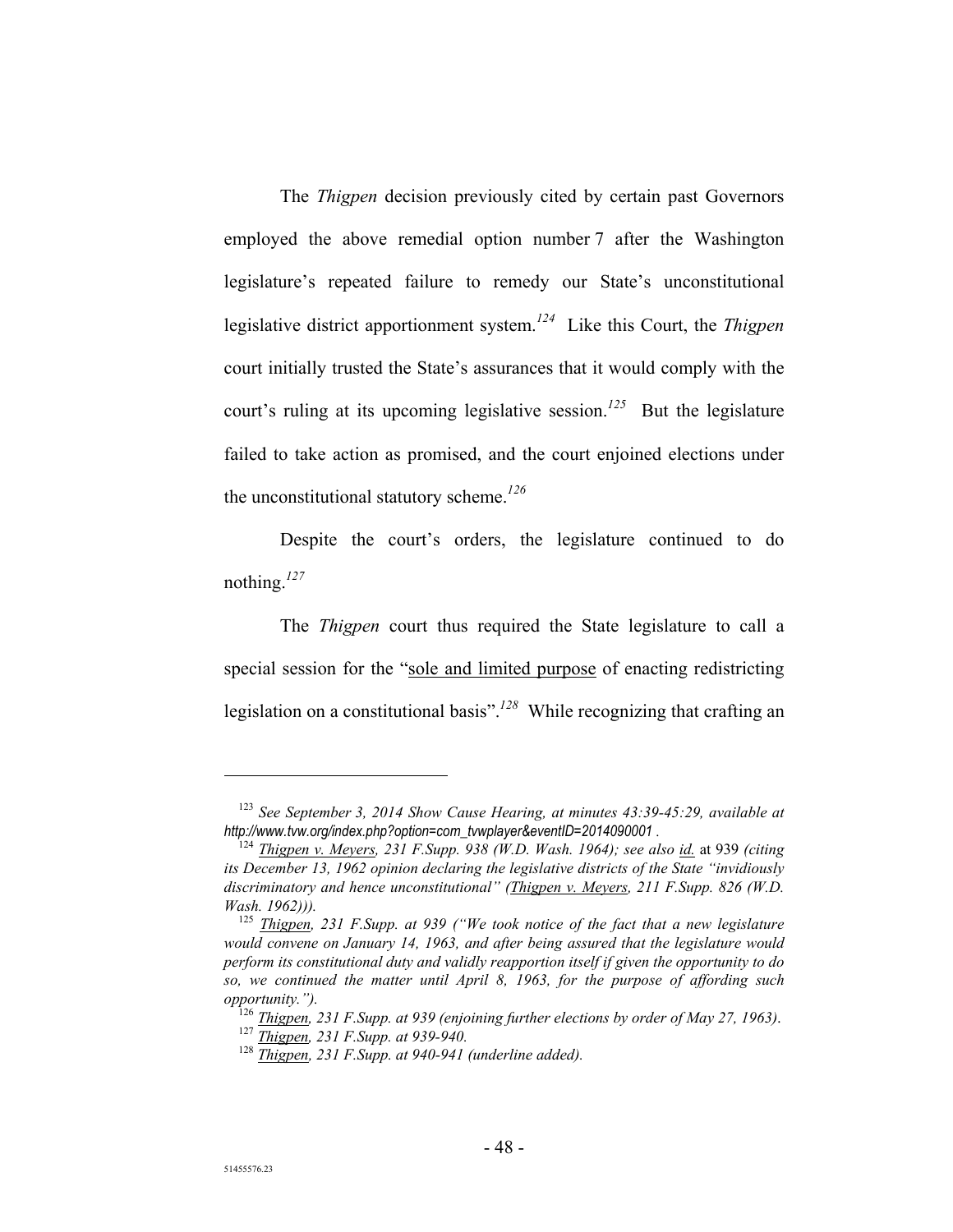appropriate remedy was difficult, the court noted that inconvenience and

difficulty for the legislature were not reasons to issue no remedy at all:

If we must choose between a solution inconvenient to the electorate and one inconvenient to the legislature, we choose the latter because, after all, any such inconvenience is the product of the legislature's own inertia.

We do not claim this to be the ideal solution. It has some limitations, to be sure, but it is workable even though inconvenient.*<sup>129</sup>*

Just as the *Thigpen* court did not throw up its hands when the State

legislature continued to ignore its orders, neither should this Court.

Given the State's continued failure to comply with this Court's

Orders and purge the State's contempt, plaintiffs respectfully submit that

this Court should at the very least:

- 1. Continue its Order holding the State in contempt of court until the State fully complies with the court orders in this case; and
- 2. Order one or more of the following to coerce compliance with the court orders in this case:
	- (a) Enjoin the State from acting on any other legislation until it has fully complied with the court orders in this case;*<sup>130</sup>*
	- (b) Invalidate all tax exemptions authorized or re-authorized after this Court's January 2012 decision, with that invalidation lasting until the State convinces this Court that the State has fully complied with the court orders in this case;*<sup>131</sup>* and/or

 <sup>129</sup> *Thigpen, 231 F.Supp. at 941 (underline added).* 

<sup>130</sup> *This would avoid non-paramount duties distracting the State's legislature.* 

<sup>131</sup> *This also relates to the State's lack-of-revenue-to-comply "defense". Other valid start dates relating to this case would be its February 2010 Final Judgment, its January 2007 filing, or this Court's September 1978 Seattle School District decision.*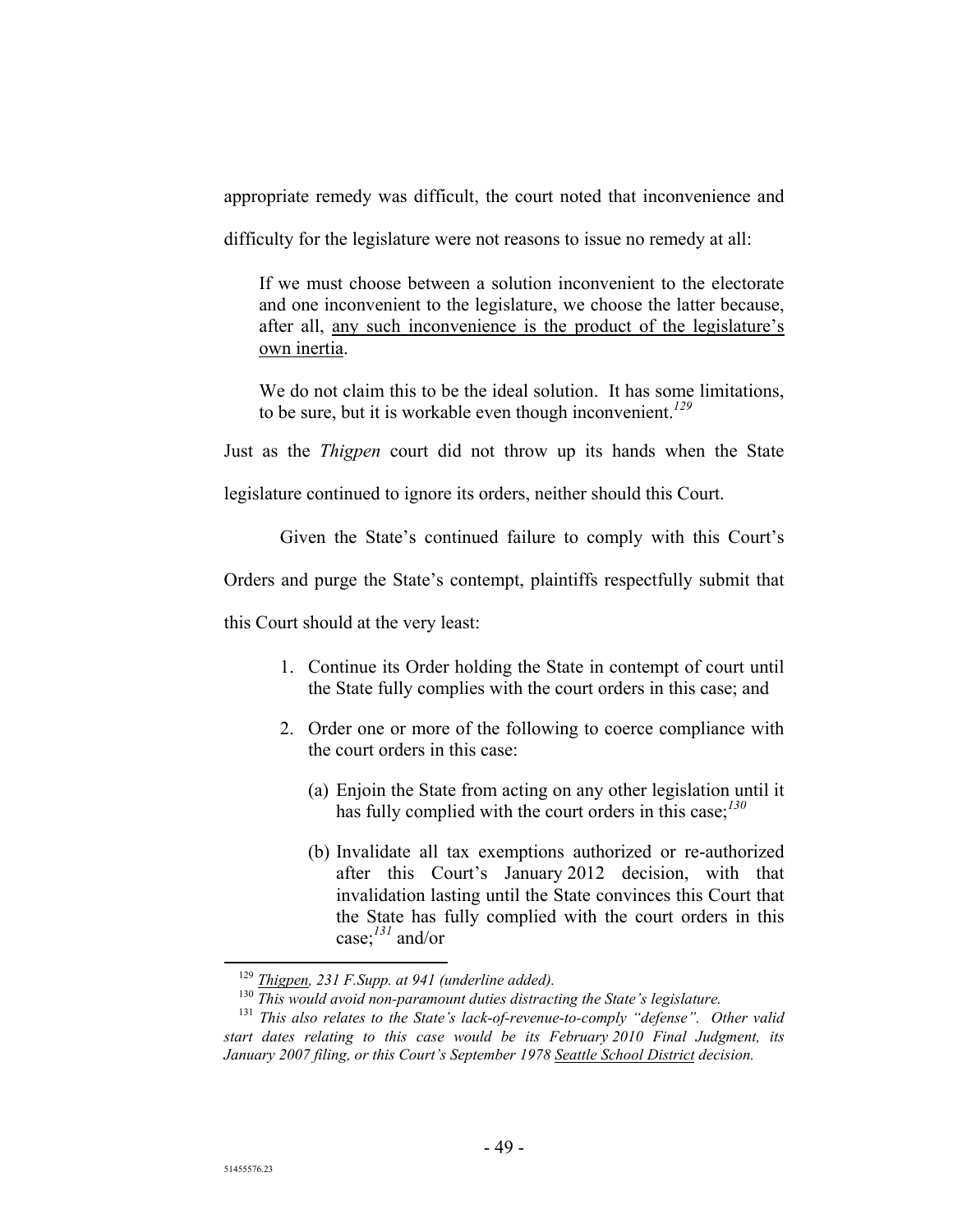(c) Impose any of the seven remedial measures listed in this Court's 2014 Show Cause Order, until the State convinces this Court that the State has fully complied with the court orders in this case.

## **V. CONCLUSION**

The State's ongoing violation of its paramount education funding duty – and of Washington children's corresponding paramount constitutional right – has been continuing for far too long. Plaintiffs therefore respectfully submit that the time has come for this Court to make what some would call a "fish or cut bait" decision. Either stand up and enforce Washington schoolchildren's positive constitutional right to an amply funded education, or sit down and confess it was only kidding when it assured Washington schoolchildren that this Court would vigilantly protect them from the government's violation of their constitutional rights.

Plaintiffs respectfully request that this Court not choose the path that's easy. Not choose the path that's cheap. Not choose the path that might be more popular. But instead choose the path that's right. Choose to be the separate and independent branch of our State government that upholds and enforces Washington children's positive constitutional right to an amply funded K-12 education when other branches find it easier, cheaper, or more popular to instead violate the civil rights of children residing in our State.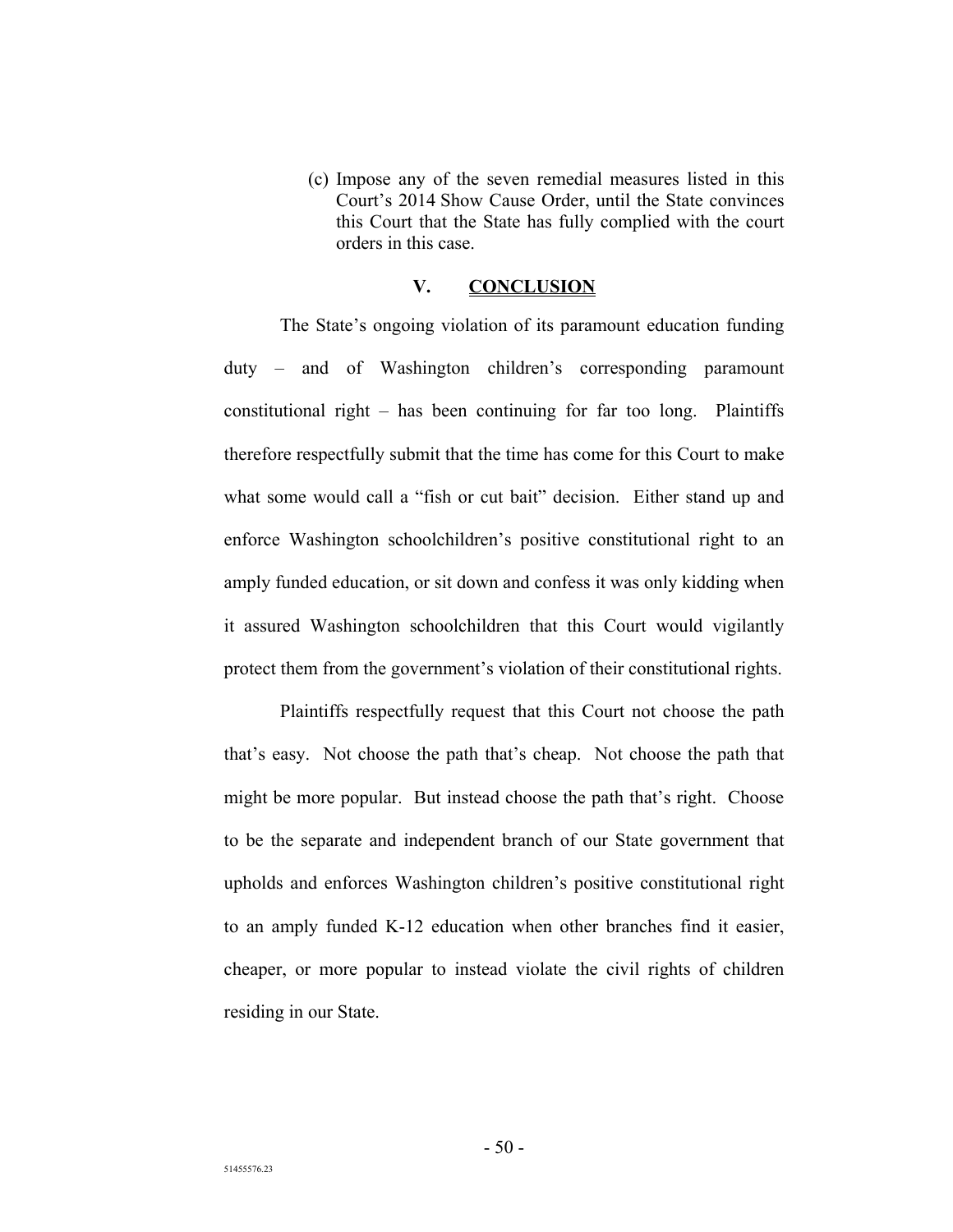## RESPECTFULLY SUBMITTED this 27th day of July, 2015.

Foster Pepper PLLC

 *s/ Thomas F. Ahearne .* Thomas F. Ahearne, WSBA No. 14844 Christopher G. Emch, WSBA No. 26457 Adrian Urquhart Winder, WSBA No. 38071 Kelly A. Lennox, WSBA No. 39583 Lee R. Marchisio, WSBA No. 45351 Attorneys for Plaintiffs McCleary Family, Venema Family, and Network for Excellence in Washington Schools (NEWS)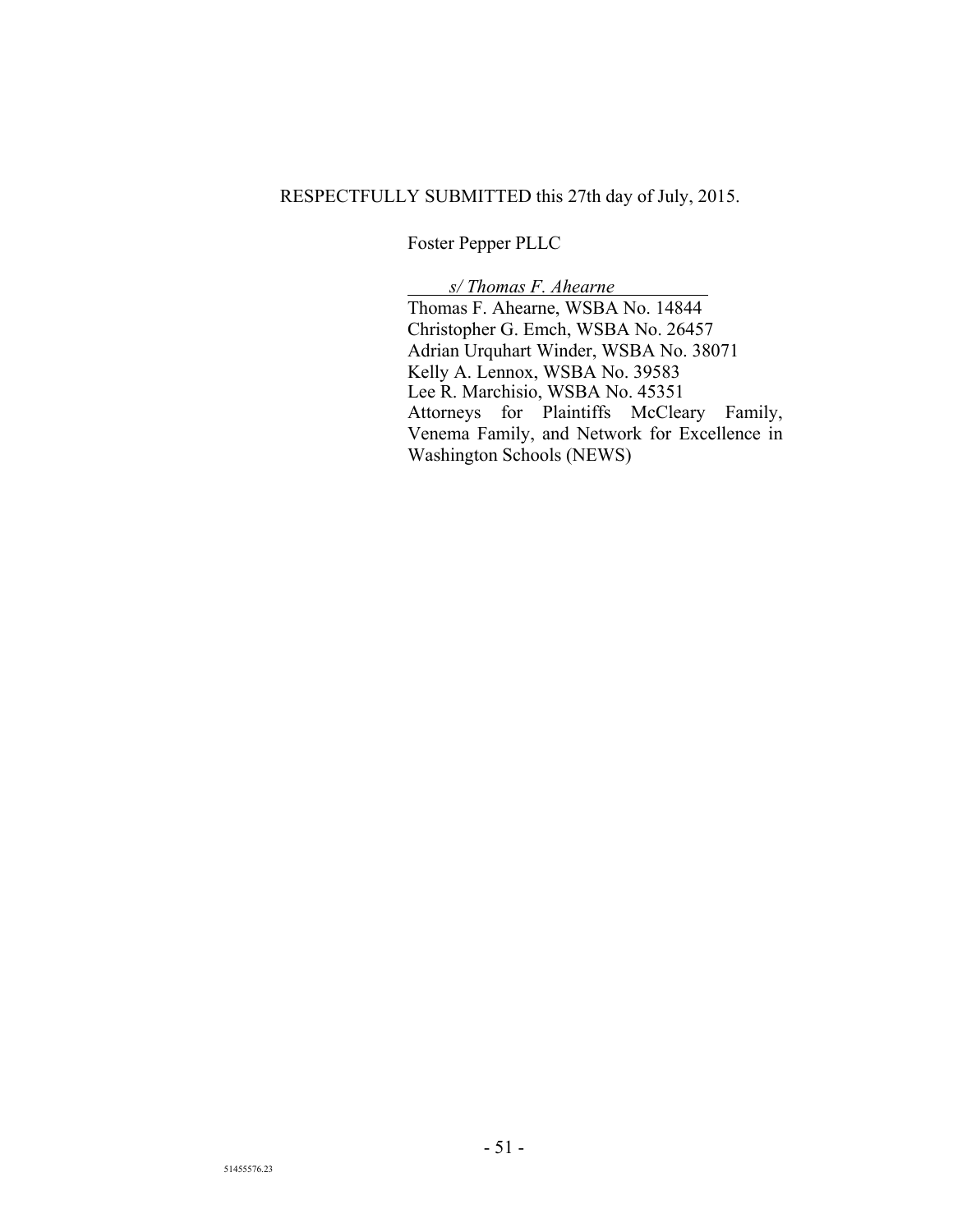## **DECLARATION OF SERVICE**

Adrian Urquhart Winder declares:

I am a citizen of the United States of America and a resident of the State of Washington. I am over the age of twenty-one years. I am not a party to this action, and I am competent to be a witness herein. On Monday, July 27, 2015, I caused PLAINTIFF/RESPONDENTS' 2015 POST-BUDGET FILING to be served as follows:

William G. Clark Office of the Attorney General 800 Fifth Avenue, Suite 2000 Seattle, WA 98104-3188 billc2@atg.wa.gov

 $\boxtimes$  Via Electronic Mail (cc of the same email sent to the Supreme Court for the filing of this 2014 POST-BUDGET FILING)  $\boxtimes$  Via U.S. First Class Mail

*Defendant State of Washington* 

David A. Stolier, Sr. Alan D. Copsey Office of the Attorney General 1125 Washington Street SE Olympia, WA 98504-0100 daves@atg.wa.gov alanc $\overline{a}$ atg.wa.gov

 $\boxtimes$  Via Electronic Mail (cc of the same email sent to the Supreme Court for the filing of this 2014 POST-BUDGET FILING )  $\boxtimes$  Via U.S. First Class Mail

*Defendant State of Washington*

I declare under penalty of perjury under the laws of the State of

Washington that the foregoing is true and correct.

EXECUTED in Seattle, Washington, this  $27<sup>th</sup>$  day of July, 2015.

*s/ Adrian Urquhart Winder*  Adrian Urquhart Winder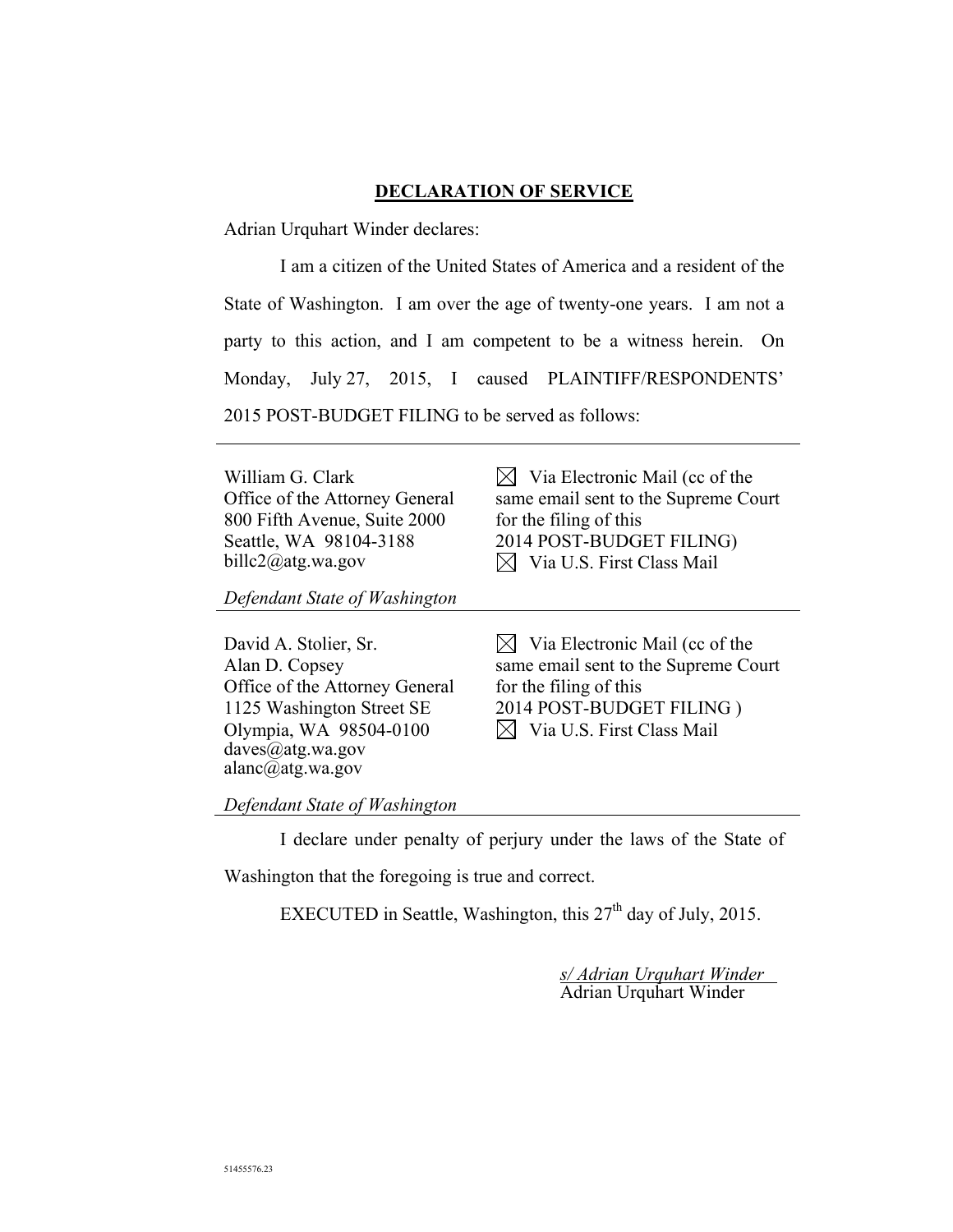# **APPENDIX A**

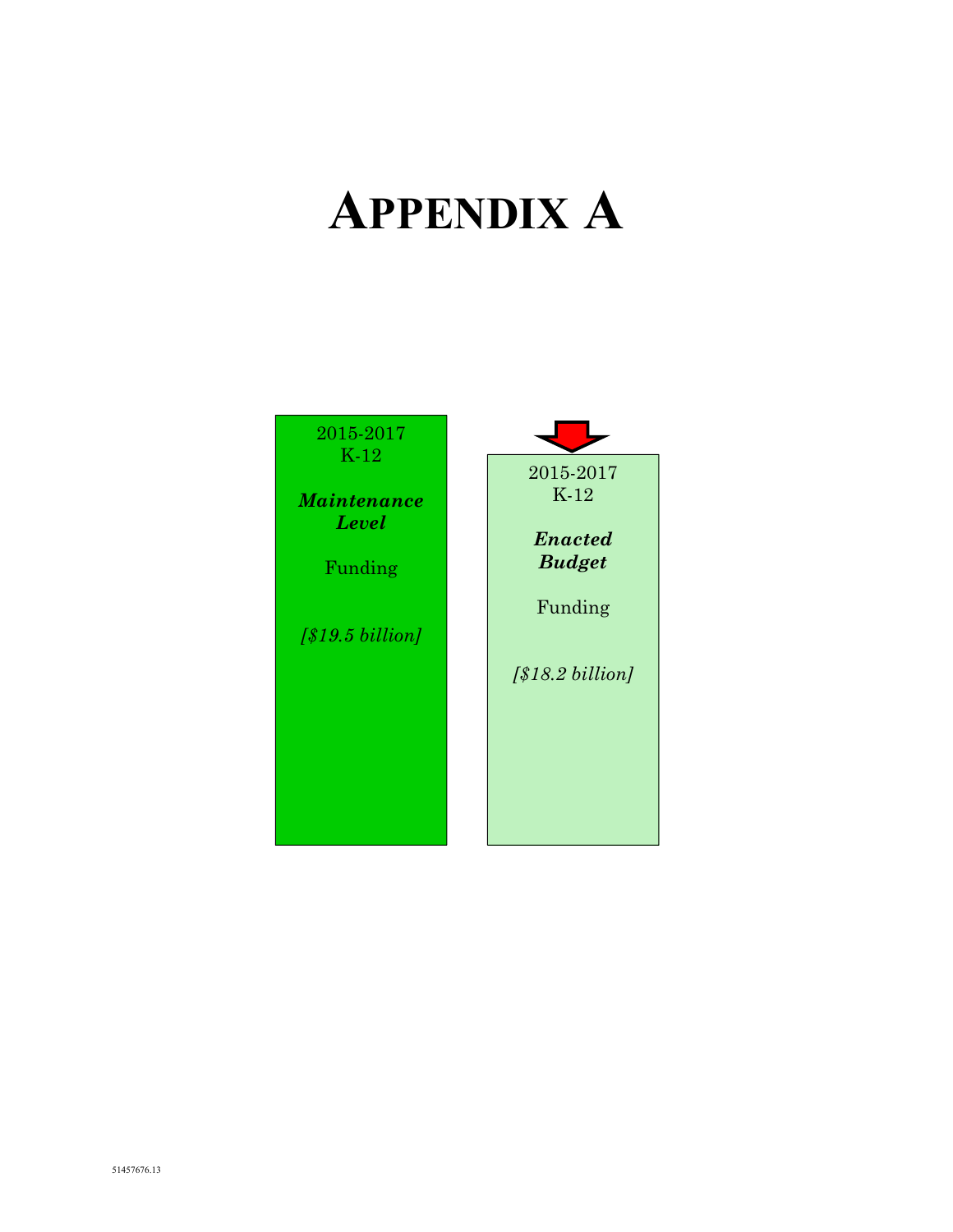## **APPENDIX B**

## *DE FACTO* **COMPLIANCE PLAN**

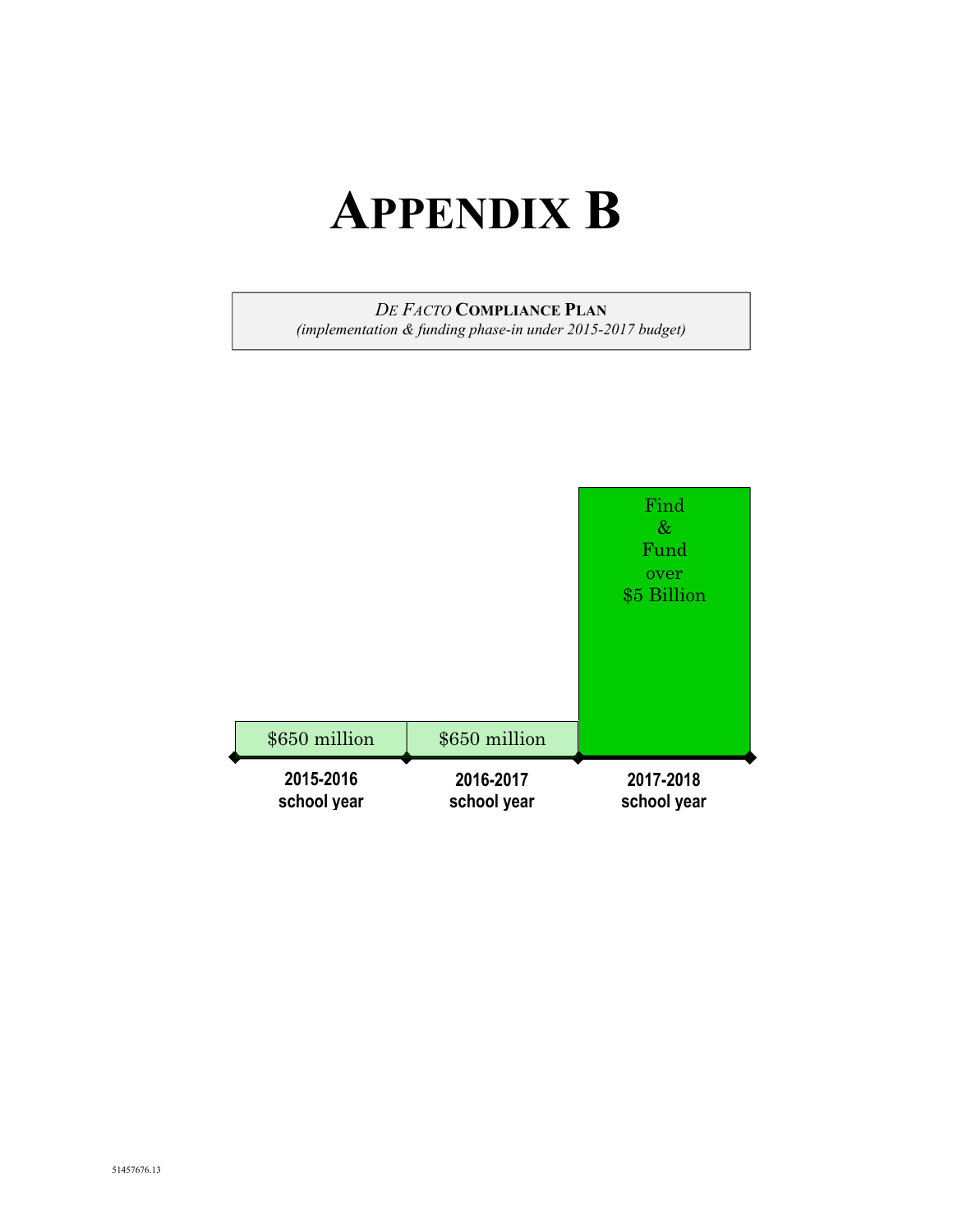## **APPENDIX C**

## *STEADY PROGRESS* **COMPLIANCE PLAN**

*(if actual implementation & funding phase-in these last 3 years)* 

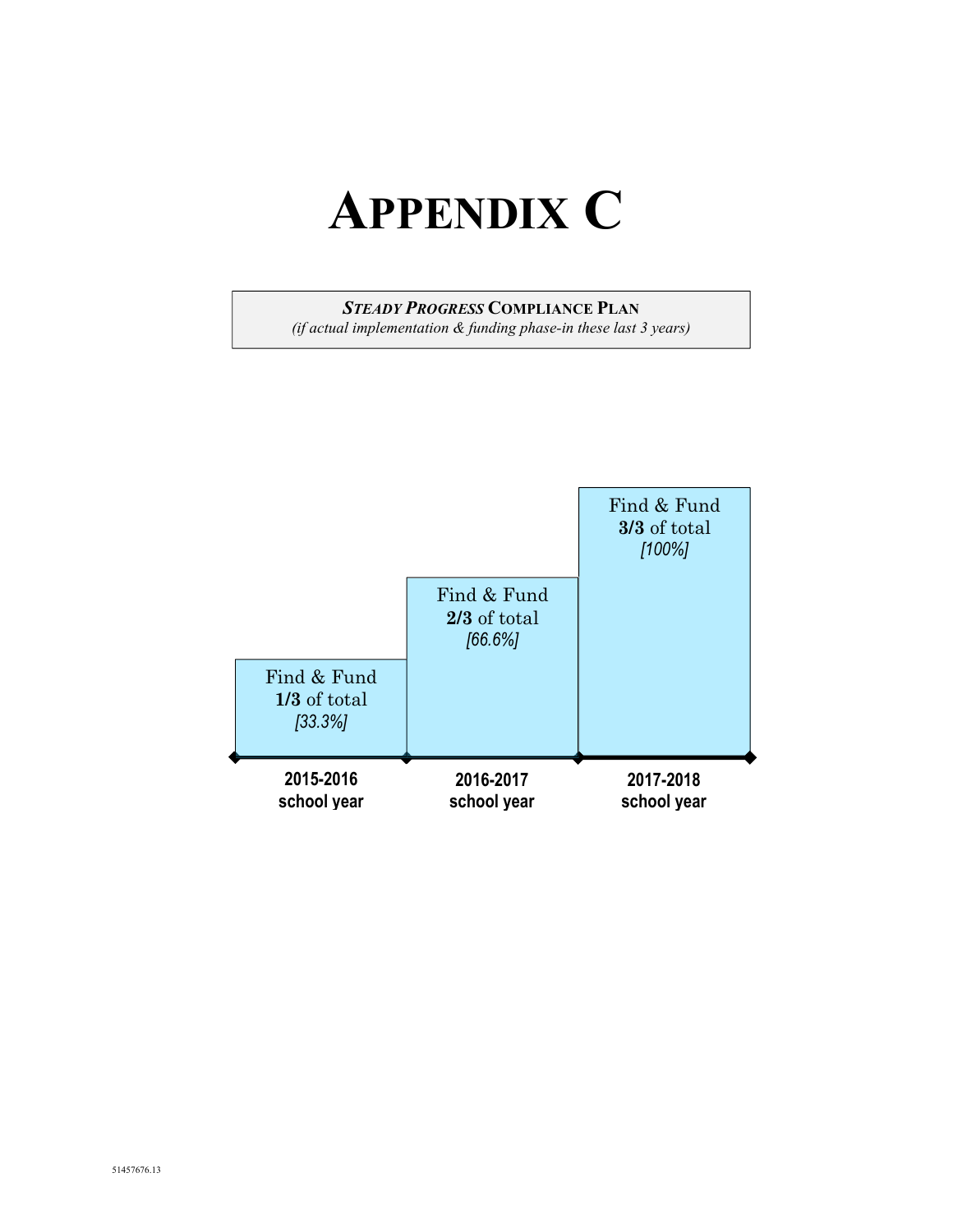## **APPENDIX D**

*DE FACTO* **MARKET RATE SALARY PLAN**

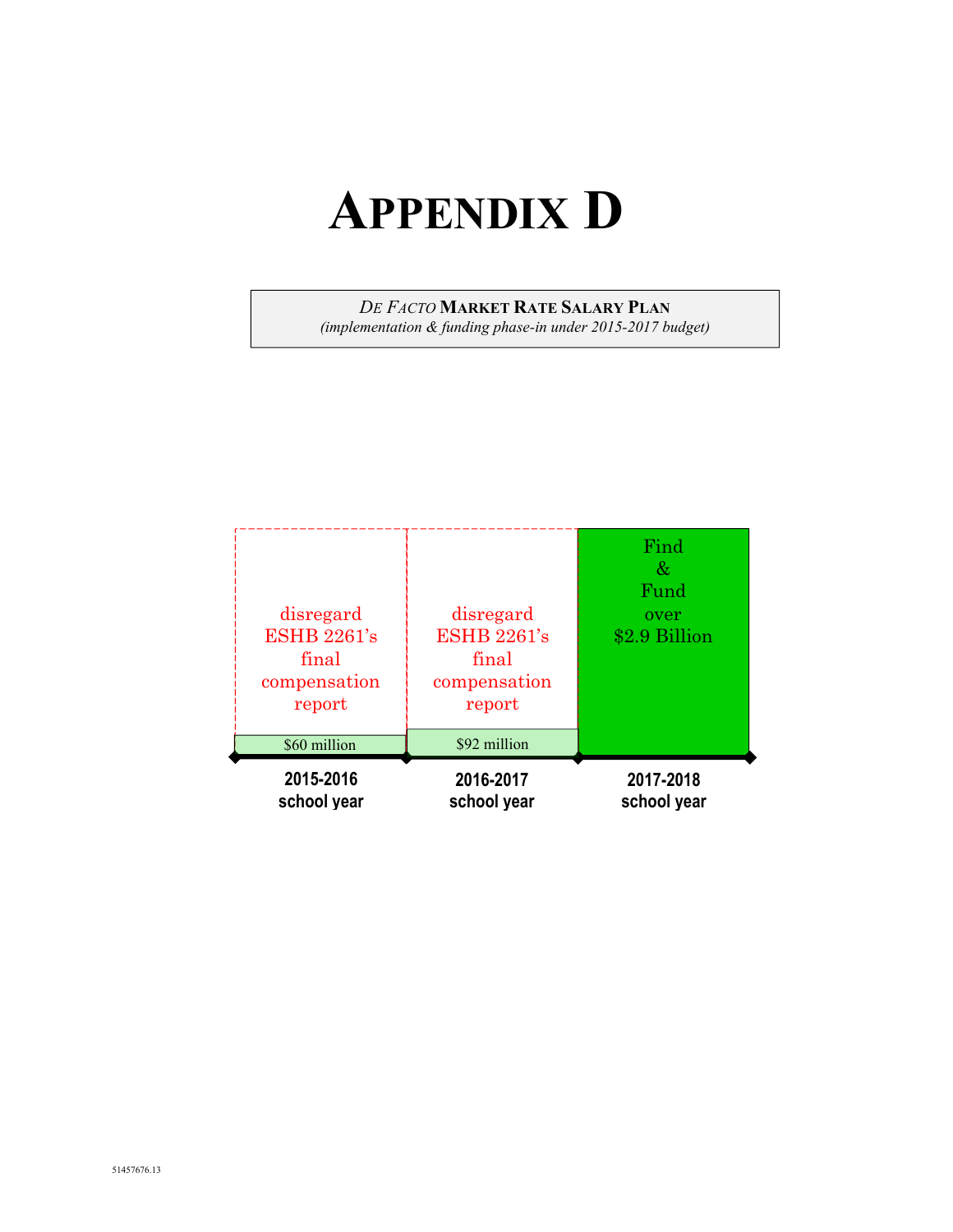## **APPENDIX E**

## *DE FACTO* **INFLATION ADJUSTMENT PLAN**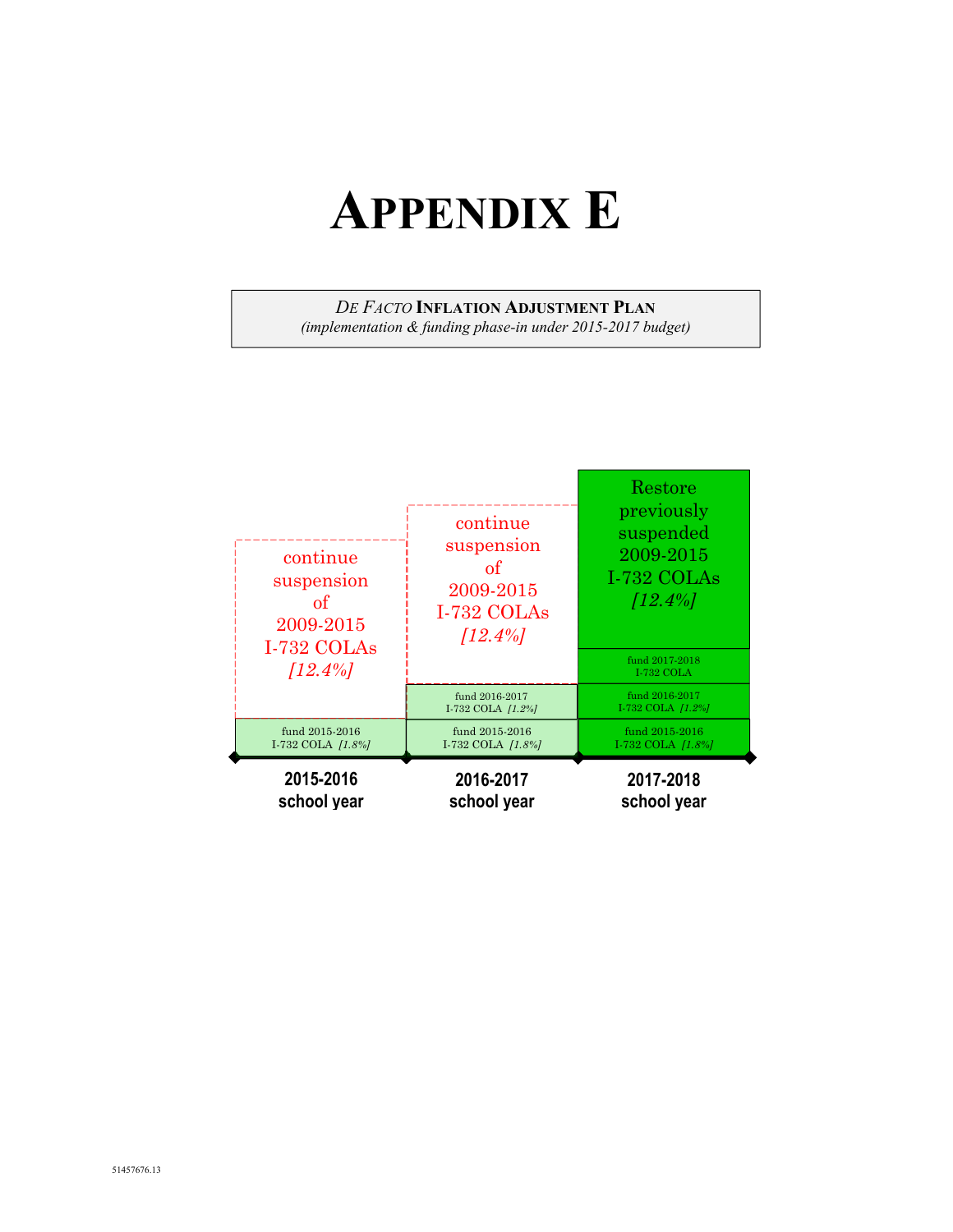## **APPENDIX F**

*DE FACTO* **HEALTH INSURANCE BENEFIT PLAN**

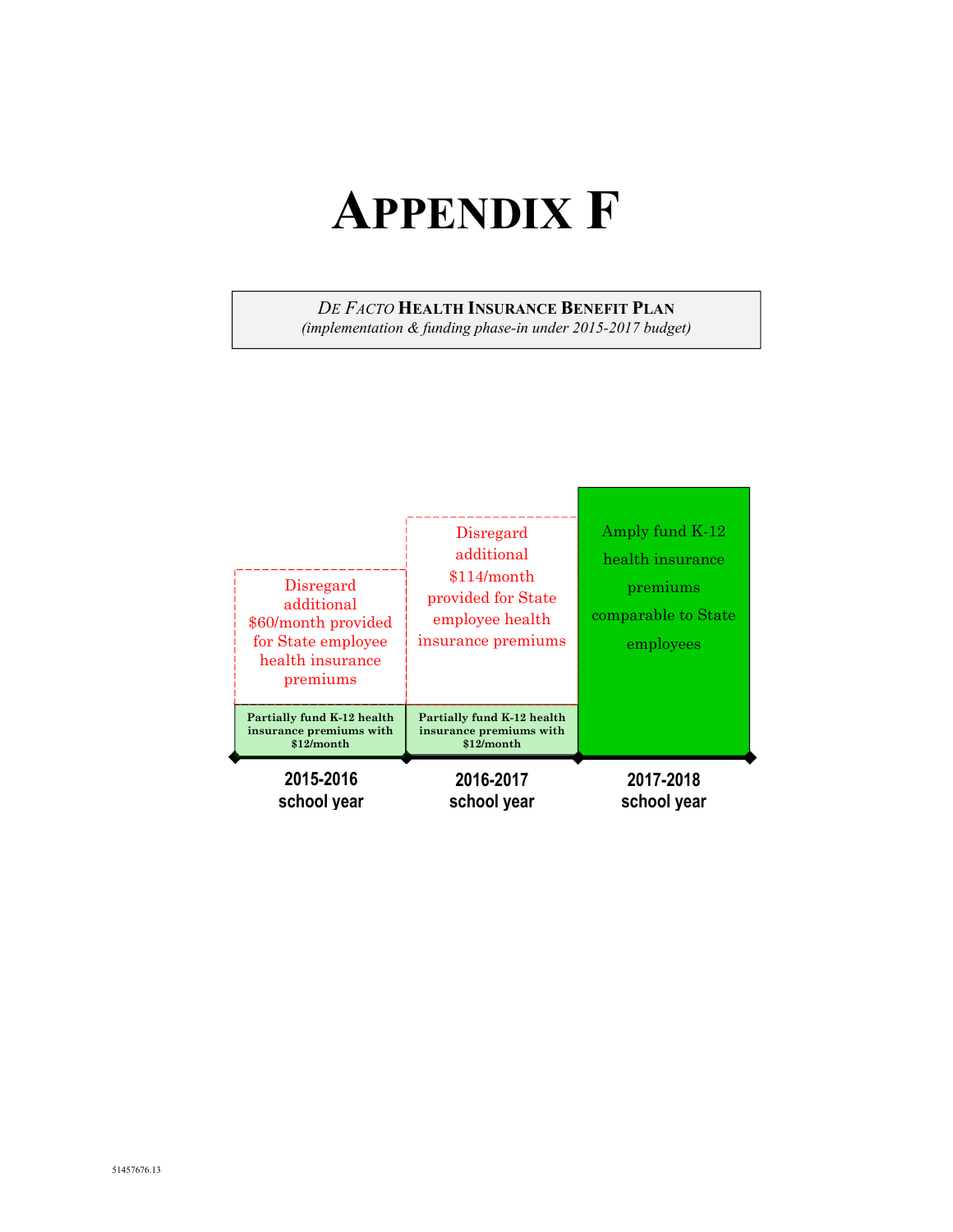## **APPENDIX G**

## *DE FACTO* **FULL-DAY-KINDERGARTEN PLAN**

| 2015-2016                                                                                                                                                                                            | 2016-2017                                                                                                                                                                                      | 2017-2018                                                                                                                                            |
|------------------------------------------------------------------------------------------------------------------------------------------------------------------------------------------------------|------------------------------------------------------------------------------------------------------------------------------------------------------------------------------------------------|------------------------------------------------------------------------------------------------------------------------------------------------------|
| school year                                                                                                                                                                                          | school year                                                                                                                                                                                    | school year                                                                                                                                          |
| (1) "fully fund" some<br>additional kindergarten staff<br>with less than actual cost;<br>$(2)$ "assist" construction<br>of some additional<br>kindergarten classrooms<br>with less than actual cost. | (1) "fully fund" some<br>more kindergarten staff with<br>less than actual cost;<br>$(2)$ "assist" construction<br>of some additional<br>kindergarten classrooms<br>with less than actual cost. | kindergarten to<br>full-day;<br>$(2)$ amply fund<br>construction of the<br>additional classrooms<br>needed to expand<br>kindergarten to<br>full-day. |
| Disregard actual cost of<br>the additional classrooms<br>needed to expand<br>kindergarten to full-day                                                                                                | Disregard actual cost of<br>the additional classrooms<br>needed to expand<br>kindergarten to full-day                                                                                          |                                                                                                                                                      |
| Disregard actual cost of                                                                                                                                                                             | Disregard actual cost of                                                                                                                                                                       | $(1)$ amply fund                                                                                                                                     |
| the additional staff                                                                                                                                                                                 | the additional staff                                                                                                                                                                           | actual cost of the                                                                                                                                   |
| needed to expand                                                                                                                                                                                     | needed to expand                                                                                                                                                                               | additional staff                                                                                                                                     |
| kindergarten to full-day                                                                                                                                                                             | kindergarten to full-dav                                                                                                                                                                       | needed to expand                                                                                                                                     |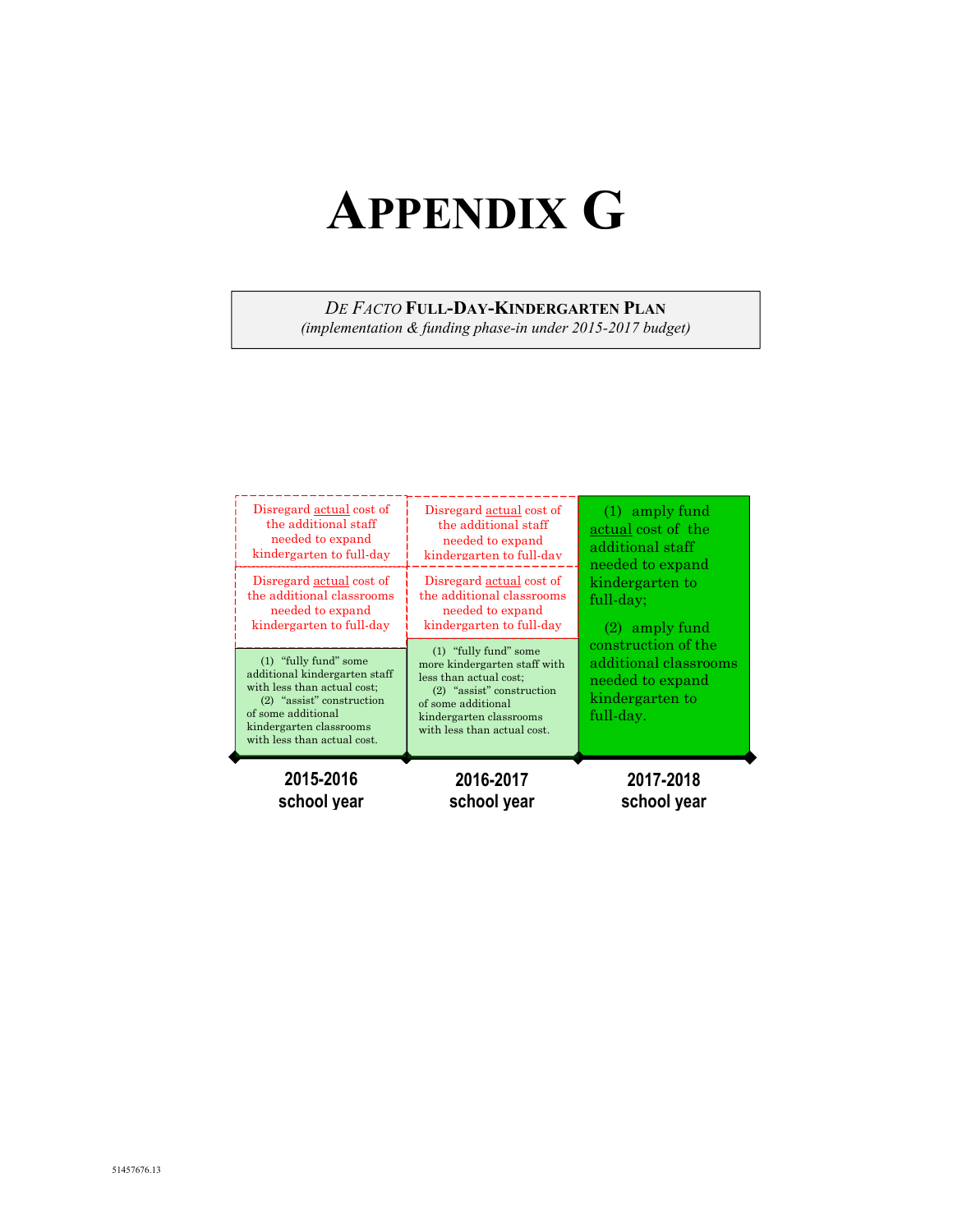## **APPENDIX H**

*DE FACTO* **K-3 CLASS SIZE REDUCTION PLAN**

| 2015-2016                                                                                                                                                                          | 2016-2017                                                                                                                                                                    | 2017-2018                                                    |
|------------------------------------------------------------------------------------------------------------------------------------------------------------------------------------|------------------------------------------------------------------------------------------------------------------------------------------------------------------------------|--------------------------------------------------------------|
| school year                                                                                                                                                                        | school year                                                                                                                                                                  | school year                                                  |
| (1) "fully fund" some<br>additional K-3 staff with less<br>than actual cost;<br>$(2)$ "assist" construction<br>of some additional K-3<br>classrooms with less than<br>actual cost. | (1) "fully fund" some<br>more K-3 staff with less than<br>actual cost:<br>$(2)$ "assist" construction<br>of some additional K-3<br>classrooms with less than<br>actual cost. | additional classrooms<br>needed to lower K-3<br>class sizes. |
| Disregard actual cost of                                                                                                                                                           | Disregard actual cost of                                                                                                                                                     | needed to lower K-3                                          |
| the additional classrooms                                                                                                                                                          | the additional classrooms                                                                                                                                                    | class sizes:                                                 |
| needed for lower K-3                                                                                                                                                               | needed for lower K-3                                                                                                                                                         | $(2)$ amply fund                                             |
| class sizes                                                                                                                                                                        | class sizes                                                                                                                                                                  | construction of the                                          |
| Disregard actual cost of                                                                                                                                                           | Disregard actual cost of                                                                                                                                                     | $(1)$ amply fund                                             |
| additional staff needed                                                                                                                                                            | additional staff needed                                                                                                                                                      | actual cost of the                                           |
| for lower K-3 class sizes                                                                                                                                                          | for lower K-3 class sizes                                                                                                                                                    | additional staff                                             |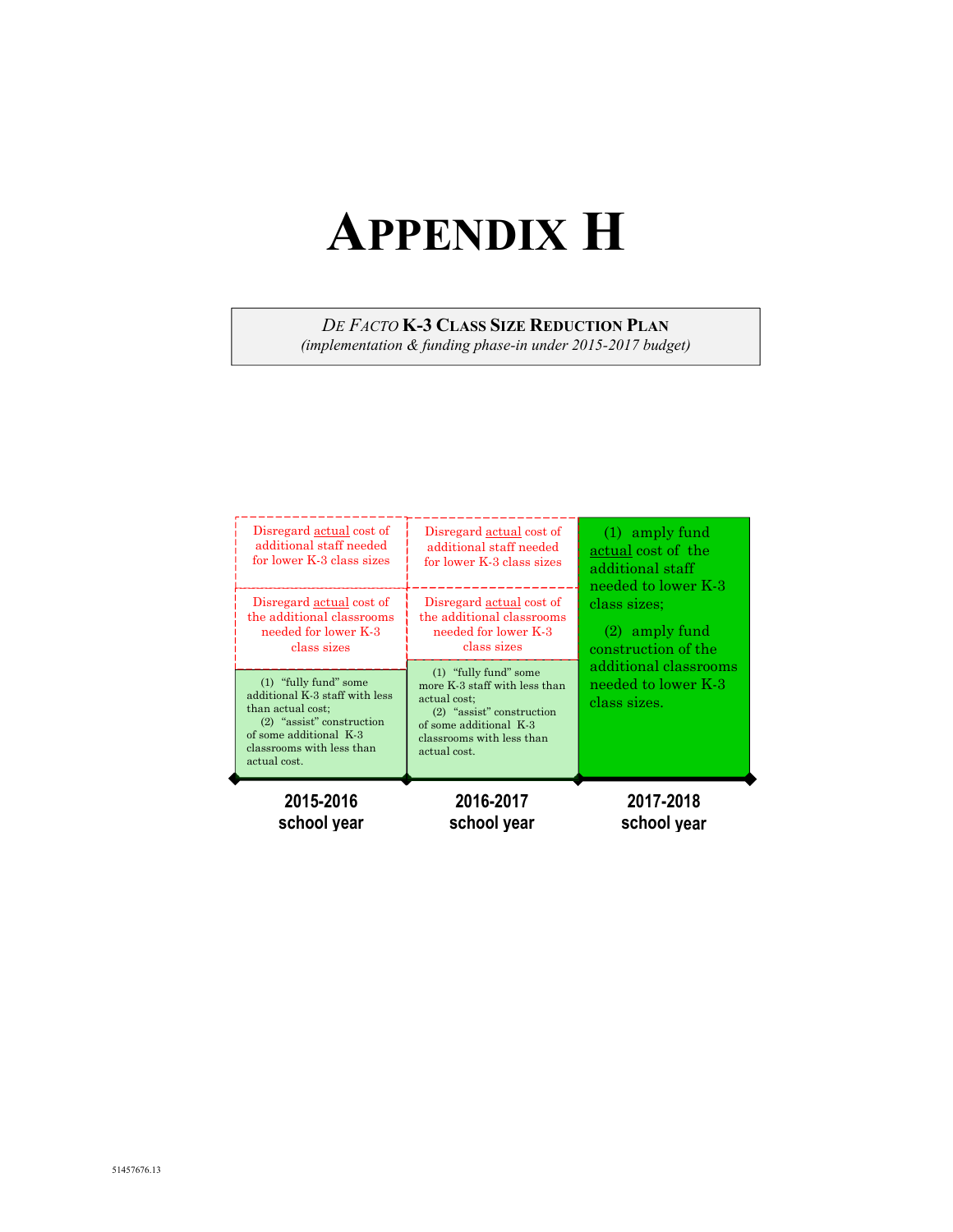# **APPENDIX I**

## *DE FACTO* **GRADE 4-12 CLASS SIZE REDUCTION PLAN**

| "Emergency"<br>suspension of<br>grade 4-12 class size<br>reductions to save<br>the $> $1 \text{ Billion/year}$<br>needed to balance<br>the budget enacted<br>the week before | "Emergency"<br>suspension of<br>grade 4-12 class size<br>reductions to save<br>the $> $1 \text{ Billion/year}$<br>needed to balance<br>the budget enacted<br>the week before | Continue that<br>"emergency"<br>suspension of<br>$grade 4-12$<br>class size<br>reductions | Continue that<br>"emergency"<br>suspension of<br>$grade 4-12$<br>class size<br>reductions |
|------------------------------------------------------------------------------------------------------------------------------------------------------------------------------|------------------------------------------------------------------------------------------------------------------------------------------------------------------------------|-------------------------------------------------------------------------------------------|-------------------------------------------------------------------------------------------|
| 2015-2016<br>school year                                                                                                                                                     | 2016-2017<br>school year                                                                                                                                                     | 2017-2018<br>school year                                                                  |                                                                                           |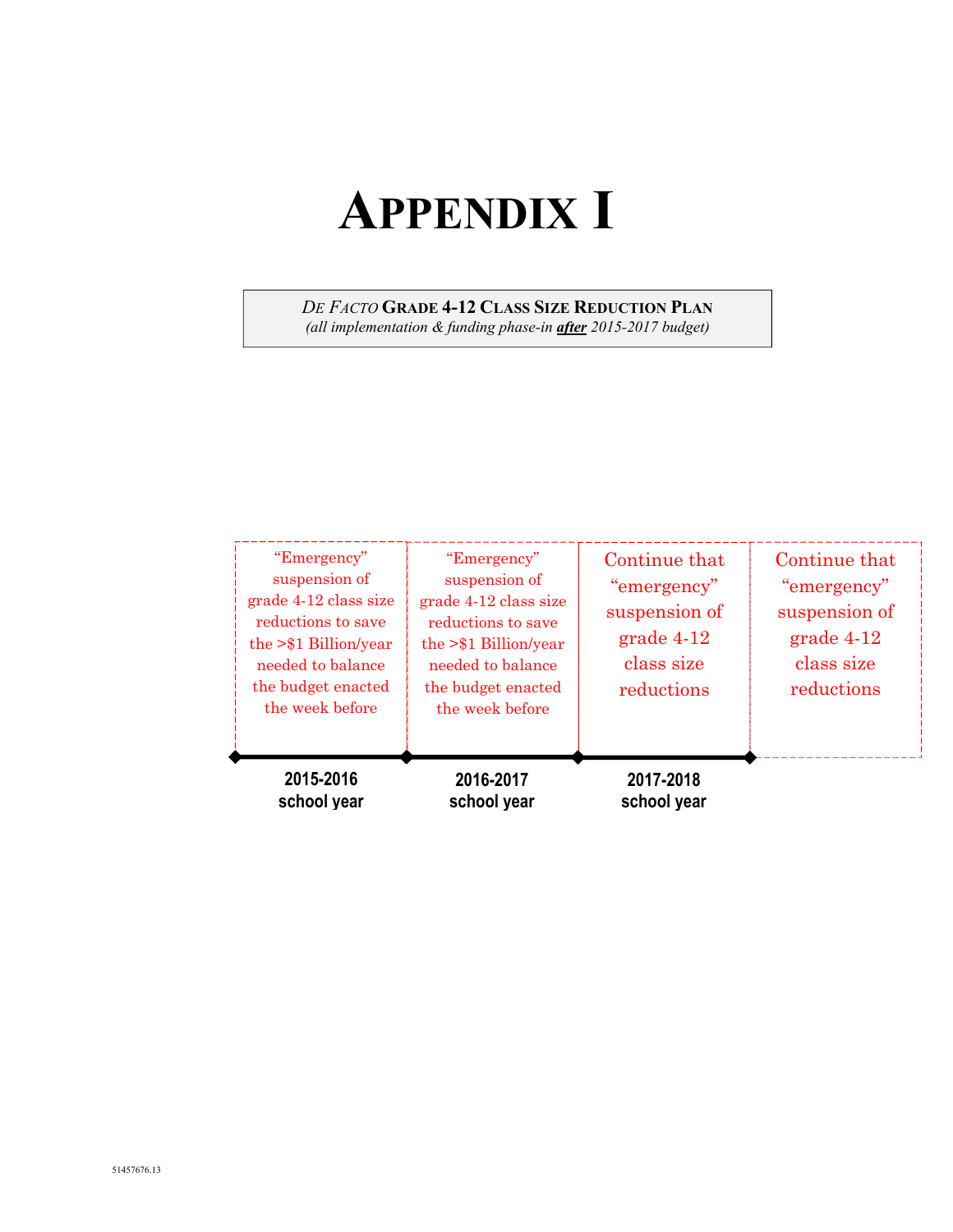## **APPENDIX J**

## *DE FACTO* **TRANSPORTATION PLAN**

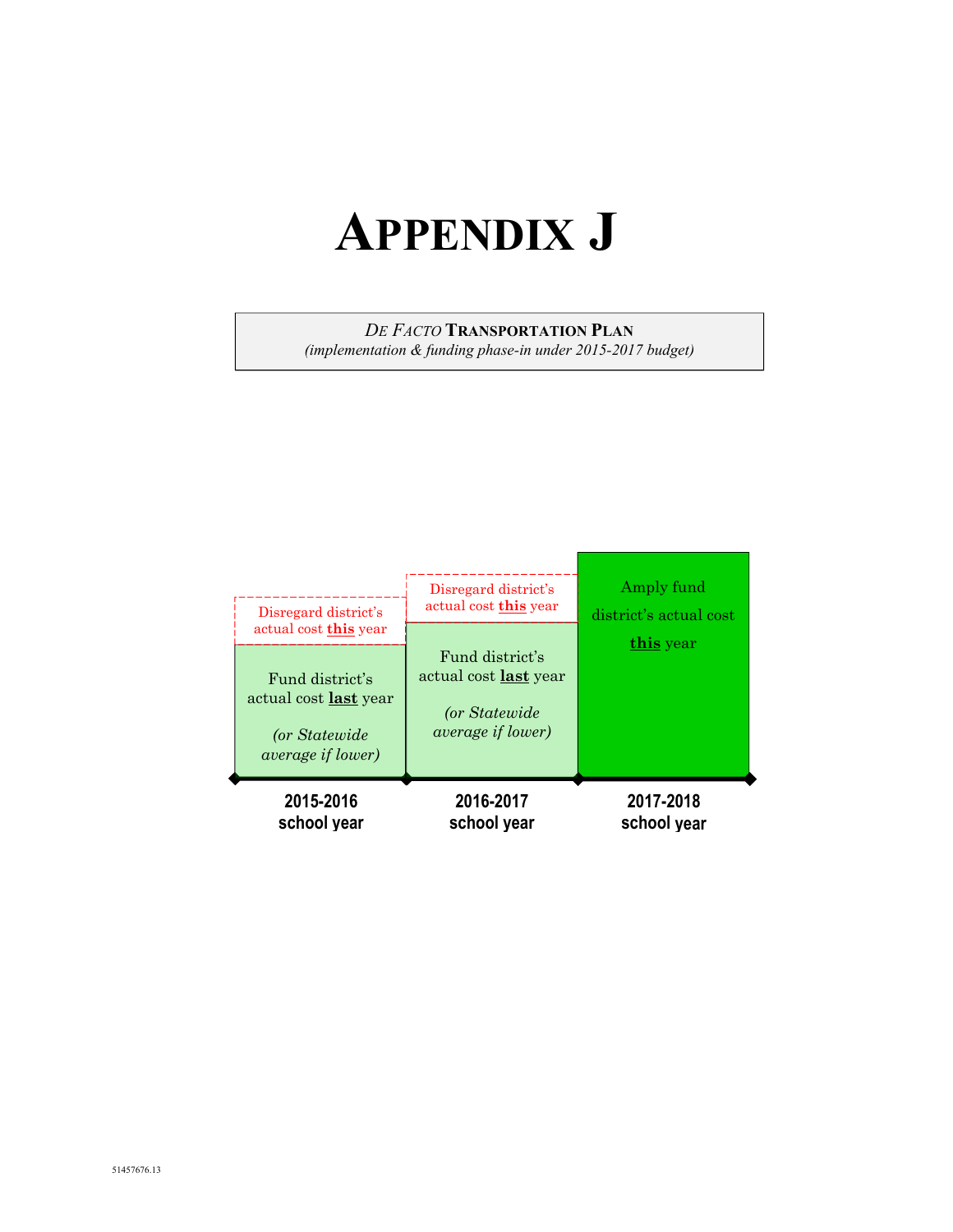## **APPENDIX K**

## *DE FACTO* **MSOC PLAN**

| For each district:<br>For each district:<br>fund<br>fund<br>statewide <b>average</b><br>statewide <b>average</b><br>MSOC from<br>MSOC from<br>2007-2008<br>2007-2008<br>snapshot<br>snapshot                                                                                                                                           | 2017-2018 MSOCs                                     |
|----------------------------------------------------------------------------------------------------------------------------------------------------------------------------------------------------------------------------------------------------------------------------------------------------------------------------------------|-----------------------------------------------------|
| Disregard mandates after 2008<br>Disregard mandates after 2008<br>(e.g., operate more classrooms<br>(e.g., operate more classrooms<br>for lower class sizes) $&$<br>for lower class sizes) $&$<br>non-statewide expenses (e.g.,<br>non-statewide expenses (e.g.,<br>heating bills east of cascades)<br>heating bills east of cascades) | For each district:<br>amply fund<br>that district's |